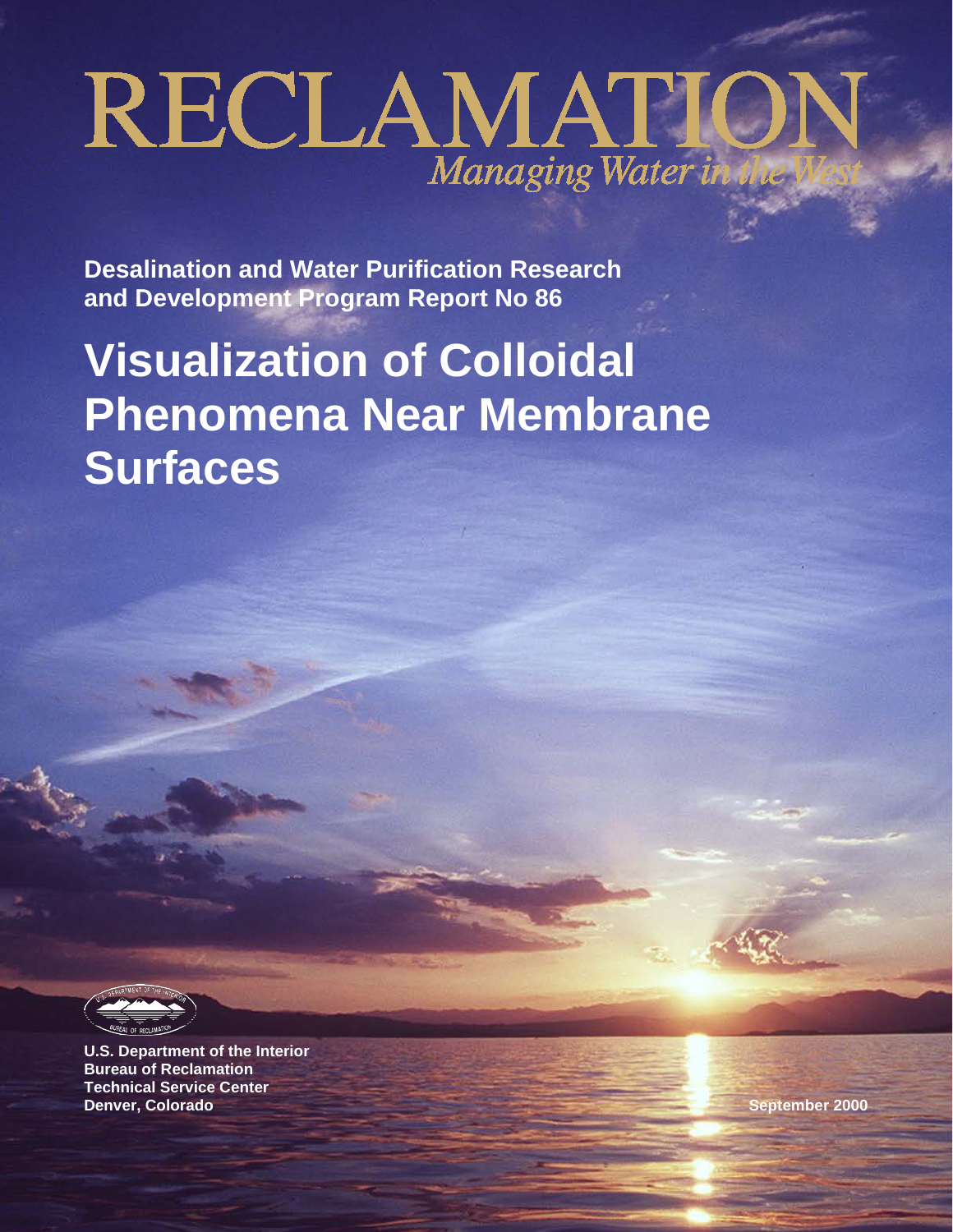| <b>REPORT DOCUMENTATION PAGE</b>                                                                                                                                                                                                                                                                                                                                                                                                                                                                                                                                                                                                                                                                                                                                                                                                                                                                                                                                    |                                       |                |                                 |                                           | Form Approved<br>OMB No. 0704-0188                                                                                        |  |  |
|---------------------------------------------------------------------------------------------------------------------------------------------------------------------------------------------------------------------------------------------------------------------------------------------------------------------------------------------------------------------------------------------------------------------------------------------------------------------------------------------------------------------------------------------------------------------------------------------------------------------------------------------------------------------------------------------------------------------------------------------------------------------------------------------------------------------------------------------------------------------------------------------------------------------------------------------------------------------|---------------------------------------|----------------|---------------------------------|-------------------------------------------|---------------------------------------------------------------------------------------------------------------------------|--|--|
| The public reporting burden for this collection of information is estimated to average 1 hour per response, including the time for reviewing instructions, searching existing data<br>sources, gathering and maintaining the data needed, and completing and reviewing the collection of information. Send comments regarding this burden estimate or any other aspect<br>of this collection of information, including suggestions for reducing the burden, to Department of Defense, Washington Headquarters Services, Directorate for Information Operations<br>and Reports (0704-0188), 1215 Jefferson Davis Highway, Suite 1204, Arlington, VA 22202-4302. Respondents should be aware that notwithstanding any other provision of law, no<br>person shall be subject to any penalty for failing to comply with a collection of information if it does not display a currently valid OMB control number.PLEASE DO NOT RETURN<br>YOUR FORM TO THE ABOVE ADDRESS. |                                       |                |                                 |                                           |                                                                                                                           |  |  |
| 1. REPORT DATE (DD-MM-YYYY)                                                                                                                                                                                                                                                                                                                                                                                                                                                                                                                                                                                                                                                                                                                                                                                                                                                                                                                                         |                                       | 2. REPORT TYPE |                                 |                                           | 3. DATES COVERED (From - To)                                                                                              |  |  |
| September 2000                                                                                                                                                                                                                                                                                                                                                                                                                                                                                                                                                                                                                                                                                                                                                                                                                                                                                                                                                      | Final                                 |                |                                 |                                           | 1999                                                                                                                      |  |  |
| 4. TITLE AND SUBTITLE                                                                                                                                                                                                                                                                                                                                                                                                                                                                                                                                                                                                                                                                                                                                                                                                                                                                                                                                               |                                       |                |                                 |                                           | 5a. CONTRACT NUMBER                                                                                                       |  |  |
| Visualization of Colloidal Phenomena Near Membrane Surfaces                                                                                                                                                                                                                                                                                                                                                                                                                                                                                                                                                                                                                                                                                                                                                                                                                                                                                                         |                                       |                |                                 |                                           | Agreement No. 99-FC-81-0182                                                                                               |  |  |
|                                                                                                                                                                                                                                                                                                                                                                                                                                                                                                                                                                                                                                                                                                                                                                                                                                                                                                                                                                     |                                       |                |                                 |                                           | 5b. GRANT NUMBER                                                                                                          |  |  |
|                                                                                                                                                                                                                                                                                                                                                                                                                                                                                                                                                                                                                                                                                                                                                                                                                                                                                                                                                                     |                                       |                |                                 |                                           | 5c. PROGRAM ELEMENT NUMBER                                                                                                |  |  |
| 6. AUTHOR(S)                                                                                                                                                                                                                                                                                                                                                                                                                                                                                                                                                                                                                                                                                                                                                                                                                                                                                                                                                        |                                       |                |                                 |                                           | 5d. PROJECT NUMBER                                                                                                        |  |  |
| Mark Clark                                                                                                                                                                                                                                                                                                                                                                                                                                                                                                                                                                                                                                                                                                                                                                                                                                                                                                                                                          |                                       |                |                                 |                                           | 5e. TASK NUMBER                                                                                                           |  |  |
|                                                                                                                                                                                                                                                                                                                                                                                                                                                                                                                                                                                                                                                                                                                                                                                                                                                                                                                                                                     |                                       |                |                                 |                                           | 5f. WORK UNIT NUMBER                                                                                                      |  |  |
| 7. PERFORMING ORGANIZATION NAME(S) AND ADDRESS(ES)                                                                                                                                                                                                                                                                                                                                                                                                                                                                                                                                                                                                                                                                                                                                                                                                                                                                                                                  |                                       |                |                                 |                                           | 8. PERFORMING ORGANIZATION REPORT                                                                                         |  |  |
| University of Illinois                                                                                                                                                                                                                                                                                                                                                                                                                                                                                                                                                                                                                                                                                                                                                                                                                                                                                                                                              |                                       |                |                                 |                                           | <b>NUMBER</b>                                                                                                             |  |  |
| 9. SPONSORING/MONITORING AGENCY NAME(S) AND ADDRESS(ES)                                                                                                                                                                                                                                                                                                                                                                                                                                                                                                                                                                                                                                                                                                                                                                                                                                                                                                             |                                       |                |                                 |                                           | 10. SPONSOR/MONITOR'S ACRONYM(S)                                                                                          |  |  |
| <b>Bureau of Reclamation</b>                                                                                                                                                                                                                                                                                                                                                                                                                                                                                                                                                                                                                                                                                                                                                                                                                                                                                                                                        |                                       |                |                                 |                                           | Reclamation                                                                                                               |  |  |
| U.S. Department of the Interior                                                                                                                                                                                                                                                                                                                                                                                                                                                                                                                                                                                                                                                                                                                                                                                                                                                                                                                                     |                                       |                |                                 |                                           |                                                                                                                           |  |  |
| Denver Federal Center                                                                                                                                                                                                                                                                                                                                                                                                                                                                                                                                                                                                                                                                                                                                                                                                                                                                                                                                               |                                       |                |                                 |                                           | 11. SPONSOR/MONITOR'S REPORT                                                                                              |  |  |
|                                                                                                                                                                                                                                                                                                                                                                                                                                                                                                                                                                                                                                                                                                                                                                                                                                                                                                                                                                     |                                       |                |                                 |                                           | NUMBER(S)                                                                                                                 |  |  |
| PO Box 25007, Denver, CO 80225-0007                                                                                                                                                                                                                                                                                                                                                                                                                                                                                                                                                                                                                                                                                                                                                                                                                                                                                                                                 |                                       |                |                                 | DWPR Report No. 86                        |                                                                                                                           |  |  |
|                                                                                                                                                                                                                                                                                                                                                                                                                                                                                                                                                                                                                                                                                                                                                                                                                                                                                                                                                                     |                                       |                |                                 |                                           |                                                                                                                           |  |  |
| 12. DISTRIBUTION/AVAILABILITY STATEMENT                                                                                                                                                                                                                                                                                                                                                                                                                                                                                                                                                                                                                                                                                                                                                                                                                                                                                                                             |                                       |                |                                 |                                           |                                                                                                                           |  |  |
| Online at https://www.usbr.gov/research/dwpr/DWPR_Reports.html                                                                                                                                                                                                                                                                                                                                                                                                                                                                                                                                                                                                                                                                                                                                                                                                                                                                                                      |                                       |                |                                 |                                           |                                                                                                                           |  |  |
| 13. SUPPLEMENTARY NOTES                                                                                                                                                                                                                                                                                                                                                                                                                                                                                                                                                                                                                                                                                                                                                                                                                                                                                                                                             |                                       |                |                                 |                                           |                                                                                                                           |  |  |
| 14. ABSTRACT                                                                                                                                                                                                                                                                                                                                                                                                                                                                                                                                                                                                                                                                                                                                                                                                                                                                                                                                                        |                                       |                |                                 |                                           |                                                                                                                           |  |  |
| The objective of this investigation was to systematically investigate the effects of polar (hydrophobic/hydrophilic) interactions                                                                                                                                                                                                                                                                                                                                                                                                                                                                                                                                                                                                                                                                                                                                                                                                                                   |                                       |                |                                 |                                           |                                                                                                                           |  |  |
|                                                                                                                                                                                                                                                                                                                                                                                                                                                                                                                                                                                                                                                                                                                                                                                                                                                                                                                                                                     |                                       |                |                                 |                                           | on colloidal membrane fouling. To do this, the surface energetics (or more specifically, the polar properties) of several |  |  |
|                                                                                                                                                                                                                                                                                                                                                                                                                                                                                                                                                                                                                                                                                                                                                                                                                                                                                                                                                                     |                                       |                |                                 |                                           |                                                                                                                           |  |  |
| membranes and colloids are measured using the Lifshitz-van der Waals acid-base approach [25, 29]. These results are used in an                                                                                                                                                                                                                                                                                                                                                                                                                                                                                                                                                                                                                                                                                                                                                                                                                                      |                                       |                |                                 |                                           |                                                                                                                           |  |  |
| extended DLVO analysis to evaluate membrane-colloid interactions upon close approach. By comparing the XDLVO results                                                                                                                                                                                                                                                                                                                                                                                                                                                                                                                                                                                                                                                                                                                                                                                                                                                |                                       |                |                                 |                                           |                                                                                                                           |  |  |
| with predictions from the classical DLVO theory for different membrane-colloid combinations, the contribution of polar                                                                                                                                                                                                                                                                                                                                                                                                                                                                                                                                                                                                                                                                                                                                                                                                                                              |                                       |                |                                 |                                           |                                                                                                                           |  |  |
| interactions relative to electrostatic and Lifshitz-van der Waals interactions is examined.                                                                                                                                                                                                                                                                                                                                                                                                                                                                                                                                                                                                                                                                                                                                                                                                                                                                         |                                       |                |                                 |                                           |                                                                                                                           |  |  |
| <b>15. SUBJECT TERMS</b>                                                                                                                                                                                                                                                                                                                                                                                                                                                                                                                                                                                                                                                                                                                                                                                                                                                                                                                                            |                                       |                |                                 |                                           |                                                                                                                           |  |  |
| colloidal fouling. membranes, polar interactions, desalination                                                                                                                                                                                                                                                                                                                                                                                                                                                                                                                                                                                                                                                                                                                                                                                                                                                                                                      |                                       |                |                                 |                                           |                                                                                                                           |  |  |
|                                                                                                                                                                                                                                                                                                                                                                                                                                                                                                                                                                                                                                                                                                                                                                                                                                                                                                                                                                     |                                       |                |                                 |                                           |                                                                                                                           |  |  |
| 16. SECURITY CLASSIFICATION OF:<br>17. LIMITATION<br>18. NUMBER                                                                                                                                                                                                                                                                                                                                                                                                                                                                                                                                                                                                                                                                                                                                                                                                                                                                                                     |                                       |                | 19a. NAME OF RESPONSIBLE PERSON |                                           |                                                                                                                           |  |  |
| OF PAGES<br>OF ABSTRACT                                                                                                                                                                                                                                                                                                                                                                                                                                                                                                                                                                                                                                                                                                                                                                                                                                                                                                                                             |                                       |                | Yuliana Porras-Mendoza          |                                           |                                                                                                                           |  |  |
|                                                                                                                                                                                                                                                                                                                                                                                                                                                                                                                                                                                                                                                                                                                                                                                                                                                                                                                                                                     | a. REPORT<br>b. ABSTRACT<br>THIS PAGE |                |                                 | 19b. TELEPHONE NUMBER (Include area code) |                                                                                                                           |  |  |
| U<br>U                                                                                                                                                                                                                                                                                                                                                                                                                                                                                                                                                                                                                                                                                                                                                                                                                                                                                                                                                              | U                                     |                |                                 |                                           | 303-445-2265                                                                                                              |  |  |
|                                                                                                                                                                                                                                                                                                                                                                                                                                                                                                                                                                                                                                                                                                                                                                                                                                                                                                                                                                     |                                       |                |                                 |                                           |                                                                                                                           |  |  |
|                                                                                                                                                                                                                                                                                                                                                                                                                                                                                                                                                                                                                                                                                                                                                                                                                                                                                                                                                                     |                                       |                |                                 |                                           | Standard Form 298 (Rev. 8/08)                                                                                             |  |  |

**Standard Form 298** (Rev. 8/98)<br>Prescribed by ANSI Std. Z39.18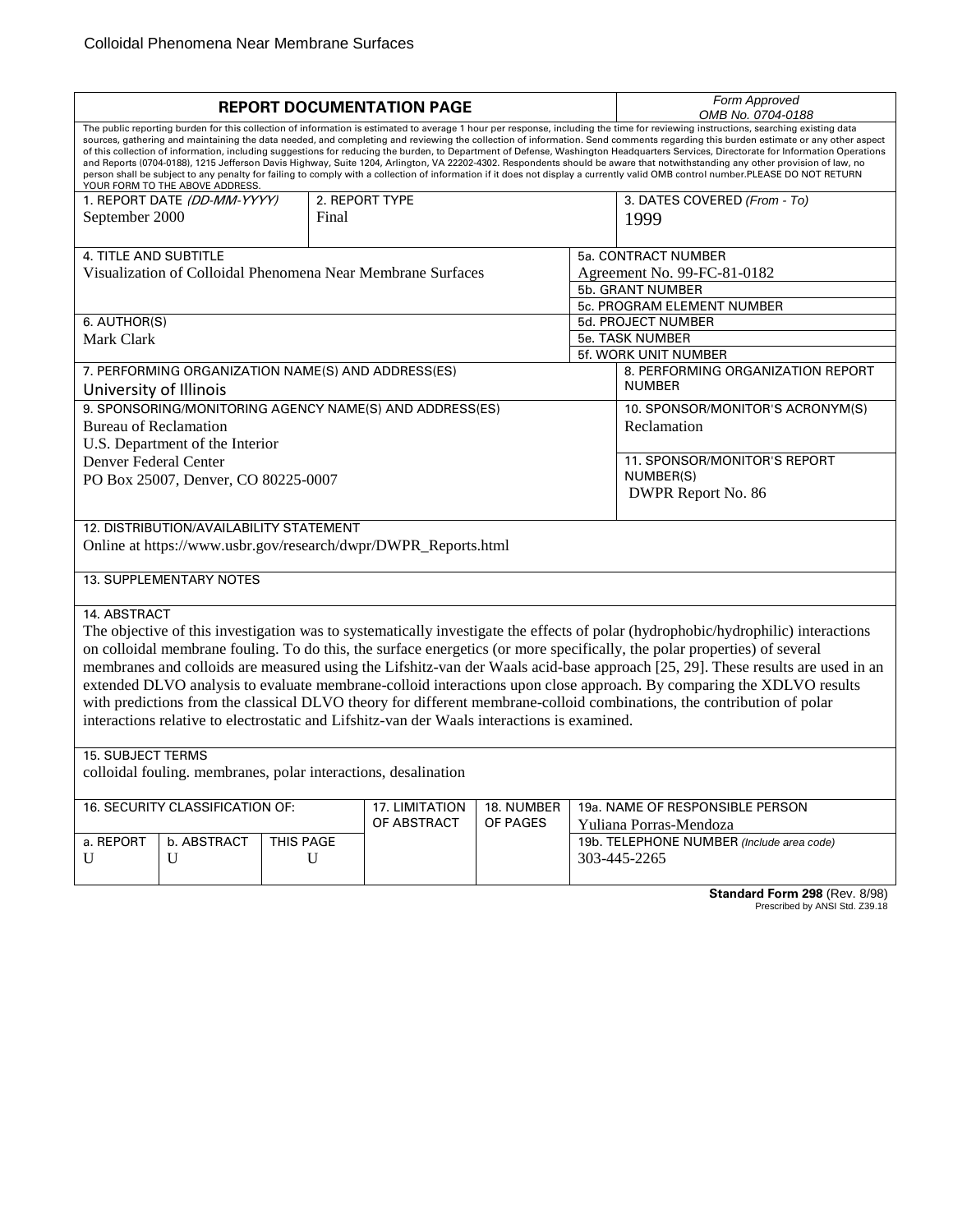**Desalination and Water Purification Research and Development Program Report No. 86**

# **Visualization of Colloidal Phenomena Near Membrane Surfaces**

**Prepared for the Bureau of Reclamation Under Agreement No. 99-FC-81-0182**

*By*

Mark Clark University of Illinois



**U.S. Department of the Interior Bureau of Reclamation Technical Service Center Denver, Colorado September 2000**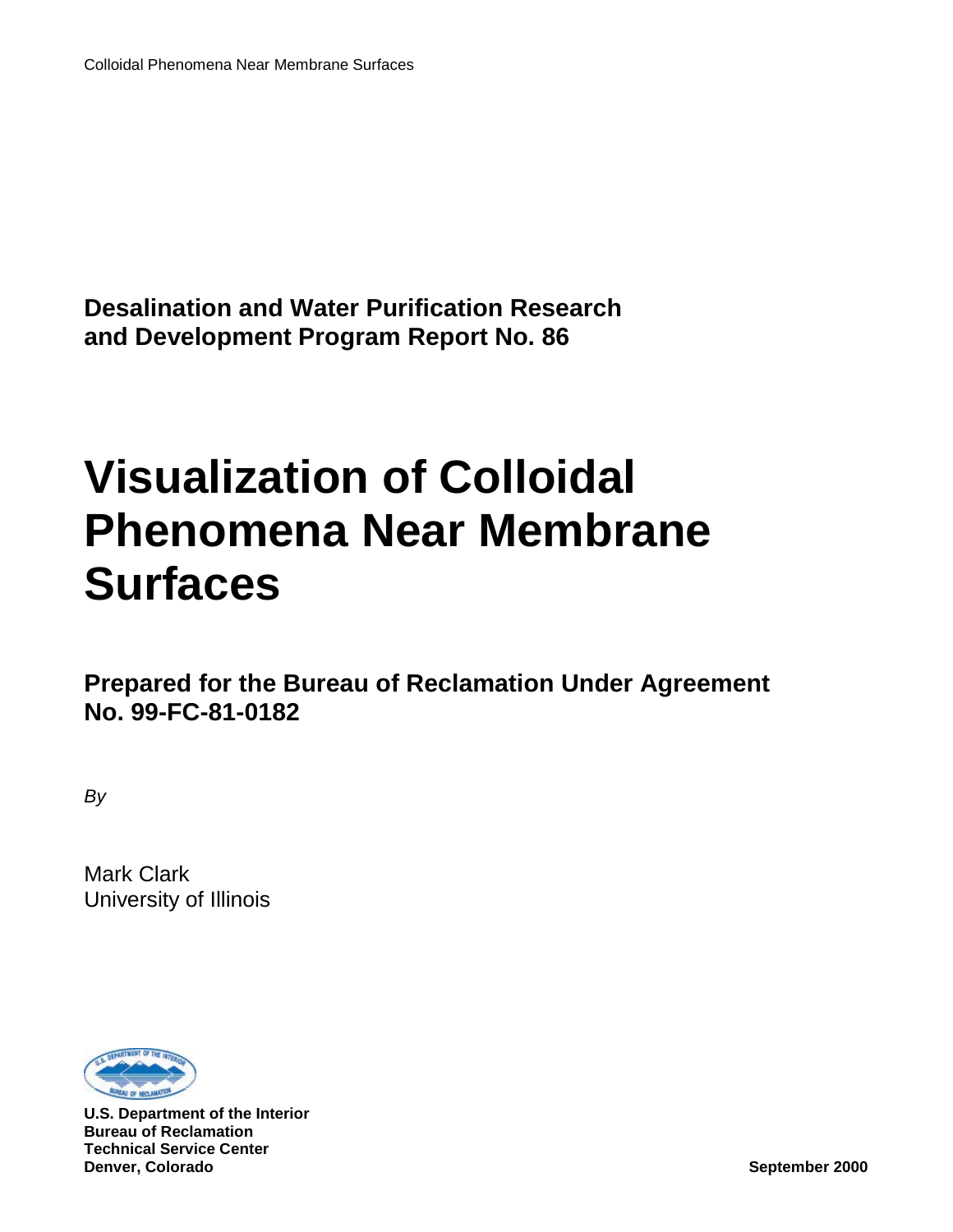## **Mission Statements**

The U.S. Department of the Interior protects America's natural resources and heritage, honors our cultures and tribal communities, and supplies the energy to power our future.

The mission of the Bureau of Reclamation is to manage, develop, and protect water and related resources in an environmentally and economically sound manner in the interest of the American public.

## **Disclaimer**

The views, analysis, recommendations, and conclusions in this report are those of the authors and do not represent official or unofficial policies or opinions of the United States Government, and the United States takes no position with regard to any findings, conclusions, or recommendations made. As such, mention of trade names or commercial products does not constitute their endorsement by the United States Government.

## **Acknowledgments**

The Desalination and Water Purification Research and Development Program, Reclamation, is the sponsor of the research.

## **Acronyms**

| Celsuis.                         |
|----------------------------------|
| acid-base                        |
| concentration polarization       |
| deionized                        |
| Derjaguin-Landau-Verwey-Overbeek |
| electric double layers           |
| electrostatic                    |
| infrared                         |
| Lifshitz-van der Waals           |
| nanofiltration                   |
| natural organic matter           |
| polystyrene microspheres         |
| nonporous reverse osmosis        |
| surface element integration      |
| ultrafiltration                  |
| extended DLVO                    |
|                                  |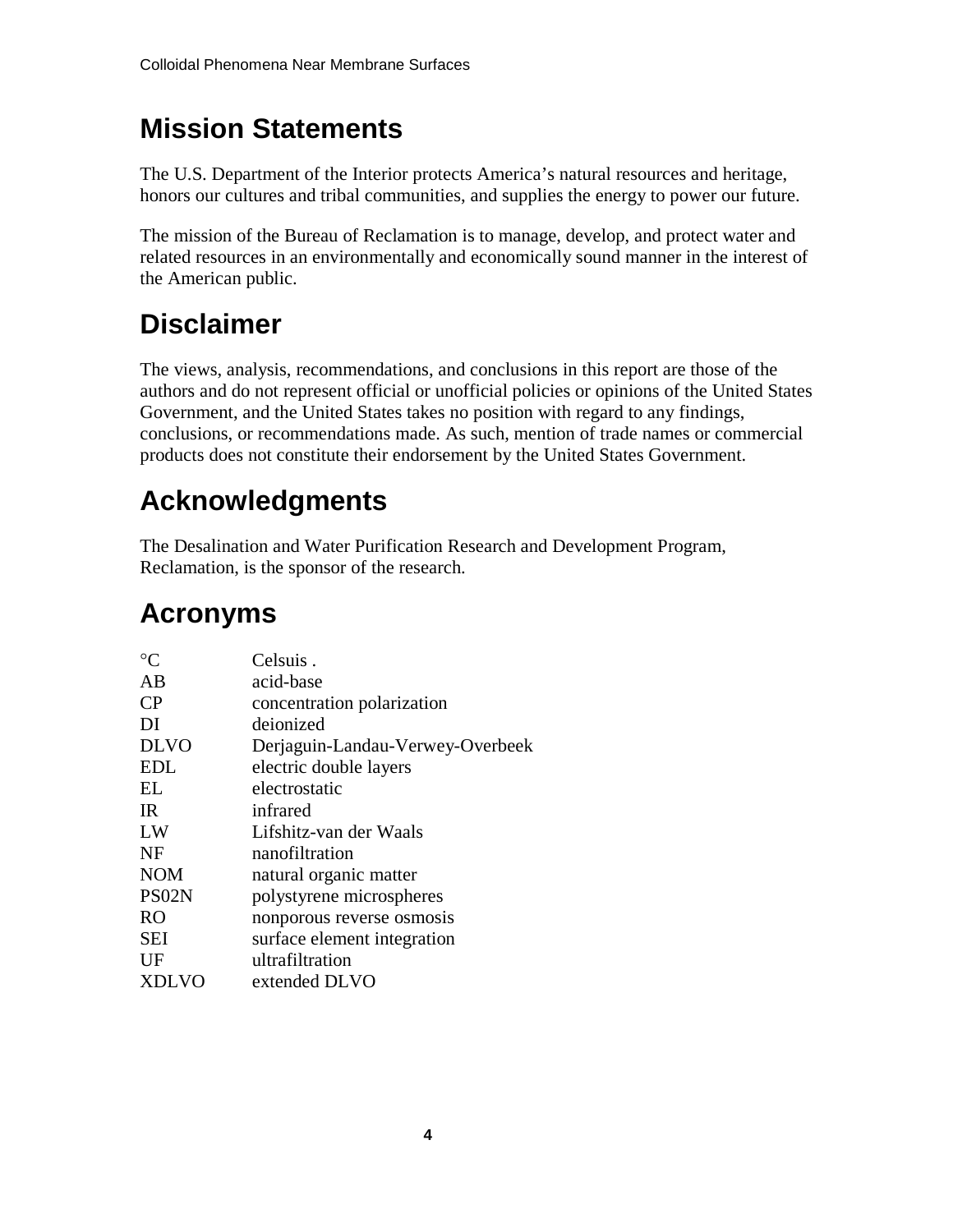## **Contents**

| 2.2.5. Interaction Energy Between a Spherical Colloid and an Infinite Planar Surface |  |
|--------------------------------------------------------------------------------------|--|
|                                                                                      |  |
|                                                                                      |  |
|                                                                                      |  |
| 2.3. Previous Membrane/Colloid Characterization and Fouling Studies  15              |  |
|                                                                                      |  |
|                                                                                      |  |
|                                                                                      |  |
|                                                                                      |  |
|                                                                                      |  |
|                                                                                      |  |
|                                                                                      |  |
|                                                                                      |  |
|                                                                                      |  |
|                                                                                      |  |
|                                                                                      |  |
|                                                                                      |  |
|                                                                                      |  |
|                                                                                      |  |
|                                                                                      |  |
|                                                                                      |  |
|                                                                                      |  |
|                                                                                      |  |
|                                                                                      |  |
|                                                                                      |  |
|                                                                                      |  |
|                                                                                      |  |
|                                                                                      |  |
| 4.4. DLVO and XDLVO Energy Profiles for Membrane-Colloid Systems33                   |  |
| 4.5. Implications of DLVO and XDLVO Energy Profiles for Membrane Fouling35           |  |
|                                                                                      |  |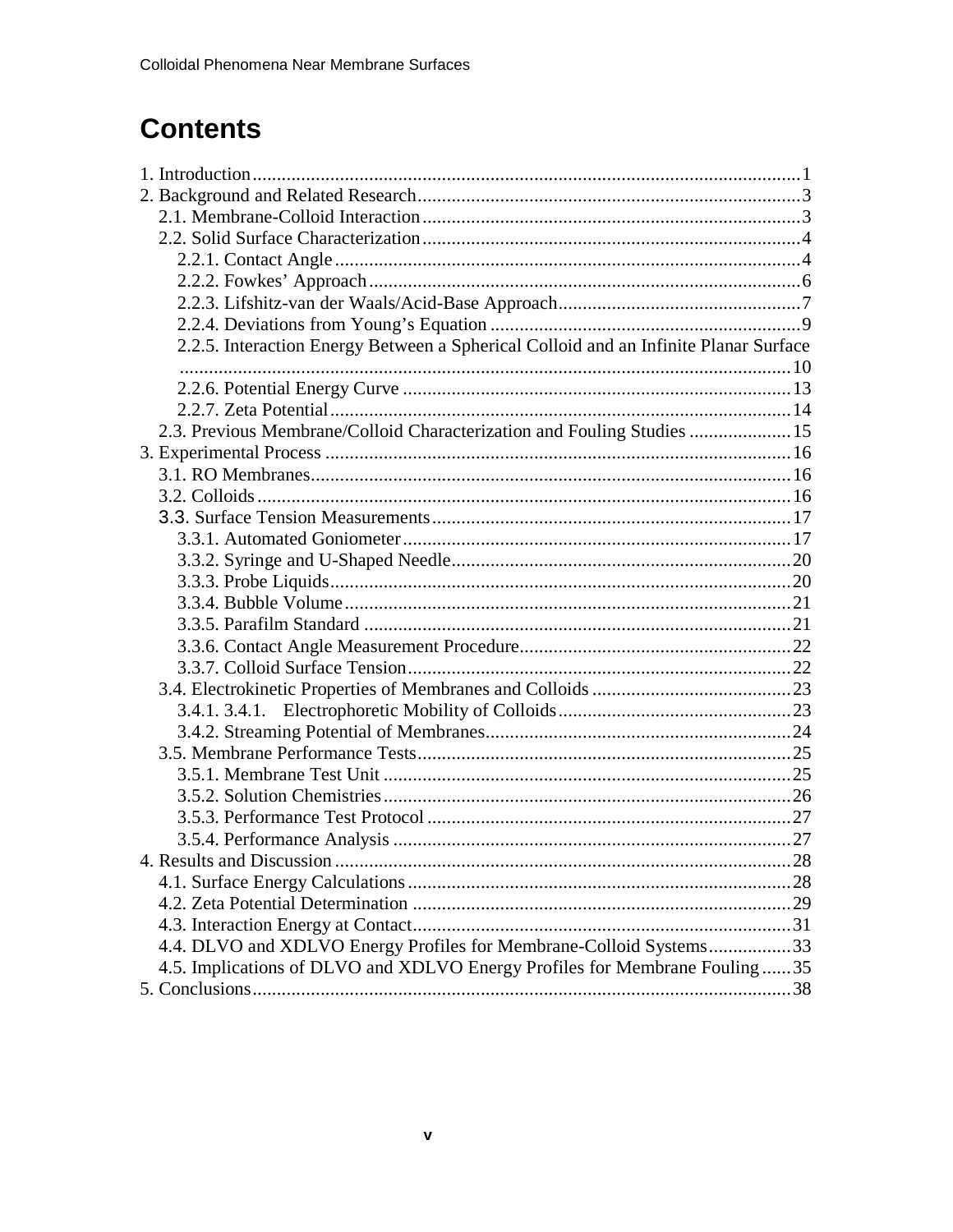## <span id="page-5-0"></span>**1. Introduction**

During the past decade, numerous investigations have focused on elucidation of the mechanisms involved in colloidal membrane fouling (e.g., [1-16]). These investigations generally reveal that colloidal fouling results from the deposition of particles onto membrane surfaces through a combination of physical (hydrodynamic) and chemical (colloidal) interactions [6, 7, 10, 11, 13]. Furthermore, these studies clearly show that while hydrodynamic drag forces bring the particles close to the membrane surface, it is the colloidal (chemical) interactions that cause binding of the particles to the membrane [9, 11].

The chemical interactions leading to colloidal membrane fouling are generally assessed using the classical Derjaguin-Landau-Verwey-Overbeek (DLVO) theory [17], which considers two types of interactions, namely, van der Waals and electrostatic double layer interactions. Quite often, these two interactions alone fail to explain the fouling behavior of a membrane [18]. Under such circumstances, the discrepancy between the theoretical DLVO predictions and experimental observations is typically accounted for using additional mechanisms and hypotheses. For example, these discrepancies have sometimes been attributed to chemical and morphological heterogeneity of the membrane surfaces [10, 19-23], while in other instances, they have been attributed to additional types of interactions between the membranes and foulants [24-27]. It is quite possible that the presence of morphological and chemical heterogeneities can result in surfaces with very different energy distributions than smooth or chemically homogeneous surfaces [10, 24- 27], and hence, can result in substantially different fouling behavior compared to theoretical DLVO predictions. Equally likely, however, is the presence of additional interactions between a membrane and a foulant, particularly at very small separations, leading to "aberrant" fouling propensities. For many uncharged materials, the presence of additional interactions induced by the polarity of the solvent has been observed [24-27], and this has led to a school of thought that proposes an extended DLVO (XDLVO) type approach to account for the total interactions in such systems [3, 25, 26, 28-31].

The additional interaction in the XDLVO model is often attributed to a short-ranged acidbase (electron donor/electron acceptor) interaction (possibly stemming from hydrogen bonding) between two surfaces immersed in a polar solvent (e.g., water) [3, 25, 28, 30- 33]. This interaction may be attractive (hydrophobic attraction) or repulsive (hydrophilic repulsion). The presence of these interactions is strongly supported by the measurement of surface tensions of various substances. In water, for example, the major contribution  $(51 \text{ mJ/m}^2)$  to the total surface tension  $(72.8 \text{ mJ/m}^2)$  stems from these polar interactions, while the van der Waals contribution  $(21.8 \text{ mJ/m}^2)$  is much lower. Interfacial tension measurements for many polymeric surfaces immersed in water have also revealed a substantial acid-base contribution [4, 18, 29, 34]. The fouling of polymeric membranes is therefore likely to be influenced by acid-base interactions and the contribution of polar interactions to colloidal membrane fouling should be examined.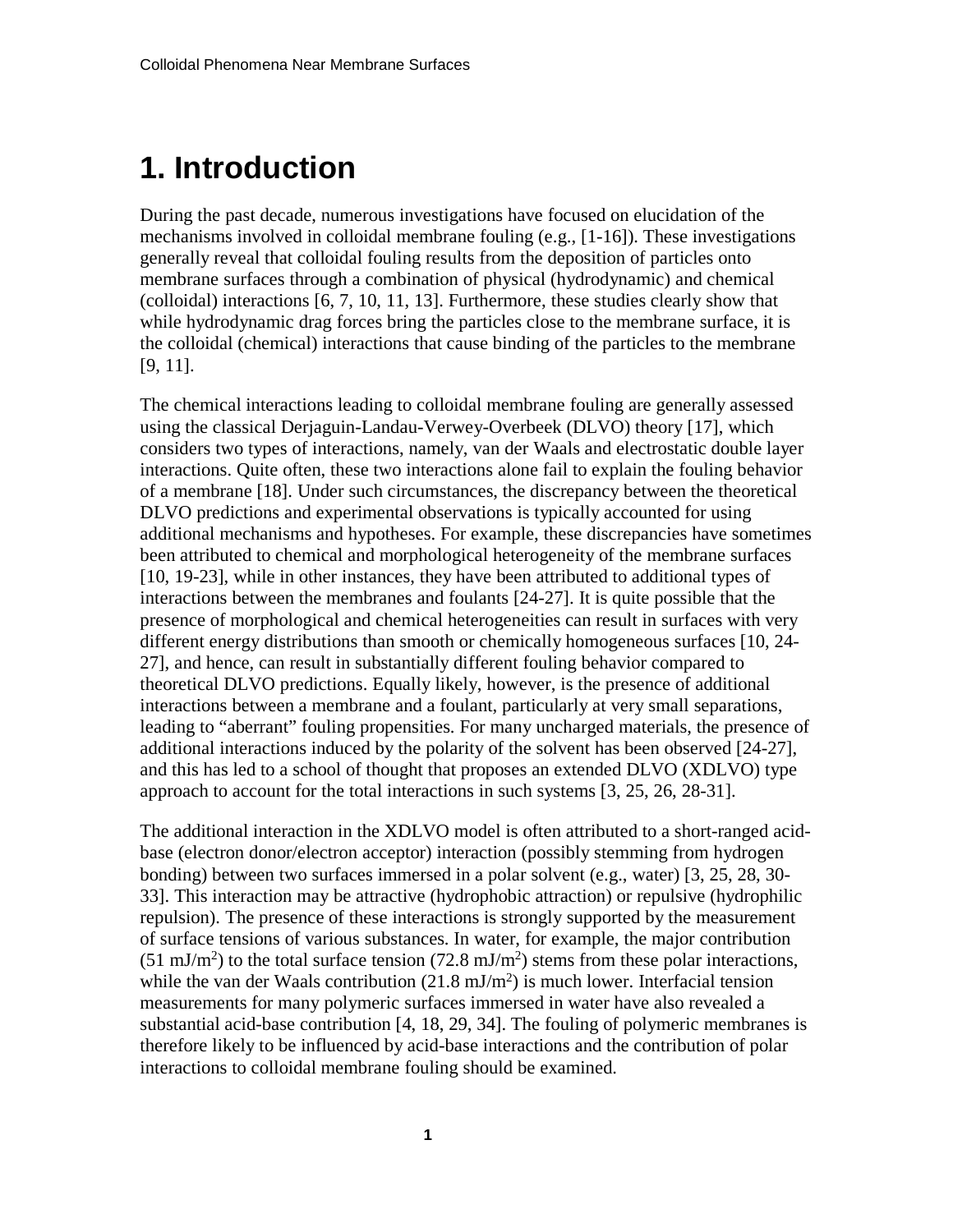Comparisons between the DLVO theory and the XDLVO approach have been made in previous investigations concerning deposition and aggregation in aqueous systems (e.g., [29, 31, 35]). Meinders et al. [Meinders, 1995 #55] investigated deposition efficiencies and reversibility of bacterial adhesion on various substratum surfaces and compared those results to DLVO and XDLVO predictions. It was concluded that bacterial adhesion to the surfaces studied was more accurately explained by the XDLVO approach. Ohki and Ohshima [35] analyzed the interaction and aggregation of lipid vesicles using the DLVO and XDLVO models and found that the XDLVO approach was more accurate in describing interactions occurring at a separation distance less than 2 nm, where hydrophobic interactions are strong. Wu et al. [31] examined interactions occurring in particle suspensions and compared experimental results with both DLVO and XDLVO predictions. It was concluded that the XDLVO approach nearly always described the interactions of immersed or dissolved species more accurately than the DLVO theory. The above studies represent a small cross-section of a vast body of evidence showing the considerable influence of polar interactions, particularly at small separations between the interacting surfaces, on particle deposition and attachment. This leads to the question of whether these interactions also influence colloidal membrane fouling and, if so, to what extent.

Several studies use the concept of hydrophilicity and hydrophobicity of membranes to assess their propensity toward fouling. A membrane can be classified as either having a high surface energy (i.e., being hydrophilic) or as having a low surface energy (i.e., being hydrophobic) [14, 25, 36]. In numerous previous investigations (e.g., [34, 37-43]) the hydrophobic nature of a membrane has been estimated from its contact angle with water and correlated with membrane fouling. It has generally been concluded that hydrophobic membranes tend to foul more rapidly than hydrophilic membranes [4, 14, 37, 40-42, 44- 49]. This is presumably because hydrophobic membranes prefer to be covered with colloids than with water [4, 50]. Additionally, it has been shown that membrane fouling can be reduced through the hydrophilization of UF [37, 40, 41, 44, 51] and RO [46, 48, 52] membrane surfaces.

Many earlier studies present a somewhat incomplete, and occasionally even misleading picture about the role of polar interactions in membrane fouling. First, only the hydrophobic/hydrophilic nature of the membrane has been considered in many studies when evaluating membrane fouling. However, the hydrophobic/hydrophilic nature of the potential foulant must also be considered when analyzing the influence of polar interactions on colloidal fouling. Second, it is not sufficient to simply relate fouling propensity of a surface to the contact angle of water on that surface. Polar interactions cannot be rigorously quantified solely on the basis of contact angle measurement with water, which merely provides a qualitative estimate of these interactions. To elucidate the influence of polar interactions on colloidal membrane fouling, a systematic characterization of the membrane-colloid system should be performed and a selfconsistent analysis that quantifies the polar properties should be used.

The objective of this investigation was to systematically investigate the effects of polar (hydrophobic/hydrophilic) interactions on colloidal membrane fouling. To do this, the surface energetics (or more specifically, the polar properties) of several membranes and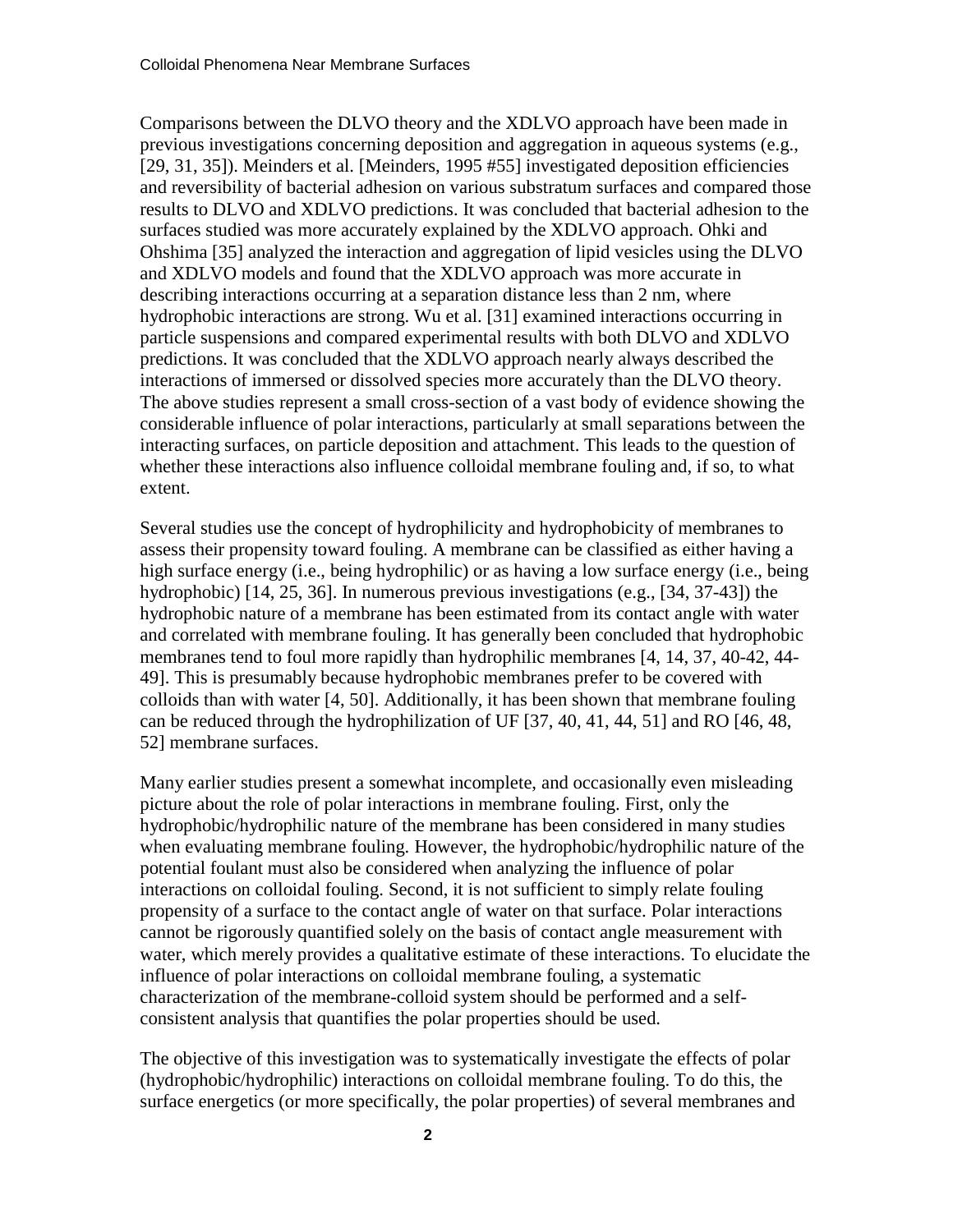colloids are measured using the Lifshitz-van der Waals acid-base approach [25, 29]. These results are used in an extended DLVO analysis to evaluate membrane-colloid interactions upon close approach. By comparing the XDLVO results with predictions from the classical DLVO theory for different membrane-colloid combinations, the contribution of polar interactions relative to electrostatic and Lifshitz-van der Waals interactions is examined.

## <span id="page-7-0"></span>**2. Background and Related Research**

#### <span id="page-7-1"></span>**2.1. Membrane-Colloid Interaction**

Colloids are transported to a membrane surface, in cross-flow operation of NF and RO membranes, by several transport mechanisms: diffusion, transverse transport due to permeation drag and inertial lift, and transport due to gravitational, van-der Waals, and double layer forces [15, 53, 54]. The transport of colloids to the membrane surface, results in the formation of a cake layer over time for RO membranes [15]. The colloids accumulate on a membrane surface or in its pores [6, 54]. Although pore plugging is a predominant fouling parameter in porous membranes it is not a consideration for RO membranes as they are non-porous [6]. Therefore, the sole mechanism of RO colloidal fouling is cake layer formation [53].

Cake layer formation occurs as suspended particles are transported to the membrane surface by the permeate flow, thus forming a concentration polarization (CP) layer [11]. Particle concentration increases with time before reaching a maximum value, forming a cake layer between the membrane and CP layer. As particles continue to be transported to the membrane surface the cake layer growth occurs until a steady-state is reached. Steady-state indicates that the transport of particles from the bulk solution to the CP layer by the transverse permeate flow is balanced by the longitudinal transport of particles by the cross flow. On a macro-scale, the rate of cake layer formation is controlled by various operating parameters such as permeate flux rate, cross-flow velocity, applied pressure, feed colloid concentration, and average particle size [15]. Various models have been developed for cake layer growth, taking into account those macro-parameters just mentioned [15, 54]. On a micro-scale, it has been theorized that membrane-colloid interaction, as well as the interaction between suspended and retained colloids may also play a substantial role in controlling cake layer formation [3, 6, 55]. In this respect, the interaction between a colloid and membrane has been described using the Derjaguin-Landau-Verwey-Overbeek (DLVO) theory [20]. The magnitude and sign of the interaction parameter is a measure of the total interaction energy between the membrane and colloid immersed in an aqueous environment, and can be used to quantify the favorability of adhesion between the two surfaces [3]. The DLVO theory expresses the total interaction energy, or energy of adhesion, between a colloid and a membrane as the sum of the attractive Lifshitz-van der Waals (LW) and electrostatic (EL) interaction energies according to Equation 1: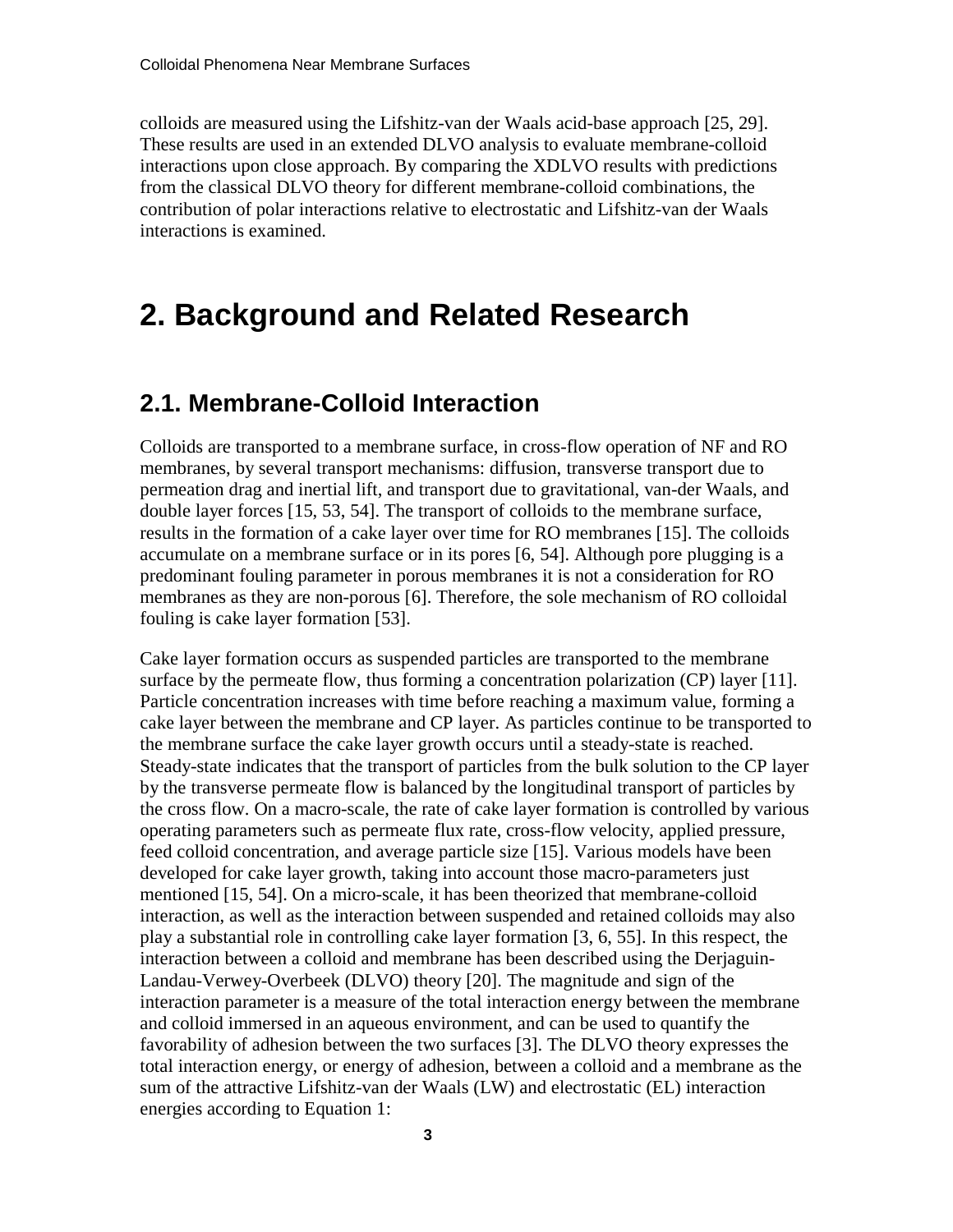$$
U_{mlc}^{DLVO} = U_{mlc}^{LW} + U_{mlc}^{EL}
$$
 (1)

where  $U^{DLVO}$  is the total interaction energy between the membrane and colloid immersed in water,  $U^{LW}$  is the Lifshitz-van der Waals interaction term, and  $U^{EL}$  is the electrostatic interaction term. The subscripts *m*, *l*, and *c* correspond to the membrane, bulk feed solution, and colloid, respectively.

It has been suggested by van Oss [1993] [25] that any energy balance performed for an aqueous system must, in addition to including the Lifshitz-van der Waals (LW) and electrostatic (EL) interaction energies, also include the acid-base (AB) interaction energy. Inclusion of the AB interaction term into the DLVO approach results in the XDLVO approach, which may written as Equation 2:

$$
U_{mlc}^{XDLVO} = U_{mlc}^{LW} + U_{mlc}^{EL} + U_{mlc}^{AB}
$$
 (2)

where  $U^{NDLVO}$  is the total interaction energy between the membrane and colloid immersed in water and  $U^{AB}$  is the acid-base interaction term.

Application of the XDLVO theory requires that the surface energy parameters of the membrane and colloid be experimentally determined, with such values for various liquids previously known. Surface energy data can be calculated for membranes and colloids using contact angle data and the Lifshitz-van der Waals acid-base approach [25, 29]. The acid-base approach relates contact angle data and the known surface energy properties of the contact angle liquid(s) to the surface energy parameters of the membrane. By determining surface energy properties for both membrane surfaces and model colloidal foulants the XDLVO theory may be used to better understand the transport of a colloid to a membrane surface, and hence, a better understanding of fouling mechanisms is gained.

#### <span id="page-8-0"></span>**2.2. Solid Surface Characterization**

#### <span id="page-8-1"></span>**2.2.1. Contact Angle**

Solid surface characterization is based on the relatively simple, yet complex, contact angle concept. Contact angle is a measure of the wettability of a solid surface [36, 43, 56- 60]. Surface wettability is defined as the ability of the surface to adsorb water [43]. Wettability can be interpreted as the hydrophobicity or hydrophilicity of a surface [43]. In other words, a contact angle of 0˚ would correspond to an ideal hydrophilic surface, while a contact angle of 180˚ would correspond to an ideal hydrophobic surface. Contact angle can also be used to determine the surface tension components of a solid surface [36]. When a drop of liquid is placed on a dry membrane surface, the contact angle is the angle that develops between the membrane surface and the vapor/liquid interface. The contact angle is formed at the junction of the three phases (i.e., the solid, liquid and gas phases)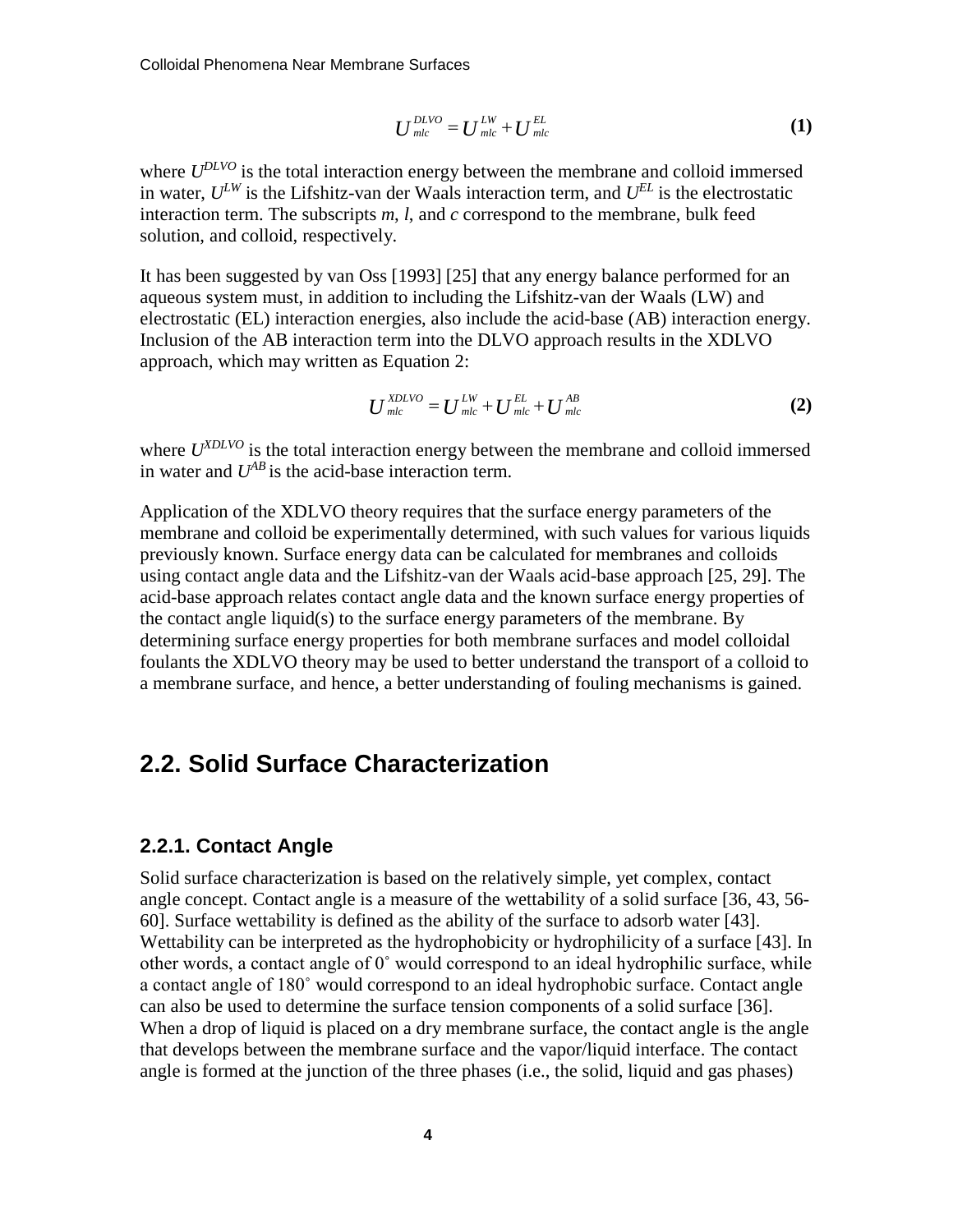and is measured through the denser fluid phase [43]. Figure 1 illustrates the contact angle of a liquid drop on a solid surface; the contact angle is measured through the liquid phase.



**Figure 1. Contact angle of a liquid drop on a solid surface (the sessile drop technique).**

The theory of interfacial tensions began with Young's equation (Equation 3), which is obeyed at the triple interface between solid, liquid and vapor phases [25].

$$
\gamma_s^{TOT} - \gamma_{sl}^{TOT} - \pi_e = \gamma_l^{TOT} \cos \theta \tag{3}
$$

where  $\gamma_s^{TOT}$  is the total free energy of the solid phase;  $\gamma_l^{TOT}$  is the total free energy of the liquid phase;  $\gamma_{st}^{TOT}$  is the interfacial tension between the solid and the liquid;  $\pi_e$  is the equilibrium interfacial film pressure; and  $\theta$  is the equilibrium contact angle.

Equilibrium spreading pressure results from the condensation of the probe liquid and its subsequent deposition on the solid surface [25]. Spreading pressure may be neglected for high-energy liquids (i.e.,  $\gamma_l > \gamma_s$ ) [25]. As membrane probe liquid combinations used in this investigation meet this requirement (i.e.,  $\gamma_l > \gamma_s$ ), spreading pressure is neglected in these surface energy calculations. Therefore, when neglecting spreading pressure, Young's equation is written as Equation 4:

$$
\gamma_s^{TOT} - \gamma_{sl}^{TOT} = \gamma_l^{TOT} \cos \theta \tag{4}
$$

Young's equation illustrates the relationship between the adhesion of the liquid to the solid surface and the cohesion of the liquid to itself [61, 62]. In Young's equation, the term  $\gamma$ *cos* $\theta$  is often referred to as the wetting tension, or the adhesion tension [36]. In other words, this term gives the surface tension value for the liquid solution at which it will wet, or adhere to, the solid surface. When the self-cohesion of the liquid is greater than the adhesion of the liquid to the solid, a large contact angle is formed [62]. As the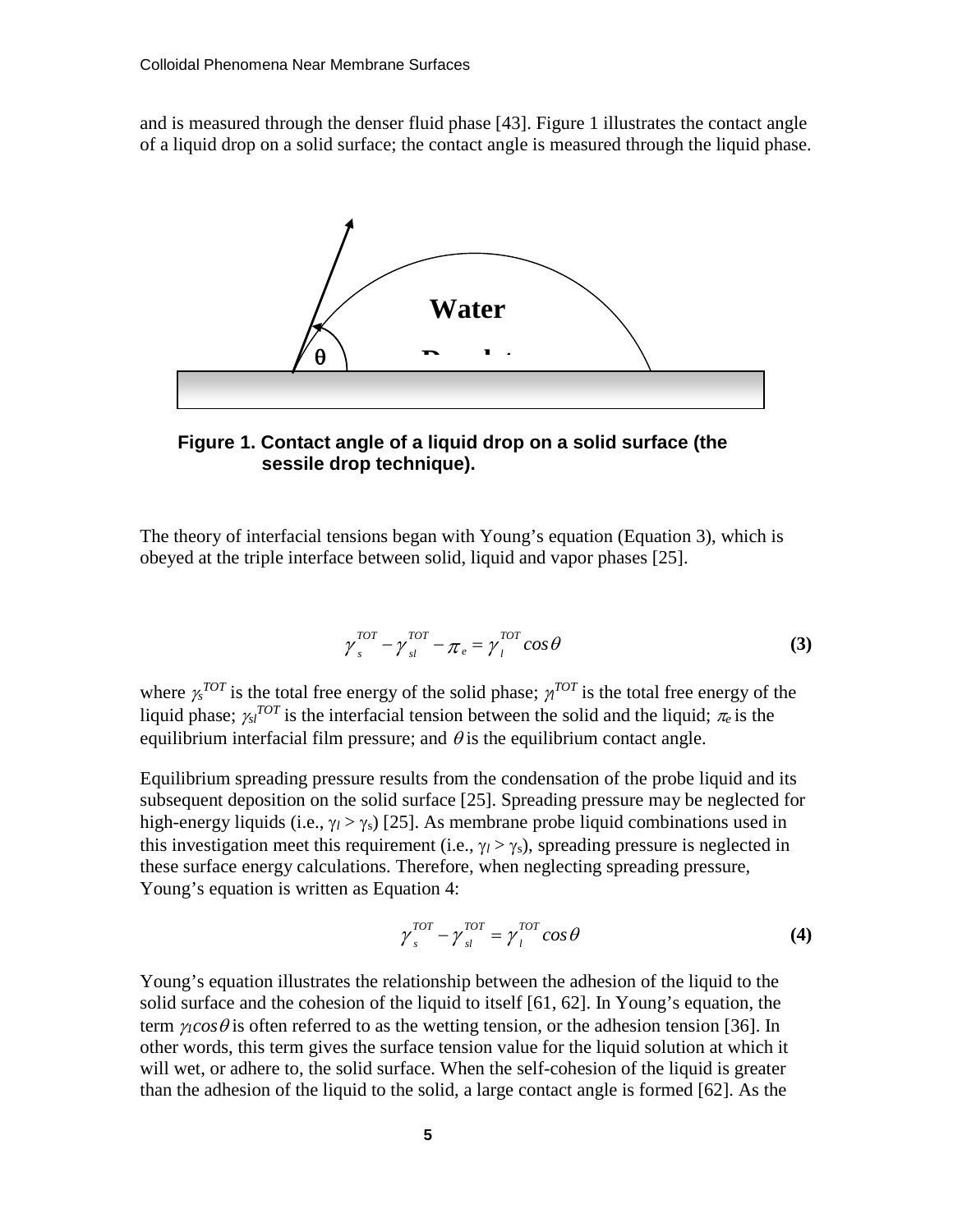self-cohesion of the liquid decreases the contact angle that the liquid forms on the solid decreases [62]. When the adhesion of the liquid to the solid is much greater than the selfcohesion of the liquid, a small contact angle is formed.

#### <span id="page-10-0"></span>**2.2.2. Fowkes' Approach**

Until recently, the solid surface tension has been considered experimentally inaccessible because the first term in Young's equation cannot be separated into its  $\gamma_s$  and  $\gamma_{sl}$ components. Therefore, only the difference between the two solid surface tension parameters is experimentally accessible. Recently attempts have been made to formulate a mathematical relationship in order to calculate the individual solid surface tension values [25, 63, 64]. Such relationships utilize the known surface energy values of a liquid and an energy balance between the solid and liquid in order to calculate the solid surface tension values [25]. The first to use such a method was Fowkes [1964][65]. Fowkes [1964] stated that the total surface energy of a respective phase (solid or liquid) can be expressed as a summation of its two surface energy components Equation 5:

$$
\gamma^{TOT} = \gamma^d + \gamma^n \tag{5}
$$

where  $\gamma^{TOT}$  is the total surface free energy;  $\gamma^d$  is the dispersive surface energy component and  $\gamma$ <sup>*n*</sup> is the non-dispersive surface energy component. The dispersive energy component specifically results from molecular interaction due to London forces. The non-dispersive energy component is an inclusive term describing all interactions due to non-London intermolecular forces [25]. Non-London forces include hydrogen and dipole-dipole interactions.

Using Equation 5, the interaction between two phases, a solid and a liquid, can be expressed using a geometric mean relationship for the dispersive energy components of the solid and liquid phases as shown in Equation 6:

$$
\gamma_{sl}^{TOT} = \gamma_{s}^{TOT} + \gamma_{l}^{TOT} - 2\sqrt{\gamma_{s}^{d} \gamma_{l}^{d}}
$$
\n(6)

where  $\gamma_s^d$  is the dispersive surface energy component of the solid and  $\gamma_d^d$  is the dispersive surface energy component of the liquid. Inserting Equation 6 into Young's equation (Equation 4) produces Equation 7:

$$
\gamma_l^{TOT} \cos \theta = -\gamma_l^{TOT} + 2\sqrt{\gamma_s^d \gamma_l^d}
$$
 (7)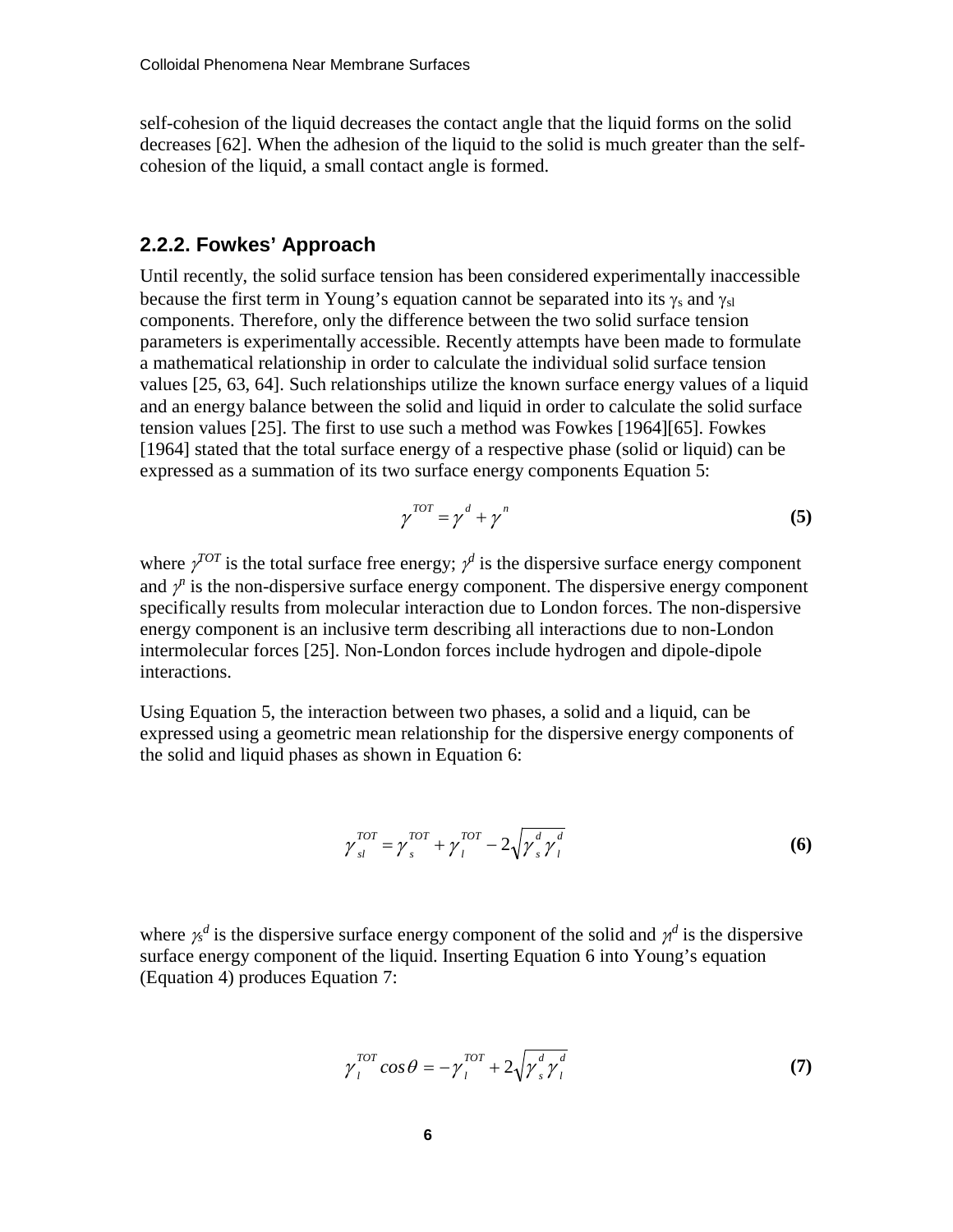Applying Equation 7 to actual systems provides a means to calculate the surface energy properties of a solid surface using the known surface properties of a liquid and the contact angle of the liquid with the solid. However, as evident from Equation 7, Fowkes' [1964] method only applies to solid surfaces that are strictly dispersive ( $\gamma_s = \gamma_s^d$ ). Therefore, this method is rather limited in its ability to characterize typical solid surfaces.

#### <span id="page-11-0"></span>**2.2.3. Lifshitz-van der Waals/Acid-Base Approach**

A generalization of the Fowkes approach to surface characterization was developed by van Oss et al. [1986] and used to calculate the energy (or force) per unit area between two parallel infinitely long plates. van Oss et al. [1986] simplified the general surface energy components proposed by Fowkes [1964]. The dispersive forces cited by Fowkes are ascribed solely to the apolar Lifshitz-van der Waals (LW) surface energy component, which are considered to control physical molecular interactions. In an aqueous environment LW forces are always attractive [3, 18, 25, 66]. Attractive forces are represented by negative values, while a positive value designates a repulsive force. The non-dispersive forces cited by Fowkes are ascribed to polar acid-base (AB) interactions at a surface due to hydrogen bonding. Acid-base interactions, which act over a shorter range than LW forces, result from electron/proton exchange [3]. Acid-base forces control the chemical interactions relevant to wetting behavior, and have also been described as hydration pressure, hydrogen bonding, and hydrophobic attraction. Unlike LW forces, AB forces may be either repulsive (positive value) or attractive (negative value). Typically, however, AB forces are repulsive for extremely hydrophilic surfaces immersed in water. The result is Equation 8, the expression for the total free energy of adhesion for a surface:

$$
\gamma^{TOT} = \gamma^{LW} + \gamma^{AB} \tag{8}
$$

where  $\gamma^{LW}$  is the Lifshitz-van der Waals component of surface energy and  $\gamma^{AB}$  is the acidbase component of surface energy. This modification is referred to as the Lifshitz-van der Waals/Acid-Base approach. The Lifshitz-van der Waals/Acid-Base approach has been widely used as a method for determining surface tension components of a solid and interfacial free energies between two phases [64].

The non-polar LW force represents a single electrodynamic property of a given material. Conversely, the polar AB force is comprised of two non-additive electron-acceptor and electron-donor components [25]. The polar AB component of a material's surface energy is thus given by [34, 67] and expressed in Equation 9:

$$
\gamma^{AB} = 2\sqrt{\gamma^+ \gamma^-} \tag{9}
$$

where  $\gamma^+$  is the electron-acceptor component and  $\gamma^-$  is the electron-donor component. The electron-acceptor component represents the acidic character and the electron-donor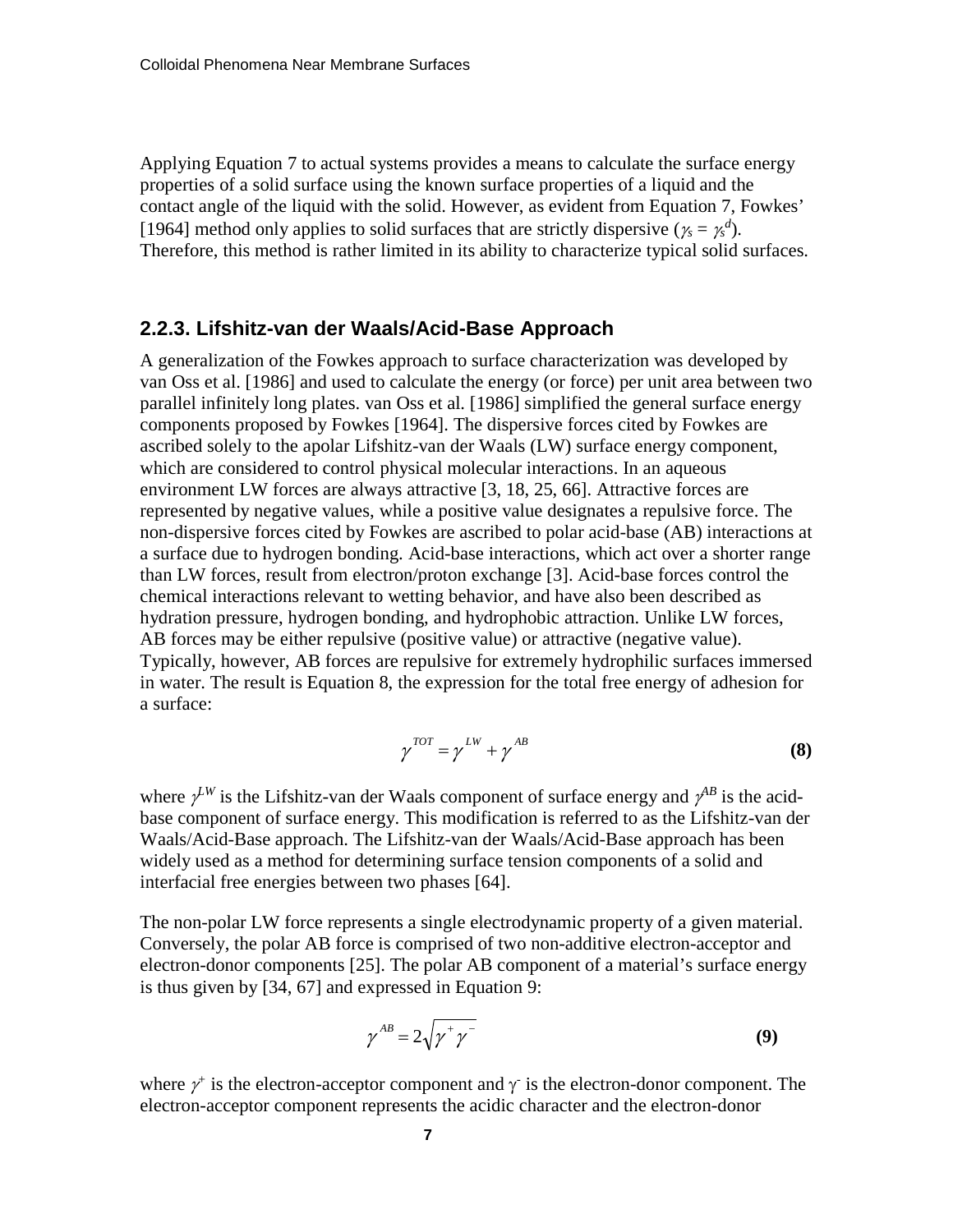component the basic character of a respective surface [25]. Investigations employing the van der Waals acid-base approach to surface characterization, have found most surfaces to be basic with a small or negligible acid component. Substituting Equation 9 into Equation 8 produces Equation 10 for the total surface energy of a respective phase:

$$
\gamma^{TOT} = \gamma^{LW} + 2\sqrt{\gamma^+ \gamma^-} \tag{10}
$$

Division of the AB force into two components demonstrates the fact that a polar liquid molecule may be adsorbed onto a polar surface either by its positive or negative pole [34]. The polar interaction between two particles (particle 1 and particle 2) is described based on these two components. The electron-acceptor of particle 1 interacts with the electron-donor of particle 2 and the electron-donor of particle 1 interacts with the electron-acceptor of particle 2 [25]. Therefore, the polar interfacial free energy existing between particles 1 and 2 can be expressed by Equation 11 [68]:

$$
\Delta G_{12}^{AB} = -2 \left( \sqrt{{\gamma}_1^+ {\gamma}_2^-} + \sqrt{{\gamma}_1^- {\gamma}_2^+} \right)
$$
 (11)

where  $\Delta G_{12}^{AB}$  is the free energy of interaction between polar materials 1 and 2;  $\gamma_1^+$  is the electron-acceptor component of particle 1;  $\chi^2$ <sup>+</sup> is the electron-acceptor component of particle 2;  $\gamma_1$  is the electron-donor component of particle 1; and  $\gamma_2$  is the electron-donor component of particle 2. Using the Dupre equation, the interaction between two polar surfaces can be expressed as Equation 12:

$$
\gamma_{12}^{AB} = \Delta G_{12}^{AB} + \gamma_1^{AB} + \gamma_2^{AB}
$$
 (12)

where  $\gamma_2{}^{AB}$  is the acid-base interaction energy between particles 1 and 2;  $\gamma_1{}^{AB}$  is the acidbase energy component of particle 1; and  $\chi^{AB}$  is the acid-base energy component of particle 2. Substituting Eqs. 9 and 11 into Eq. 12 yields the Equation 13 for the polar interfacial free energy between particles 1 and 2:

$$
\gamma_{12}^{AB} = 2 \left( \sqrt{\gamma_1^+ \gamma_1^-} + \sqrt{\gamma_2^+ \gamma_2^-} - \sqrt{\gamma_1^+ \gamma_2^-} - \sqrt{\gamma_1^- \gamma_2^+} \right)
$$
(13)

The apolar (LW) interfacial free energy between particles 1 and 2 may be expressed using Equation 14 [25]:

$$
\gamma_{12}^{LW} = \left(\sqrt{\gamma_1^{LW}} - \sqrt{\gamma_2^{LW}}\right)^2
$$
 (14)

where  $\gamma_2^{LW}$  is the Lifshitz-van der/Waals Acid-Base interfacial free energy between particles 1 and 2;  $\gamma^{LW}$  is the apolar energy component of particle 1; and  $\gamma^{LW}$  is the apolar energy component of particle 2. Substituting Equations. 13 and 14 into Equation 8 produces Equation 15 for the total interfacial free energy between particles 1 and 2: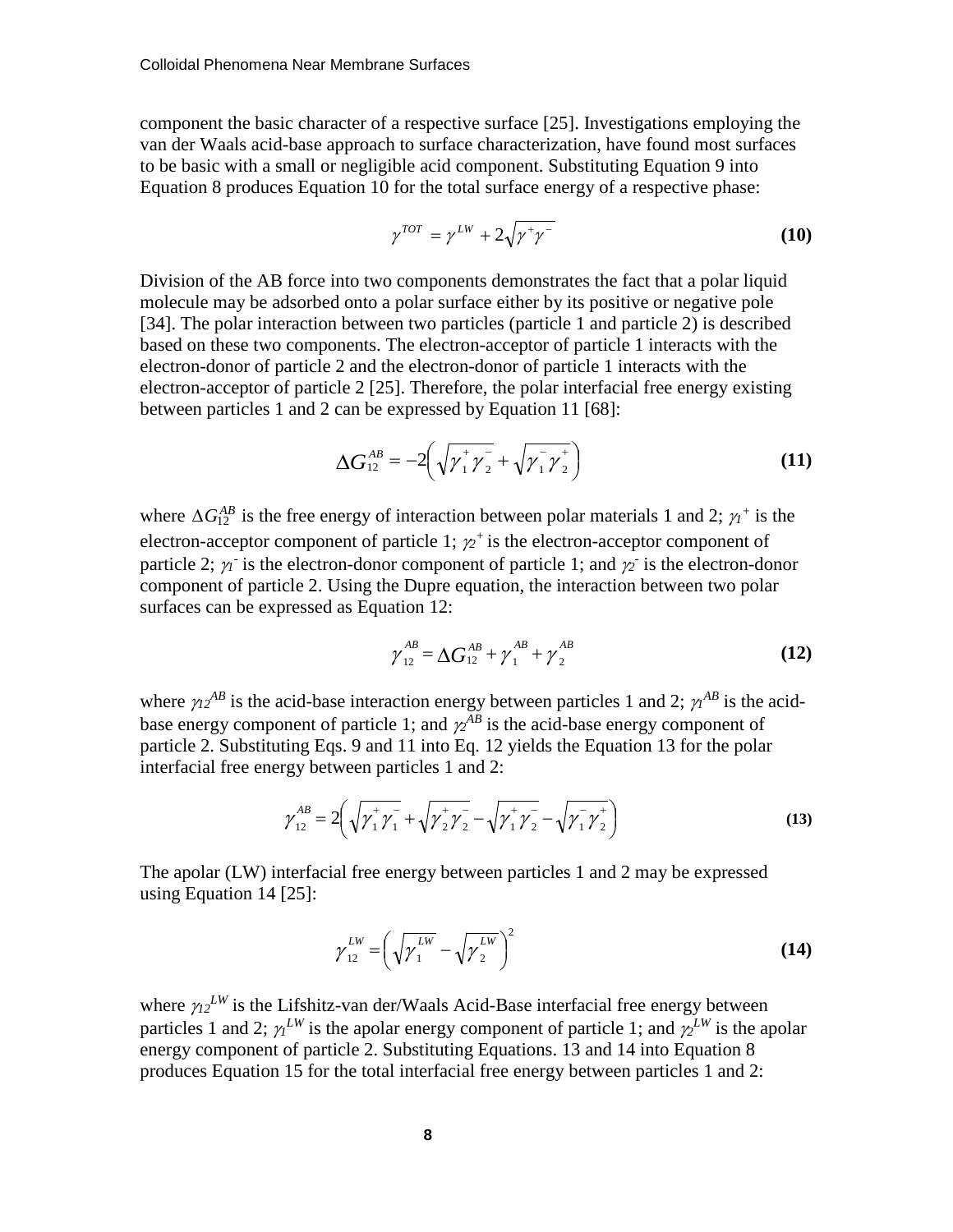$$
\gamma_{12} = \left(\sqrt{\gamma_1^{LW}} - \sqrt{\gamma_2^{LW}}\right)^2 + 2\left(\sqrt{\gamma_1^{+}\gamma_1^{-}} + \sqrt{\gamma_2^{+}\gamma_2^{-}} - \sqrt{\gamma_1^{+}\gamma_2^{-}} - \sqrt{\gamma_1^{-}\gamma_2^{+}}\right)
$$
(15)

where  $\gamma_{12}$  is the total interfacial tension between particles 1 and 2. Combining Equations. 8, 9, 10, and 14 results in Equation 16 for the interfacial free energy between a solid and a liquid:

$$
\Delta G_{sl} = 2 \left( \sqrt{\gamma_s^{LW} \gamma_l^{LW}} + \sqrt{\gamma_s^{+} \gamma_l^{-}} + \sqrt{\gamma_{s-l}^{-}} \right)
$$
 (16)

where  $\Delta G_{sl}$  is the interfacial free energy between a solid and a liquid;  $\gamma_s^{LW}$  is the Lifshitzvan der Waals component of the solid phase;  $\gamma^{LW}$  is the Lifshitz-van der Waals component of the liquid phase; <sup>γ</sup>*<sup>s</sup> <sup>+</sup>* is the electron-acceptor component of the solid phase;  $\gamma_s$  is the electron-donor component of the solid phase;  $\gamma_t^+$  is the electron-acceptor component of the liquid phase; and  $\gamma$ <sup>2</sup> is the electron-donor component of the liquid phase. The interaction between a solid and a liquid can also be described in terms of the contact angle between them. Equation 17 is known as the Young-Dupre equation [25]:

$$
-\Delta G_{sl} = (1 + \cos \theta) \gamma_l^{TOT} \tag{17}
$$

where  $\gamma^{TOT}$  is the total free energy of the liquid and  $\Delta G_{sl}$  is the Gibbs energy of adhesion between a solid and a liquid. Combining Equations. 14 and 15 results in the Extended Young equation (Equation 18), which relates the contact angle of a liquid on a solid surface to the surface energy parameters of both the solid and the liquid [4, 34, 68]:

$$
(1 + \cos \theta) \gamma_l^{TOT} = 2 \left( \sqrt{\gamma_s^{LW} \gamma_l^{LW}} + \sqrt{\gamma_s^{+} \gamma_l^{-}} + \sqrt{\gamma_s^{-} \gamma_l^{+}} \right)
$$
(18)

The Extended Young (Equation 18) is best described as an equilibrium force balance. The left hand side, or the free energy of cohesion of the liquid (l), is equal to the right hand side, or the free energy of adhesion between the liquid (l) and the solid (s) [25, 61]**.** Based on the Extended Young equation, the surface energy parameters of a solid surface  $(\gamma_s^{LW}, \gamma_s^+, \gamma_s)$  can be determined by performing contact angle measurements using three probe liquids with known surface energy parameters ( $\gamma_L^{LW}$ ,  $\gamma_t^+$ ,  $\gamma_l$ ), [25]. Two of the probe liquids should be polar and one of the probe liquids should be apolar. The apolar liquid is used to calculate the non-polar, <sup>γ</sup>*<sup>s</sup> LW* component of a solid [25]. Furthermore, high energy (apolar and polar) liquids are recommended to improve contact angle accuracy due to the large contact angles that are formed.

#### <span id="page-13-0"></span>**2.2.4. Deviations from Young's Equation**

Young's equation was developed for an ideal solid surface [36, 39]. An ideal solid surface must be smooth at the molecular level, chemically homogeneous, rigid, nonreactive, and insoluble [36, 39, 69]. The contact angle of a pure probe liquid on an ideal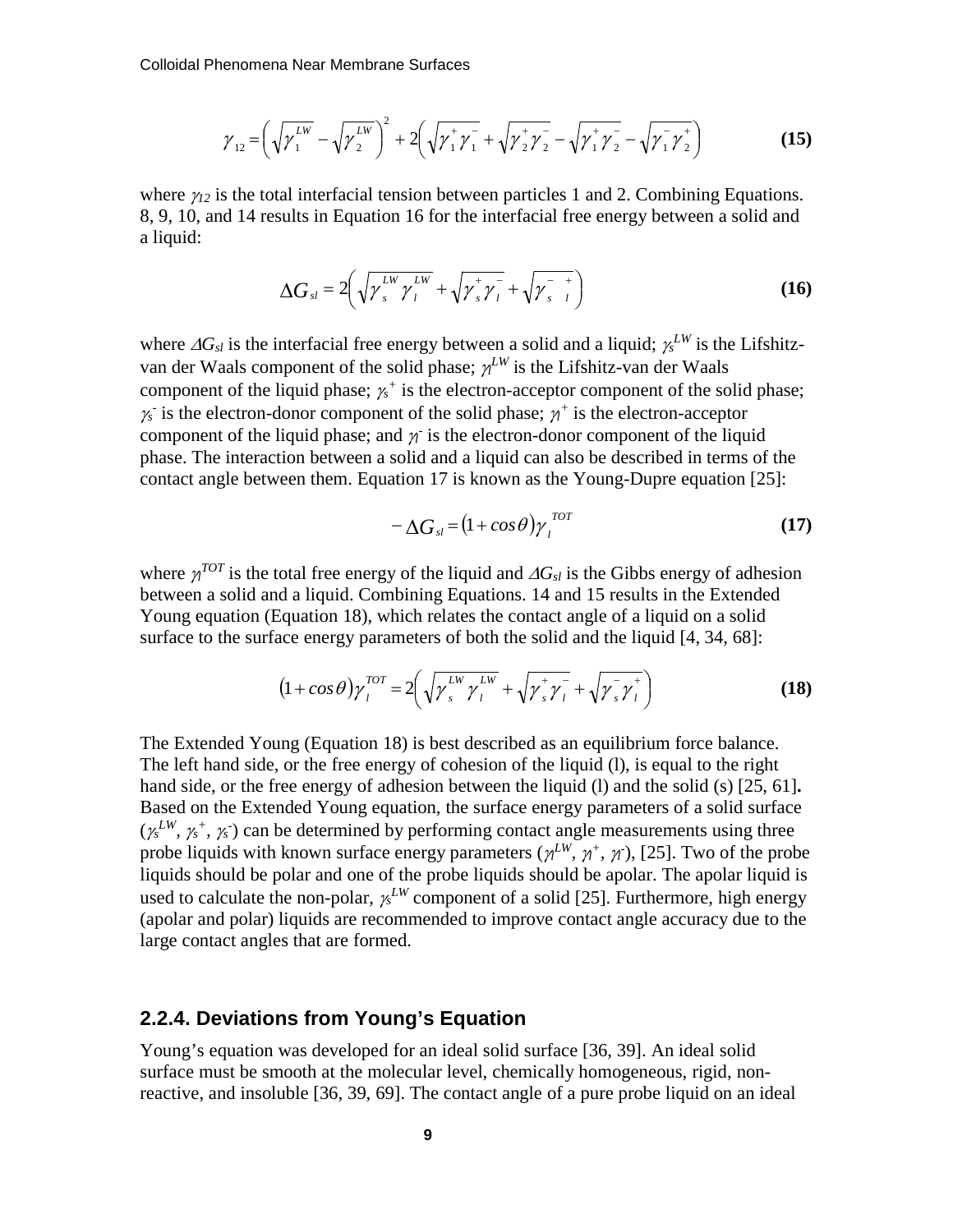surface is called the intrinsic contact angle, or the true contact angle, for the given solid [69]. It is only when an ideal solid surface and a pure liquid are used, that Young's equation is truly descriptive of the solid's surface energetics.

With the exception of cleaved mica, ideal surfaces are very rare [36]. Most surfaces have some degree of heterogeneity and roughness. Chemical heterogeneity of a solid surface creates strips of wettable (hydrophilic) and non-wettable (hydrophobic) areas [70]. A liquid droplet will align itself on those areas that are the most hydrophilic or wettable, thus creating the condition where the observed contact angle is not representative of the true surface [71]. This facilitates a condition where the surface energy is not the sole determiner of the observed contact angle.

The presence of pores and the physical roughness of a membrane surface also cause the measured contact angle to deviate from the intrinsic contact angle [72-74]. The apparent contact angle is most often measured. The apparent contact angle does not account for surface roughness [64]. Membrane surface roughness may be on the order of several micrometers [Keurentjes et al. 1989] [71] and can be increased through improper handling. As the liquid advances on an inclined surface (e.g., the ridge of a rough surface), a larger apparent contact angle is formed [71]. The apparent contact angle becomes larger as the edge of the liquid drop becomes more horizontal as it travels up the incline of the surface indentation or elevation. Furthermore, as membrane surface roughness increases it becomes more difficult to describe membrane-colloid interaction by a single interaction energy value, instead a distribution of interaction energies must be considered [53].

Deviations from an ideal surface may also result from contamination during the construction and handling of the membrane. Surface contaminants often bear little resemblance to the bulk solid and can therefore lead to increased chemical heterogeneity [53]. Surface contamination may also lead to increased surface roughness.

#### <span id="page-14-0"></span>**2.2.5. Interaction Energy Between a Spherical Colloid and an Infinite Planar Surface**

For evaluating colloidal systems, where colloids are considered spherical or equivalent spheres, the interaction energy between a flat surface and spherical particles must be determined [55]. In order to calculate the interaction energy between a membrane, considered an infinitely long planar surface, and a colloid, which is considered a perfect sphere, Derjaguin's approximation must be used, as shown in Equation 19:

$$
\Delta G_{i(y)} = f(a) \int_{y}^{\infty} \Delta G_i(l) dl
$$
 (19)

where *a* is the radius of the colloid;  $f(a)$  is a geometrical factor representing the curvature of the colloid; ∆*Gi(l)* represents the interaction energy per unit area between two planar surfaces separated by distance *l*; and *d* is the distance of closest approach between the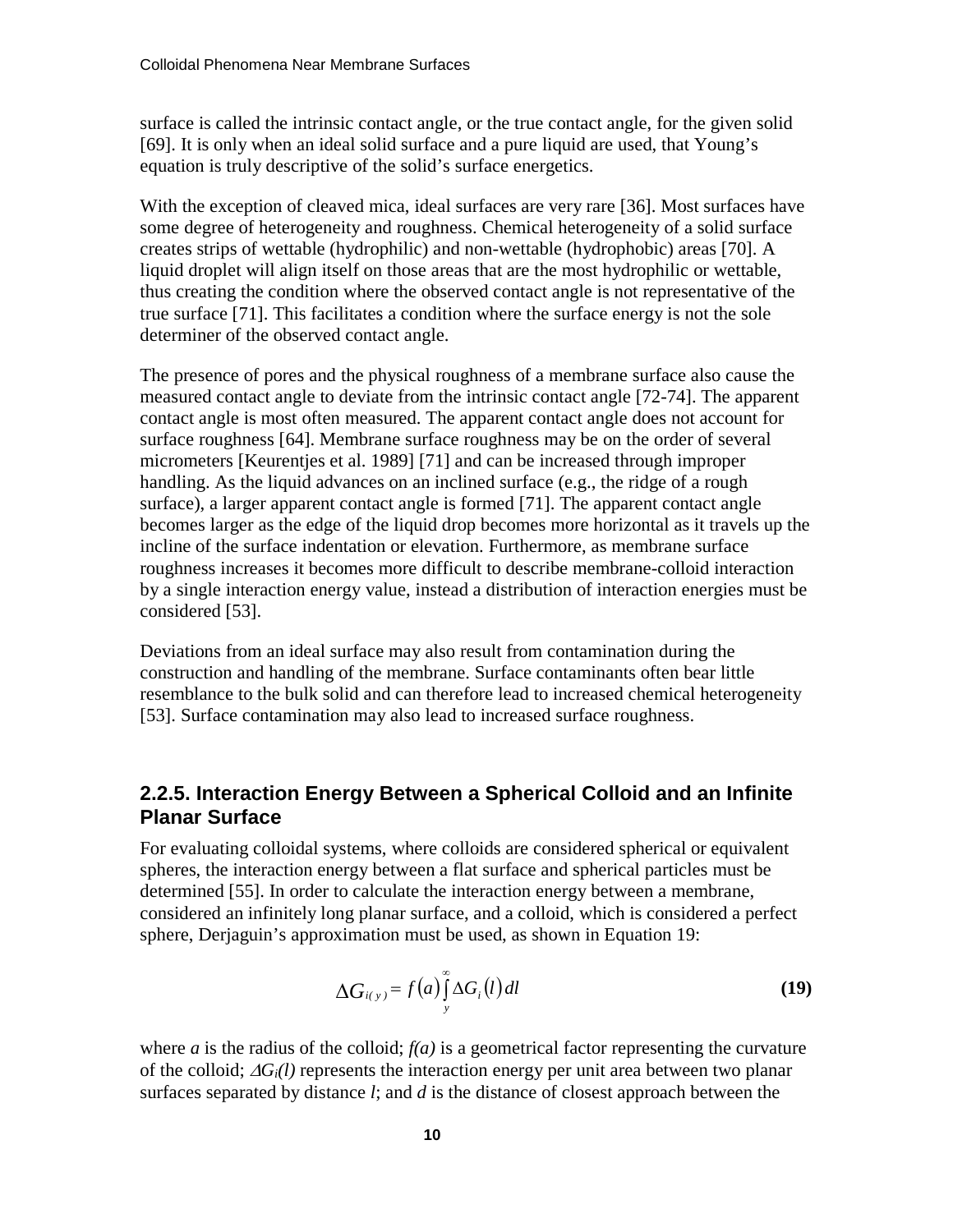colloid and the membrane surface. The term *i* corresponds to LW, EL, or AB, depending on which term is evaluated.

Surface tension values for the membranes and colloids calculated using the Lifshitz-van der Waals acid/base approach can be used in Derjaguin's approximation to calculate van der Waals (LW) and acid-base (AB) interfacial free energies at the equilibrium cut-off distance between a membrane and a colloid  $(\Delta G_{\nu 0})$  [29]. Expressions for the LW and AB interaction energies at the point of contact are shown in Equations 20 and 21:

$$
\Delta G_{y_0}^{LW} = -2\left(\sqrt{\gamma_l^{LW}} - \sqrt{\gamma_m^{LW}}\right)\left(\sqrt{\gamma_l^{LW}} - \sqrt{\gamma_c^{LW}}\right)
$$
(20)

$$
\Delta G_{y_0}^{AB} = 2\sqrt{\gamma_i^+} \left( \sqrt{\gamma_m^-} + \sqrt{\gamma_c^-} - \sqrt{\gamma_i^-} \right) + 2\sqrt{\gamma_i^-} \left( \sqrt{\gamma_m^+} + \sqrt{\gamma_c^+} - \sqrt{\gamma_i^+} \right) - 2\sqrt{\gamma_m^+ \gamma_c^-} - 2\sqrt{\gamma_m^- \gamma_c^+}
$$
\n(21)

where  $y_0$  represents the distance between the two interacting surfaces. At the point of contact *y<sub>0</sub>* is equal to 0.158 nm  $(\pm 0.009 \text{ nm})$  and may be regarded as the distance between the outer electron shell boundaries (van der Waals boundaries) of adjoining noncovalently interacting molecules [18, 75]. At this minimum distance the divergence of the LW interaction energy between two particles of the same material at contact is prevented [25].

As the separation distance between two surfaces increases, the LW and AB interaction energy components diminish from their corresponding adhesion energy (i.e., the interaction energy at contact given by Equations. 20 and 21) following a unique decay pattern. The LW interaction energy per unit area decays with the inverse square of the distance between two infinite planar surface [68] as shown in Equation 22:

$$
\Delta G_{(plate-plate)}^{LW} = -\frac{A}{12\pi y^2}
$$
 (22)

where *A* is the Hamaker constant and *y* is the separation distance between the two interacting planar surfaces. The Hamaker constant can be calculated from the LW component of the free energy of adhesion by rearranging Equation 22 as shown in Equation 23:

$$
A = -12\pi y_0^2 \Delta G_{y_0}^{LW}
$$
 (23)

Estimates of free energy of adhesion obtained from the surface tension components provide information about interaction energy per unit area between two infinite planar surfaces. To obtain the actual interaction energy between the membrane (assumed to be an infinite planar surface) and the colloidal particle (assumed to be a sphere), a technique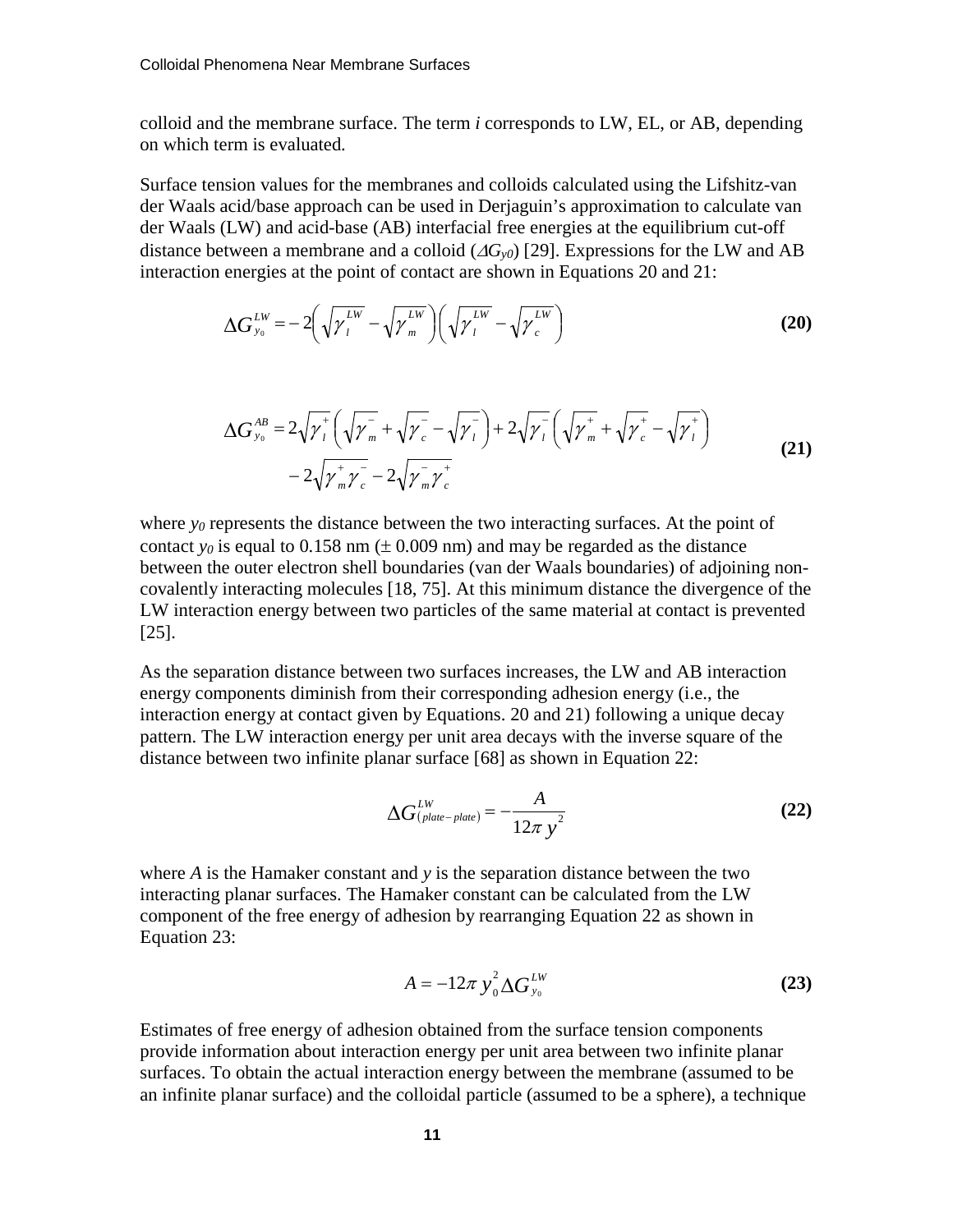that converts the interaction energy per unit area to the total interaction energy for a given geometry is required. Derjaguin's technique was therefore used to scale the interaction energy per unit area between two infinite flat surfaces to the corresponding interaction energy between a flat sheet (membrane) and a sphere (colloid). Applying this technique to Equation 8, the LW interaction energy between an infinite flat plate and a spherical colloid is shown in Equation 24:

$$
U^{LW}_{(plate-sphere)} = -\frac{Aa_c}{6h} \tag{24}
$$

where  $a_c$  is the radius of the spherical colloid and h is the surface to surface separation distance between the flat plate (membrane) and the sphere (colloid). Combining Equations. 23 and 24 gives Equation 25, the expression for the LW interaction energy between a membrane and a colloid in an aqueous environment:

$$
U_{mlc}^{LW}(h) = 2\pi \Delta G_{y_0}^{LW} \frac{y_0^2 a_c}{h}
$$
 (25)

The expression for the acid-base interaction energy as a function of separation distance is derived similarly. The acid-base interaction energy per unit area decays exponentially with separation distance between two infinite planar surfaces (Equation 26 [3]):

$$
\Delta G_{(plate-plate)}^{AB} = \Delta G_{y_0}^{AB} exp\left[\frac{y_0 - y}{\lambda}\right]
$$
 (26)

where  $\lambda$  is the characteristic decay length of AB interactions in water, whose value is between 0.2 and 1.0 nm [76]. A commonly used value of  $\lambda$  for aqueous systems is 0.6 nm [18, 77]; this value was used in the current investigation. Applying Derjaguin's technique to the above equation, the decay behavior of AB interactions between a membrane and a colloid in an aqueous environment is shown in Equation 27:

$$
U_{\text{mlc}}^{\text{AB}}(h) = 2\pi a_c \lambda \Delta G_{y_0}^{\text{AB}} \exp\left[\frac{y_0 - h}{\lambda}\right]
$$
 (27)

The electrostatic interaction energy per unit area between two infinite planar surfaces decays with separation distance according to Equation 28 [78]:

$$
\Delta G_{(plate-plate)}^{EL} = \frac{\varepsilon_0 \varepsilon_r \kappa}{2} \left( \zeta_m^2 + \zeta_c^2 \right) \left( 1 - \coth(\kappa y) + \frac{2 \zeta_m \zeta_c}{\left( \zeta_m^2 + \zeta_c^2 \right)} \csch(\kappa y) \right)
$$
(28)

where  $\varepsilon_0 \varepsilon_r$  is the dielectric permittivity of the suspending fluid;  $\kappa$  is the inverse Debye screening length; and  $\zeta_m$  and  $\zeta_c$  are the surface potentials of the membrane and colloid, respectively. Once again, applying Derjaguin's technique to Equation 28, the decay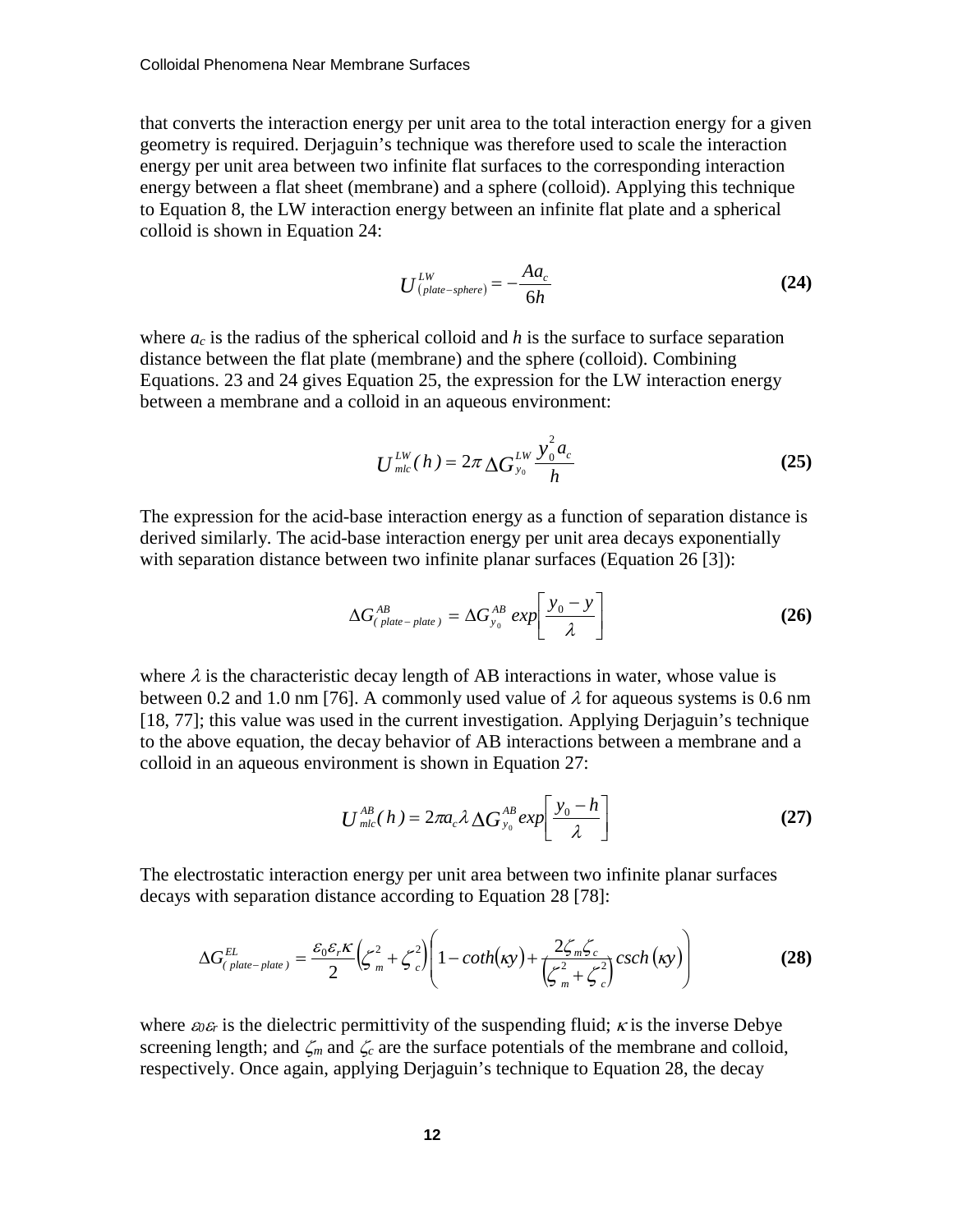behavior of the EL interaction energy between a membrane and a colloid in an aqueous environment is provided in Equation 29:

$$
U_{mlc}^{EL}(h) = \pi \varepsilon_r \varepsilon_0 a_c \left( 2 \zeta_c \zeta_m \ln \left( \frac{1 + e^{-\kappa h}}{1 - e^{-\kappa h}} \right) + \left( \zeta_c^2 + \zeta_m^2 \right) \ln \left( 1 - e^{-2\kappa h} \right) \right)
$$
(29)

In the current investigation, the surface potentials were assumed to be the same as the measured zeta potentials of the surfaces involved. The zeta potentials of the membranes were determined from streaming potential measurements while the zeta potentials of the colloids were determined from electrophoretic mobility measurements. For both membranes and colloids, zeta potential values at pH 5.6 were used to determine the EL interaction energy term. The inverse Debye screening length was determined using the relationship in Equation 30 [5]:

$$
\kappa = \sqrt{\frac{e^2 \sum n_i z_i^2}{\varepsilon_r \varepsilon_0 kT}}
$$
(30)

where  $e$  is the electron charge;  $n_i$  is the number concentration of ion  $i$  in the bulk solution;  $z_i$  is the valence of ion *i*; *k* is Boltzmann's constant; and *T* is absolute temperature. For this investigation a background electrolyte of 0.01 M NaCl was assumed.

When a solid is immersed in an aqueous environment a tendency exists for it to acquire an electrical surface charge. At a neutral  $pH$  ( $\sim$  7.0) most solid surfaces possess a net negative charge. A redistribution of ions in solution occurs as a surface acquires charge. The ions of opposite charge (counter-ions) are attracted to the charged surface, while ions of the same sign (co-ions) are repelled. An electrical double layer is thus created at the proximity of the charged surface. Charged surfaces of like sign are thus repelled by each other. Electrostatic double layer (EL) interactions make a substantial contribution to the total free energy of interaction when solute molecules possess large electrical potentials and relatively weak polar interactions [3]. Energy barriers inhibiting particle attachment or coagulation are attributed to interacting electric double layers (EDL) of like charged surfaces in addition to hydration forces or steric effects [3]. EDL repulsion is a longrange force, significant for a separation distance of approximately 10 nm.

#### <span id="page-17-0"></span>**2.2.6. Potential Energy Curve**

Equations 25, 27, and 29 may be used to derive an energy distance or potential energy curve for the LW, AB, and EL interaction energies. Potential energy curves graphically illustrate how the three interaction energies act over a given distance from the membrane surface. Summing the three interaction energies produces an XDLVO curve representing how the total interaction energy between a colloid and membrane, based on the XDLVO theory, acts over a specific distance. Potential energy curves are characterized by the presence of a shallow, secondary minimum at longer distances of separation (several hundred Å), an interaction barrier closer to the surface, and a deep, primary interaction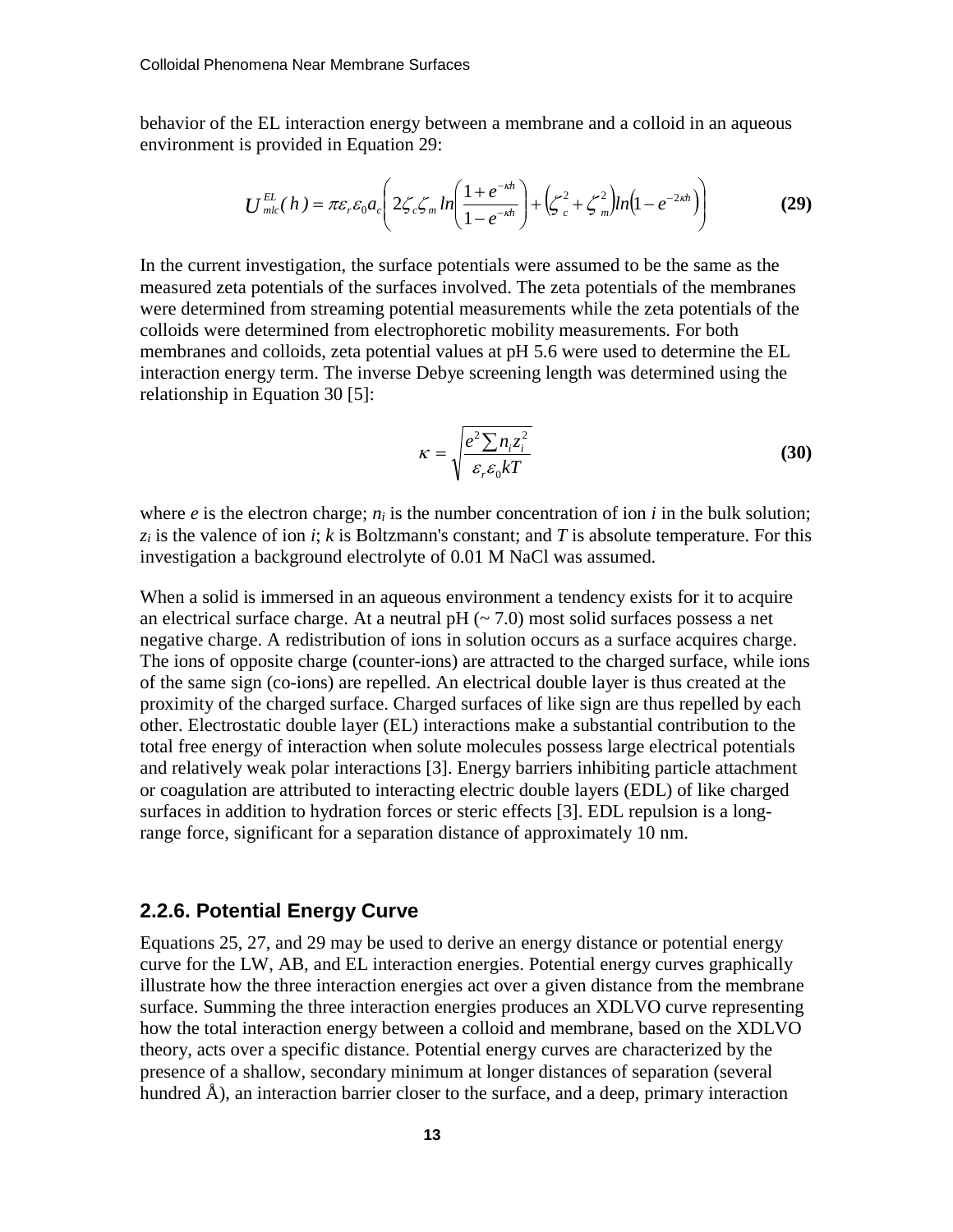minimum at short distances of separation  $(< 10 \text{ Å}$ ) [29]. It has been theorized that particles become reversibly captured in the secondary interaction minimum before becoming irreversibly captured as the bond strengthens with time in the primary interaction minimum [29].

#### <span id="page-18-0"></span>**2.2.7. Zeta Potential**

The interaction of colloidal particles with a membrane surface is highly dependent on the surface charge of the membrane and colloid [79]. Because surface charge cannot be measured directly for either membranes or colloids, it is commonly quantified in terms of zeta potential. Zeta potential is the electric potential at the shear plane of the electrochemical double layer (between the compact layer and the mobile diffuse layer) [80]. When a membrane is placed in an aqueous environment it acquires a surface charge, either positive or negative, while most colloids are negatively charged [79]. Distribution of ions at the membrane-solute interface is controlled by membrane surface charge, for instance, co-ions are repelled while counter-ions are attracted to the membrane surface. Therefore, an electrochemical double layer (EDL) is formed at a membrane's surface when the membrane is immersed in an ionic solution. The strength of the EDL controls how strongly a colloid is attracted or repelled by the membrane surface. Because most surfaces in aqueous environments are negatively charged, EDL interactions are typically repulsive. Zeta potential for membranes and colloids are measured using different techniques. Streaming potential measurements are used to calculate membrane zeta potential, while electrophoretic mobility measurements are used to calculate zeta potential for colloids.

Electrokinetic properties (zeta potential) of a membrane surface are quantified using streaming potential measurements [79, 80]. Streaming potential is the potential induced when an electrolyte solution flows across a stationary, charged surface (i.e., a membrane surface) under a pressure gradient [79, 80]. Charges in the mobile diffuse layer are carried to one end of the membrane, creating a convective current. As charges accumulate at the end of the membrane an electrical field is established causing a conduction current in the opposite direction. When the convective current equals the conduction current, a steady state is reached. The streaming potential is measured as the electrical potential difference on opposite ends of the membrane per unit of applied pressure [80].

Streaming potential is related to zeta potential through several mathematical relationships. Application of each equation is dependent upon membrane pore structure [80]. For an ideal case (i.e., circular pores) zeta potential is linked to streaming potential using the relationship shown in Equation 31:

$$
SP = \frac{\mathcal{E}_0 \mathcal{E}_r \mathcal{E}}{\eta \left( \lambda_0 + \frac{2 \lambda_s}{r} \right)}
$$
(31)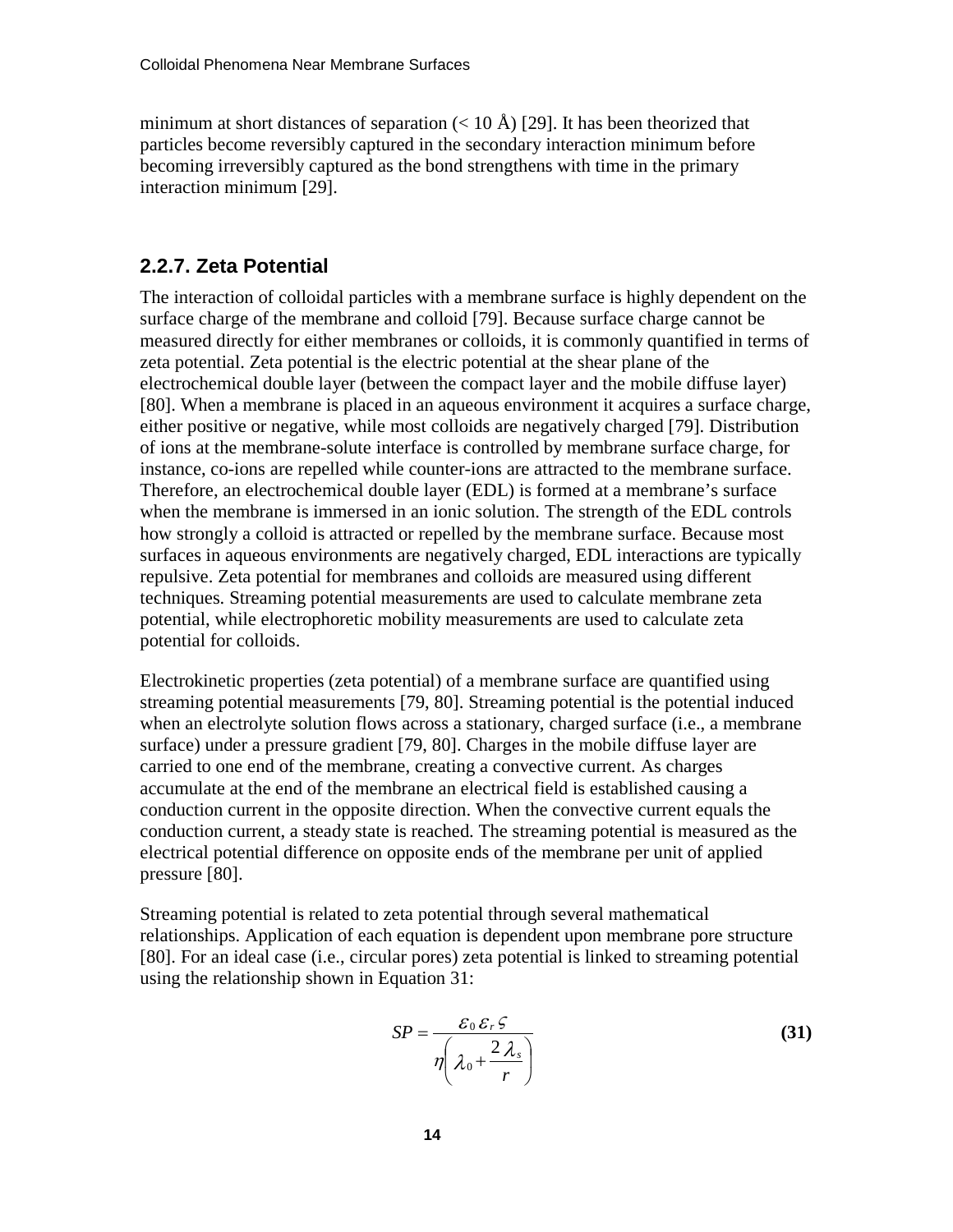where  $\varepsilon_0$  is the vacuum permittivity;  $\varepsilon_r$  is the relative dielectric constant of the solvent;  $\eta$ is the viscosity of the solution;  $\lambda_0$  is the conductivity of the electrolyte in the bulk;  $\lambda_s$  is the surface conductivity; and *rpore* is the pore radius. Based on Equation 30, the Helmholtz-Smoluchowski relationship can be derived by neglecting the surface conductivity  $(\lambda_s)$  as shown in Equation 32:

$$
SP = \frac{\mathcal{E}_0 \mathcal{E}_r \mathcal{E}}{\eta \lambda_0} \tag{32}
$$

Equation 31 is applied only when there is no overlap of the double layers inside the pores (i.e., when the pore radius and Debye length  $(\kappa^{-1})$  ratio is large [80]. If the ratio between the pore radius and Debye length is small, then corrections to Equation 31 could prevent an underestimation of membrane's zeta potential.

#### <span id="page-19-0"></span>**2.3. Previous Membrane/Colloid Characterization and Fouling Studies**

Recently, much attention has been focused on the characterization of membrane surfaces in order to gain an insight into membrane-solute interactions during fouling [6, 55, 81, and 82]. Fewer investigations have characterized both the membrane surface and the potential foulant source (i.e., colloid, NOM, etc.) [6, 81, and 82]. Childress and Deshmukh [1998] [81] used streaming potential measurements to calculate zeta potential for two RO membranes in order to study the effect of solution chemical composition on membrane surface charge and subsequently membrane performance. It was found that both Swannee River humic acid and sodium dodecyl sulfate had a significant influence on salt rejection at low pH where particle adsorption changed membrane zeta potential (from positive to negative) there-by causing a change in co-ion exclusion effects.

A comprehensive approach investigating the adhesion of micro organisms and polystyrene microspheres to membrane surfaces was taken by Meinders et al. [1995] [25]. Meinders et al. [1995] calculated the Lifshitz-van der Waals, electrostatic, and acidbase energies of interaction from measured zeta potentials and contact angles using the XDLVO approach. The adhesion of microorganisms and polystyrene microspheres to several membranes were compared to one another based on their respective interaction energy curves. It was found that the depth of the secondary interaction minimum fully governed the deposition efficiency and the desorption of both the microorganisms and the polystyrene microspheres. Deposition efficiencies increased with increasing depth of the secondary interaction minimum, while desorption decreased with increasing depth.

Zhu and Elimelech [1995] [6] conducted fouling experiments for thin-film composite and cellulose acetate RO membranes using aluminum oxide colloids. The electrokinetic properties of both colloids and membranes were determined using zeta and streaming potential measurements. It was concluded that RO membrane fouling is controlled by colloid-membrane and colloid-retained colloid interactions, which are a function of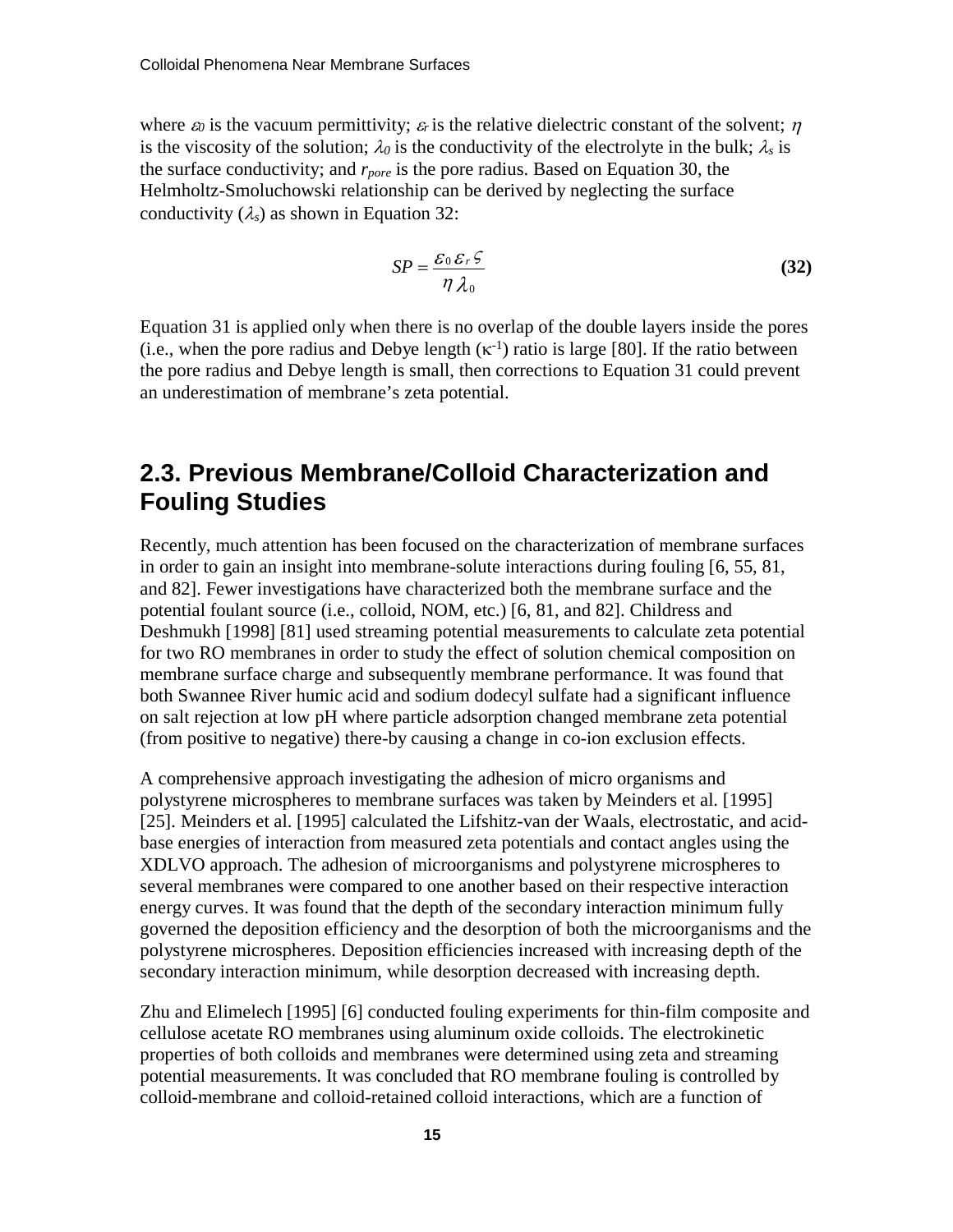solution chemistry (e.g., ionic strength and pH), chemical properties of colloids and membranes, and the magnitude of the permeation drag.

Cho et al. [1998] [82] used several characterization techniques such as contact angle, zeta potential, and infrared (IR) spectra to characterize several commercial nanofiltration (NF) and ultrafiltration (UF) membranes in addition to natural organic matter (NOM) taken from various source waters. Membranes were characterized both before and after fouling had occurred to evaluate differences in hydrophobicity (contact angle), surface charge (zeta potential), and functional groups (IR spectra). Once exposed to the membrane surface the free energy state (hydrophobic or hydrophilic) of the NOM was found to affect that of the exposed membrane. Contact angle increased for membranes fouled hydrophobic NOM and decreased for those fouled with hydrophilic NOM. Furthermore, membranes became more negatively charged (decreasing zeta potential) when exposed to either a hydrophobic or a hydrophilic NOM source. Bhattacharjee et al. [2000] [55] used the surface element integration (SEI) technique to calculate the interaction energy between spheroidal particles and an infinite planar surface. Results were compared to predictions based on Derjaguin's approximation. It was found that the SEI technique more accurately predicted the interaction energy

## <span id="page-20-0"></span>**3. Experimental Process**

#### <span id="page-20-1"></span>**3.1. RO Membranes**

The three RO membranes selected for this investigation were the FT-30, CD, and CE membranes. The FT-30 membrane (Film Tec, Minneapolis, Minnesota) is a thin-film composite polyamide membrane. It is a widely used low-pressure RO membrane made by the interfacial polymerization of 1,3-benzenediamine with trimesoyl chloride [79, 83]. The CD and CE membranes (Osmonics Desal, Vista, California) are heat-treated cellulose triacetate/diacetate blend membranes. All of the membranes were stored in ultrapure water at 5 degrees Celsuis (°C).

## <span id="page-20-2"></span>**3.2. Colloids**

Commercial silica (MP-1040) (Nissan Chemical America Corporation, Houston, Texas), aluminum oxide colloids (Aluminum Oxide C) (Degussa Corporation, Akron, Ohio), and polystyrene microspheres (PS02N) (Bangs Laboratories, Inc., Fishers, Indiana) were used as model colloidal foulants. The MP-1040 was supplied dispersed in deionized (DI) water and stored at room temperature in a plastic container supplied by the manufacturer. According to the manufacturer, the MP-1040 has an average particle diameter of 100 nm and a specific gravity of 1.30 at 20˚C [Nissan Chemical Corp. 2000]. The aluminum oxide was supplied as a powder with a BET surface area in the range of 85 to 115 m<sup>2</sup>/g,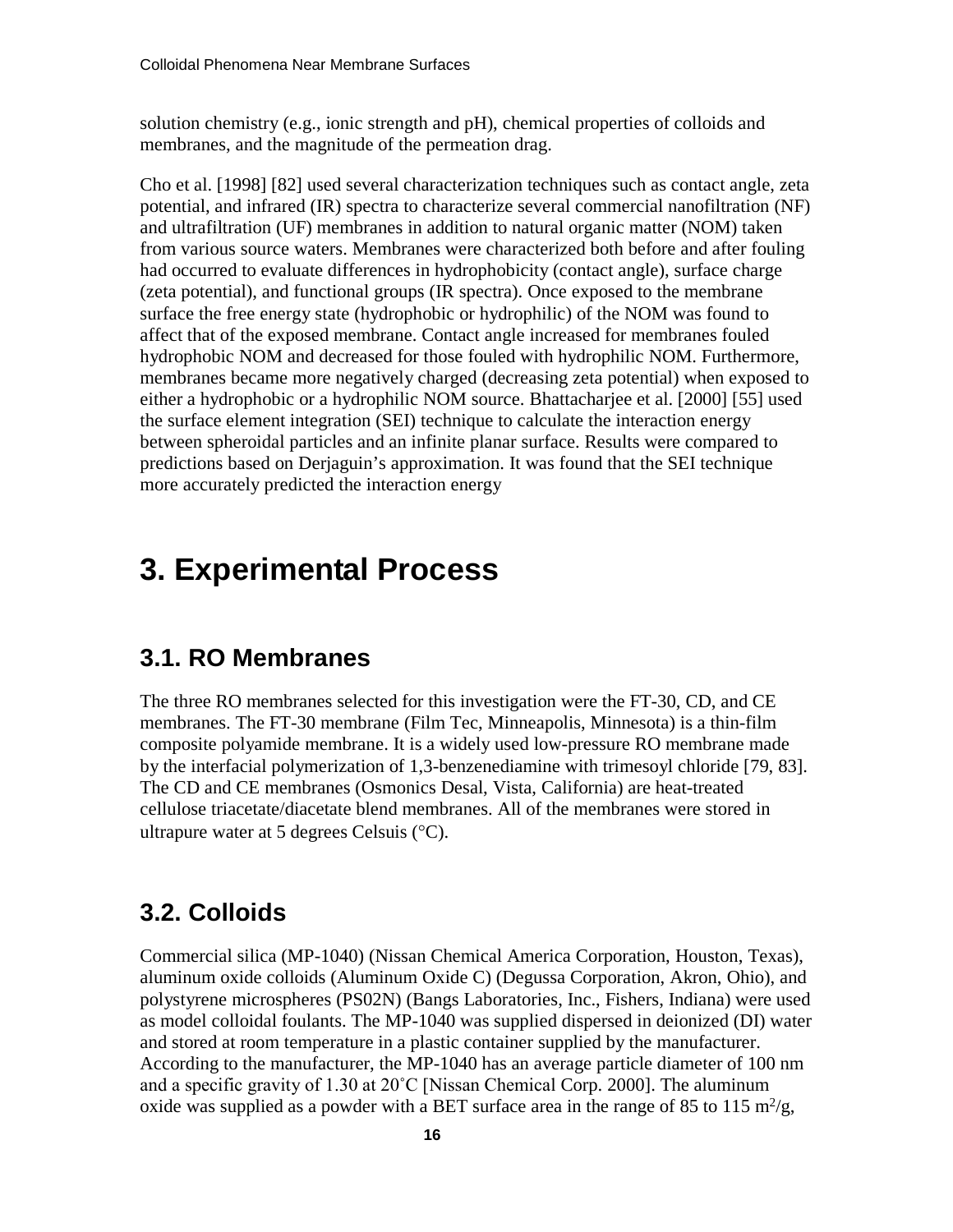an average particle diameter of 13 nm, and a density of 3.2  $g/cm^3$  [Zhu and Elimelech 1995, Degussa 2000]. According to the manufacturer, the Aluminum Oxide C is composed of Al<sub>2</sub>O<sub>3</sub> (> 99.6%), Fe<sub>2</sub>O<sub>3</sub> (< 0.2%), TiO<sub>2</sub> (< 0.1%) and HCl (< 0.5 %). Polystyrene microspheres (PS02N) (Bangs Laboratories, Inc., Fishers, Indiana) were supplied dispersed in deionized (DI) water (at 10% solids) and stored in a refrigerator at 5˚C. According to the manufacturer, the microspheres have a mean surface area of  $3.361\times10^{14}$  µm<sup>2</sup>/g, a mean diameter of 20 nm, and a coefficient of variation of approximately 1% for size uniformity.

Colloids tend to bond together to form aggregates thus changing actual particle diameter reported by the manufacturer [6]. Therefore, the size of all three colloids, as reported by the respective manufacturers, was checked using dynamic light scattering measurements [Zeta PALS, Brookhaven Instruments Corp., N.Y.). Dynamic light scattering measures the intensity of light scattered by particles as a function of time [29]. Fluctuations in light intensity, resulting from the Brownian motion of the particles, can be expressed using a correlation function from which the diffusion coefficient of the particles may be directly calculated. Based on the measured diffusion coefficient, an effective hydrodynamic radius of the particles can be calculated according to:

$$
a_h = \frac{kT}{6\pi\eta D_\infty} \tag{33}
$$

where  $\eta$  is the viscosity of the suspending fluid and D∝ is the measured diffusion coefficient.

Dynamic light scattering measurements of the sample colloids in a 0.01 M NaCl suspension found the average particle diameter for each colloid to differ from that reported by the manufacturer. The Aluminum Oxide C, PS02N, and MP-1040 colloids had measured diameters of 220.5, 128.2, and 97.9 nm, respectively. Only the MP-1040 colloid had a measured diameter that was close to the diameter reported by the manufacturer (100nm). A previous study (Zhu and Elimelech [1995]) [6] found that the aluminum Oxide C colloids were aggregates composed of primary particles with a diameter of 13 nm, as reported by the manufacturer. It was concluded that the primary particles were bonded irreversibly to form the observed aggregates. This same conclusion was reached for the current investigation. The measured particle diameter for each colloid was that used in all calculations.

#### <span id="page-21-0"></span>**3.3. Surface Tension Measurements**

#### <span id="page-21-1"></span>**3.3.1. Automated Goniometer**

The automated goniometer used in this investigation is the Rame-Hart (Mountain Lakes, New Jersey) NRL Contact Angle Goniometer. It is a standard goniometer with image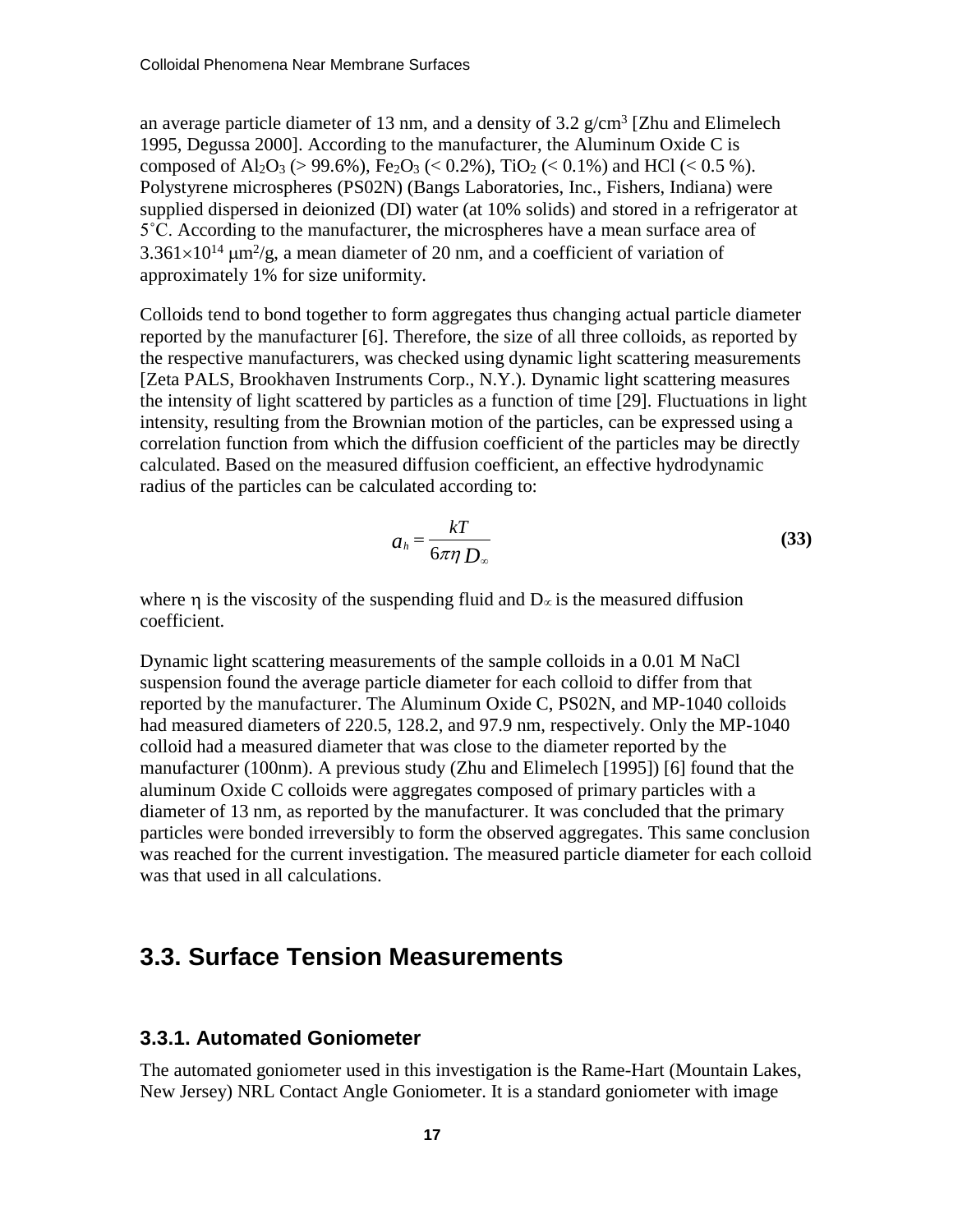analysis attachments (i.e., video camera, computer with monitor, and image analysis software). A photograph of the goniometer apparatus is shown in Figure 2.



#### **Figure 2 . Goniometer apparatus used for contact angle measurements.**

The goniometer units (i.e., video camera, light source, and environmental chamber) are built into a metal stand. The stand can be leveled manually with the aid of a leveling bubble and four leveling screws attached to the feet of the stand. This eliminates any slope that may exist in the laboratory test bench that could affect the contact angle measurements. The video camera connects to the computer system through two digital cables. The light source is placed at the opposite end of the video camera. Its intensity is regulated by a control system that is placed on the laboratory bench.

The environmental chamber, used during captive bubble measurements, prevents air movement, dust, and other contaminants from affecting the contact angle measurements or contaminating the probe liquid. The environmental chamber houses a quartz cell, sampling plate, and viewing stage (Figure 3).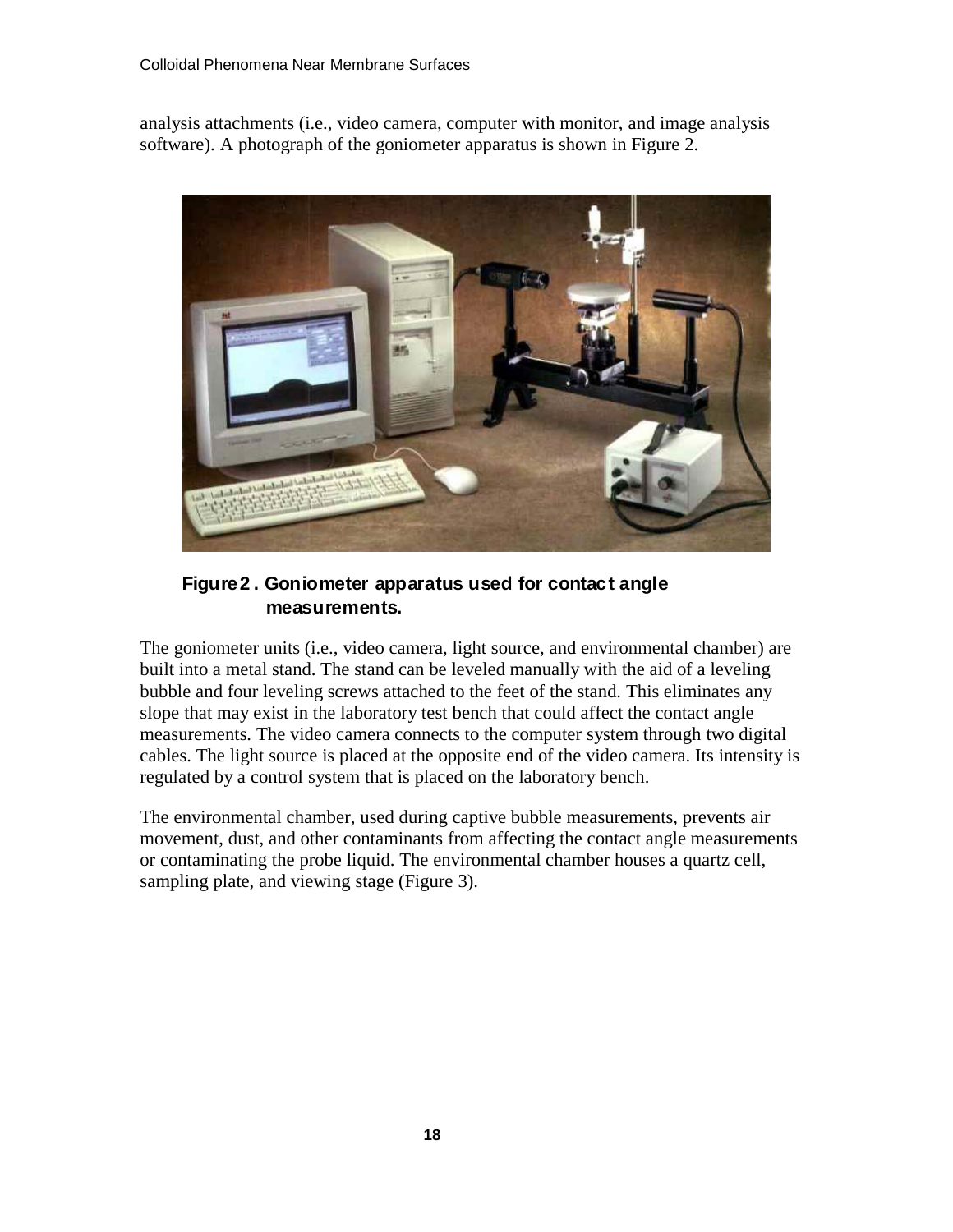

**Figure 3. Environmental chamber for captive bubble measurements.**

It is constructed of stainless steel and has glass portals on both sides so that the light source and video camera have access to the sampling plate. The sampling plate and viewing stage are also constructed of stainless steel. The sampling plate is secured to the viewing stage using four screws and two cross bars. The viewing stage is lowered into the quartz cell and secured to the top of the environmental chamber with two steel dowels and two tightening screws. A portal is located on the roof of the environmental chamber to allow for insertion of the needle.

The goniometer uses RH Imaging 2001 software, and has both sessile drop and captive bubble capabilities. The image that appears on the computer screen consists of the membrane being viewed by the camera and several lines that are super-imposed by the computer (Figure 4).



**Figure 4. Computer viewing area with the region of interest designated by the superimposed lines.**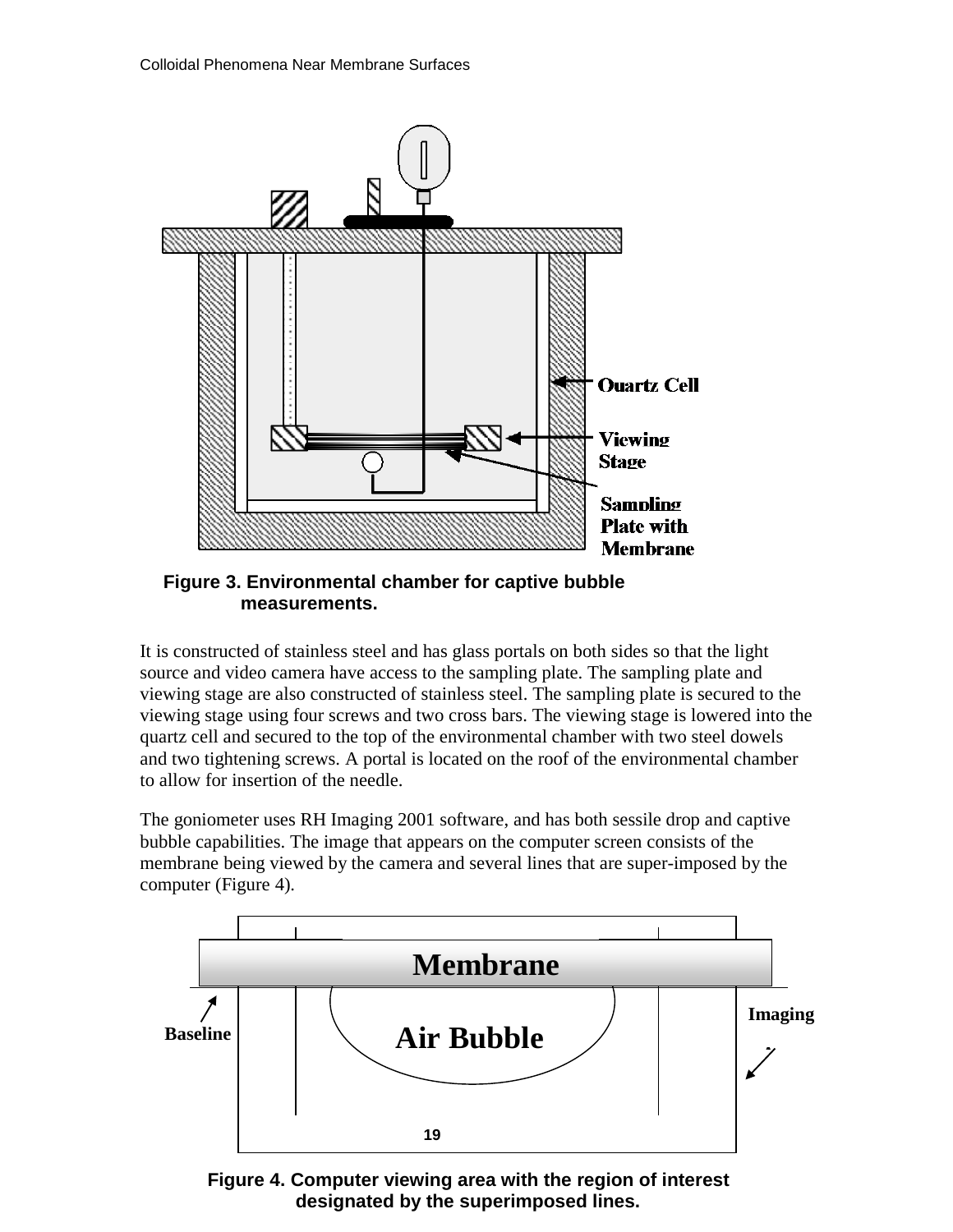These lines designate the region of interest and include a rectangular imaging box, a baseline, and two vertical lines. The rectangular imaging box indicates to the computer the area within which contact angle measurements are taken. The size of the rectangular imaging box must be adjusted as the size of the drop or bubble changes. The size of the box should be minimized to only encompass the area of drop or bubble contact to reduce the chance of inaccurate contact angle readings. As the size of the imaging box increases, the possibility of the computer mistaking a surface contaminant for the bubble's point of contact increases. The baseline indicates to the computer where the drop or bubble is contacting the substrate surface and is therefore located at the surface of the substrate. The two vertical lines are gray scale detectors; in other words, they detect the black area (i.e., the substrate) versus the white area (i.e., the probe liquid) of the rectangular imaging box. The two vertical lines must remain half in the black area and half in the white area for proper operation of the imaging software.

To measure contact angles, the computer places a pixel at the point of contact between the bubble or droplet and the substrate surface. Using the pixel as the point of origin, the computer draws a line tangent to the boundary of the bubble. The angle between the tangent line and the baseline is calculated as the contact angle. The contact angle is always measured through the denser fluid phase.

#### <span id="page-24-0"></span>**3.3.2. Syringe and U-Shaped Needle**

In captive bubble measurements, air bubbles are delivered to the membrane surface using a 10-µl syringe (Hamilton Instruments, Reno, Nevada). The syringe is capable of delivering precise volumes of air (within 0.01 µl) using an attached volume selection and locking mechanism. The ability of the syringe to deliver precise volumes of air reduces errors associated with varying bubble volumes. A bent U-shaped needle is attached to the syringe in order to deliver air bubbles to the underside of the membrane coupon in the environmental chamber. For sessile drop measurements a Gilmont micrometer syringe (Gilmont Instruments, Barrington, Illonois) to deliver liquid drops to the colloidal monolayer. The Gilmont syringe was able to deliver precise liquid volumes within an accuracy of 0.5%.

The needle and syringe are cleaned prior to each set of contact angle measurements. The cleaning procedure utilizes three solvents: ultrapure water, hexane, and acetone. The ultrapure water removes any water-soluble contaminants. The acetone removes any polar but non-water soluble contaminants. The hexane removes any non-polar contaminants. The syringe is cleaned by the following cycle: water, acetone, hexane, water, acetone, hexane, water, water.

#### <span id="page-24-1"></span>**3.3.3. Probe Liquids**

Surface energy calculations require three probe liquids with well-known surface tension properties [25]. The probe liquids selected for this investigation were ultrapure water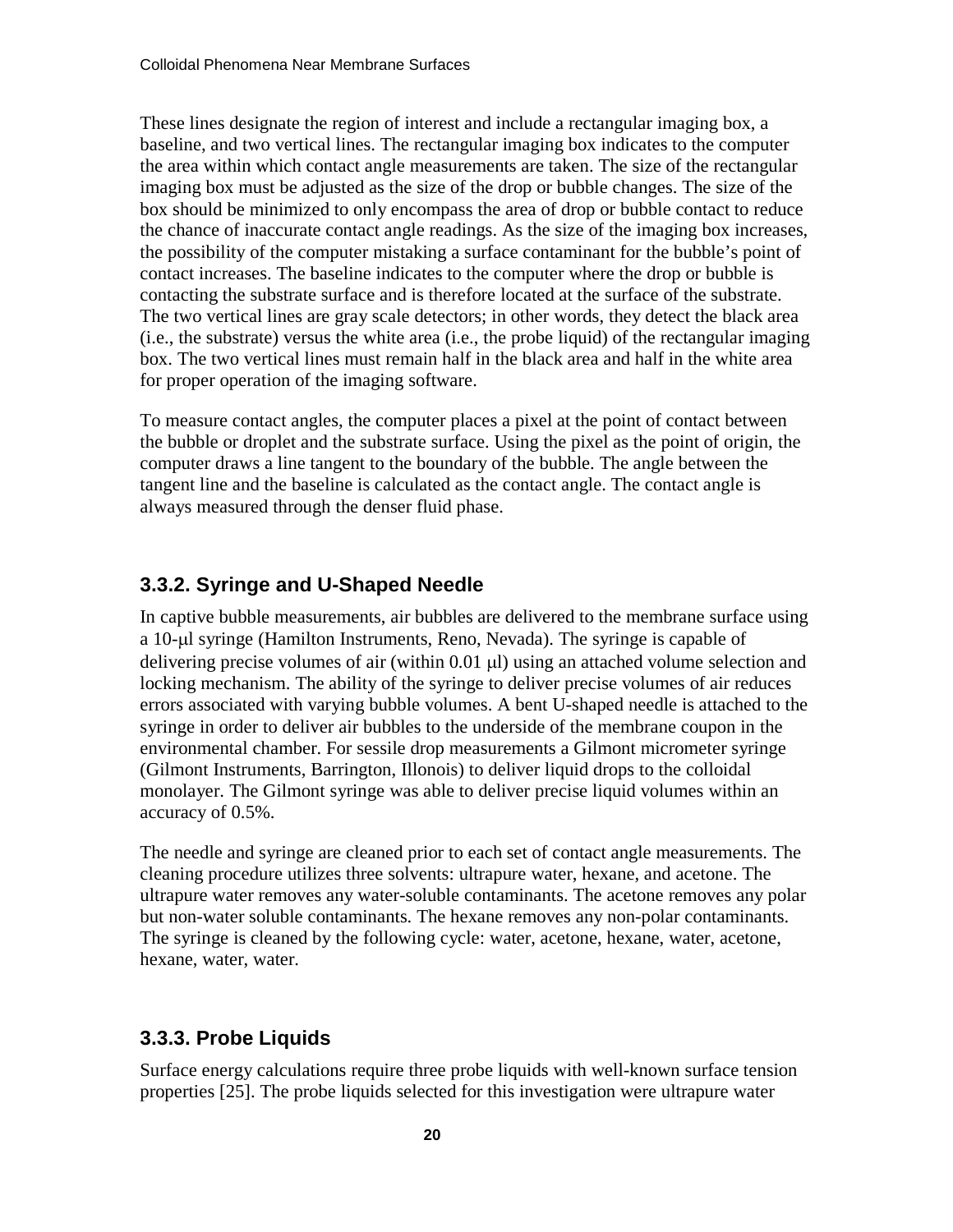(polar), glycerol (polar), and diiodo methane (apolar). These probe liquids were chosen on the premise that two must be polar and one must be apolar [25]. Ultrapure water was obtained from a Millipore (Burlington, Massachusetts) water purification system. The diiodo methane (Fisher Scientific, Pittsburgh, Pennsylvania) was distilled under a vacuum. The glycerol (Fisher Scientific, Pittsburgh, Pennsylvania) was used without any further purification. Each liquid has three experimentally determined surface tension parameters,  $\gamma^L$ ,  $\gamma^+$ , and  $\gamma$ . Various methods have been used to determine the surface energy parameters for the three probe liquids used in this investigation. Therefore, more than one set of surface energy values have been reported for glycerol and diiodo methane. Each set of values were used in calculating surface energy parameters for the membranes and colloids investigated. These parameters as well as the calculated polar energy component,  $\gamma^{AB}$  and the total free energy component,  $\gamma^{TOT}$  are found in Table 1.

|                        | $\gamma$ <sup>LW</sup> | $\gamma_1^+$ | γī   | $\gamma$ <sup>AB</sup> | $v_I$ тот |
|------------------------|------------------------|--------------|------|------------------------|-----------|
| <b>Ultrapure Water</b> | 21.8                   | 25.5         | 25.5 | 51.0                   | 72.8      |
| Glycerol               | 34.0                   | 3.92         | 57.4 | 30.00                  | 64.00     |
| <b>Diiodomethane</b>   | 50.8                   | 0.0          | 0.0  | 0.0                    | 50.8      |

**Table 1. Surface tension properties (mJ/m2) of probe liquids at 20˚C.**

#### <span id="page-25-0"></span>**3.3.4. Bubble Volume**

Bubble volume directly affects the contact angle of a liquid on a solid surface [70, 72]. As bubble volume increases, the contact angle reaches a temporary state of equilibrium with the solid surface [74]. The temporary state of equilibrium reached will change based on the amount of available external energy available for overcoming existing energy barriers, such as vibrations or an increase in bubble volume [74]. Therefore, a constant bubble volume must be used to obtain reproducible contact angle results. A 10-µl bubble was selected for this investigation to provide a bubble of significant size to make its edges clearly visible.

#### <span id="page-25-1"></span>**3.3.5. Parafilm Standard**

Contamination of the contact angle system (i.e., the membrane coupon, quartz cell, syringe, and the probe liquid) must be avoided to obtain correct contact angle measurements [39]. The contamination level of the system, as well as the methodology used in this investigation, was checked by performing contact angle measurements on commercially available Parafilm (Fisher Scientific, Pittsburgh, Pennsylvania) using the captive bubble method. The results were then compared to values from the literature (e.g., Busscher [1983], Good [1973], Dann [1970], Zhang and Hallstrom [1990]) (Table 2). Measurements performed over a three-day period resulted in an average contact angle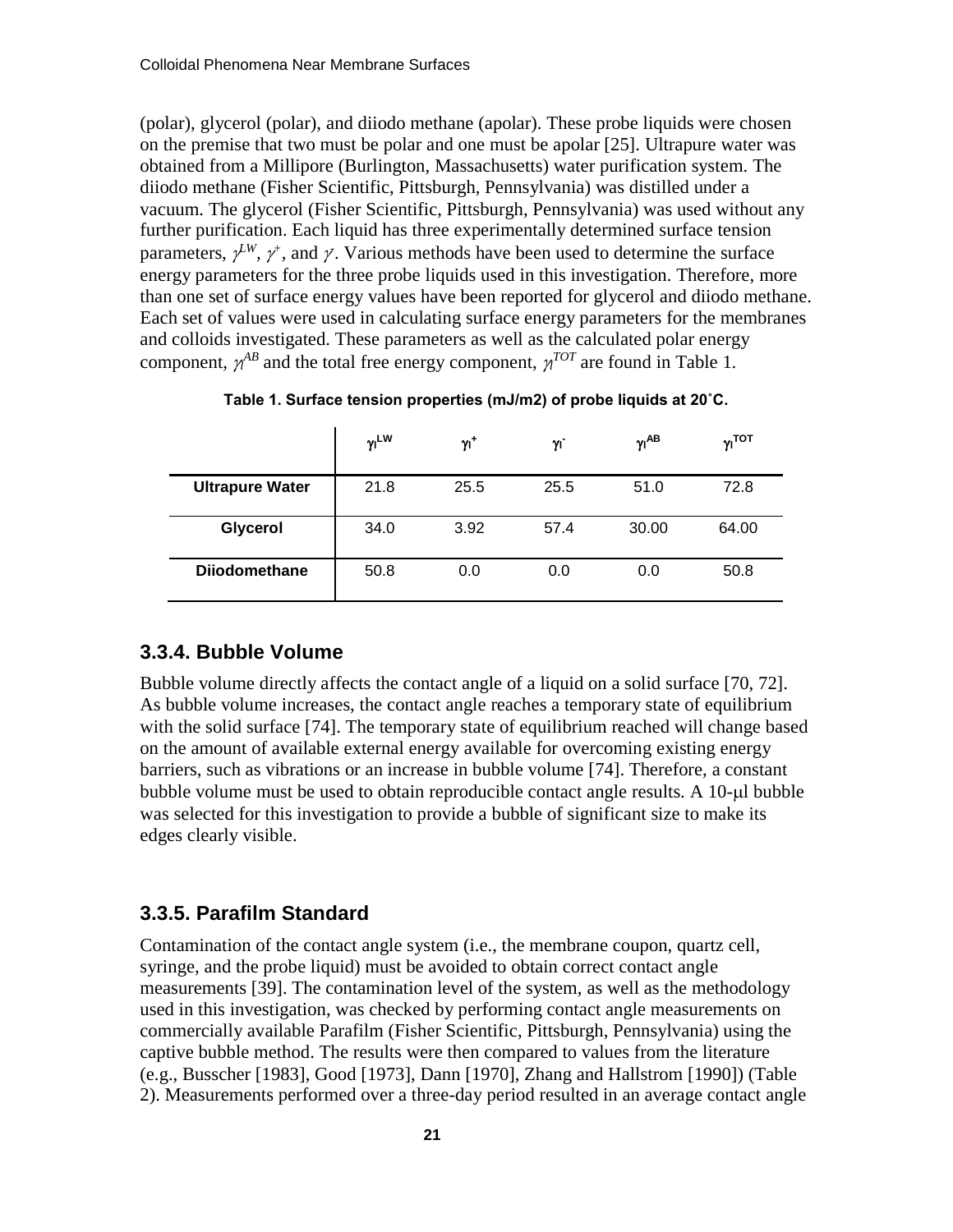of  $110 \pm 1^{\circ}$ . As can be seen from Table 2, results from this investigation are in complete agreement with those in the literature. Therefore, this system and the cleaning procedures used are adequate for obtaining correct contact angle results.

| Current Investigation <sup>1</sup> | Dann                   | Good              | <b>Busscher</b>   | <b>Zhang and Hallstrom</b> |
|------------------------------------|------------------------|-------------------|-------------------|----------------------------|
|                                    | $[1970]^{2}$           | $[1973]^{2}$      | $[1983]^{1}$      | $[1990]^{1}$               |
| $110 \pm 1^{\circ}$                | 110 $\pm$ 2 $^{\circ}$ | $110 + 1^{\circ}$ | $108 + 2^{\circ}$ | $108 \pm 3^{\circ}$        |

#### **Table 2. Comparison of contact angle measurements for water on Parafilm**.

<sup>1</sup> Contact angles were measured using the captive bubble technique.

<span id="page-26-0"></span> $2$  Contact angles were measured using the sessile drop technique.

#### **3.3.6. Contact Angle Measurement Procedure**

The procedure used to measure the captive bubble contact angle is outlined below. It should be noted that the set-up of the goniometer and cleaning of the micro-syringe discussed earlier were also part of the procedure.

- 1. A membrane coupon with the approximate dimensions  $1.0 \text{ in} \times 0.25 \text{ in}$  was cut from the membrane sample, which had been flushed with ultrapure water under normal operating conditions for a period of 45 hours.
- 2. The membrane coupon was wrapped around the sampling plate and secured on the viewing stage. The viewing stage was lowered into the probe liquid contained in the quartz cell and the environmental chamber was sealed. The leveling and lighting conditions of the viewing area were checked using the imaging software.
- 3. A 10-µl air bubble was released from the U-shaped needle into the quartz cell containing the probe liquid. The bubble floated approximately 1.5 cm to the membrane surface held by the viewing stage.
- 4. The goniometer's video camera was focused on the air bubble.
- 5. Two contact angle measurements (one on each side of the bubble) were taken at time zero and then at 5-minute intervals over the next 20 minutes.

#### <span id="page-26-1"></span>**3.3.7. Colloid Surface Tension**

Determination of colloid surface tension through goniometry is similar to the determination of membrane surface energetics in that both utilize goniometry and van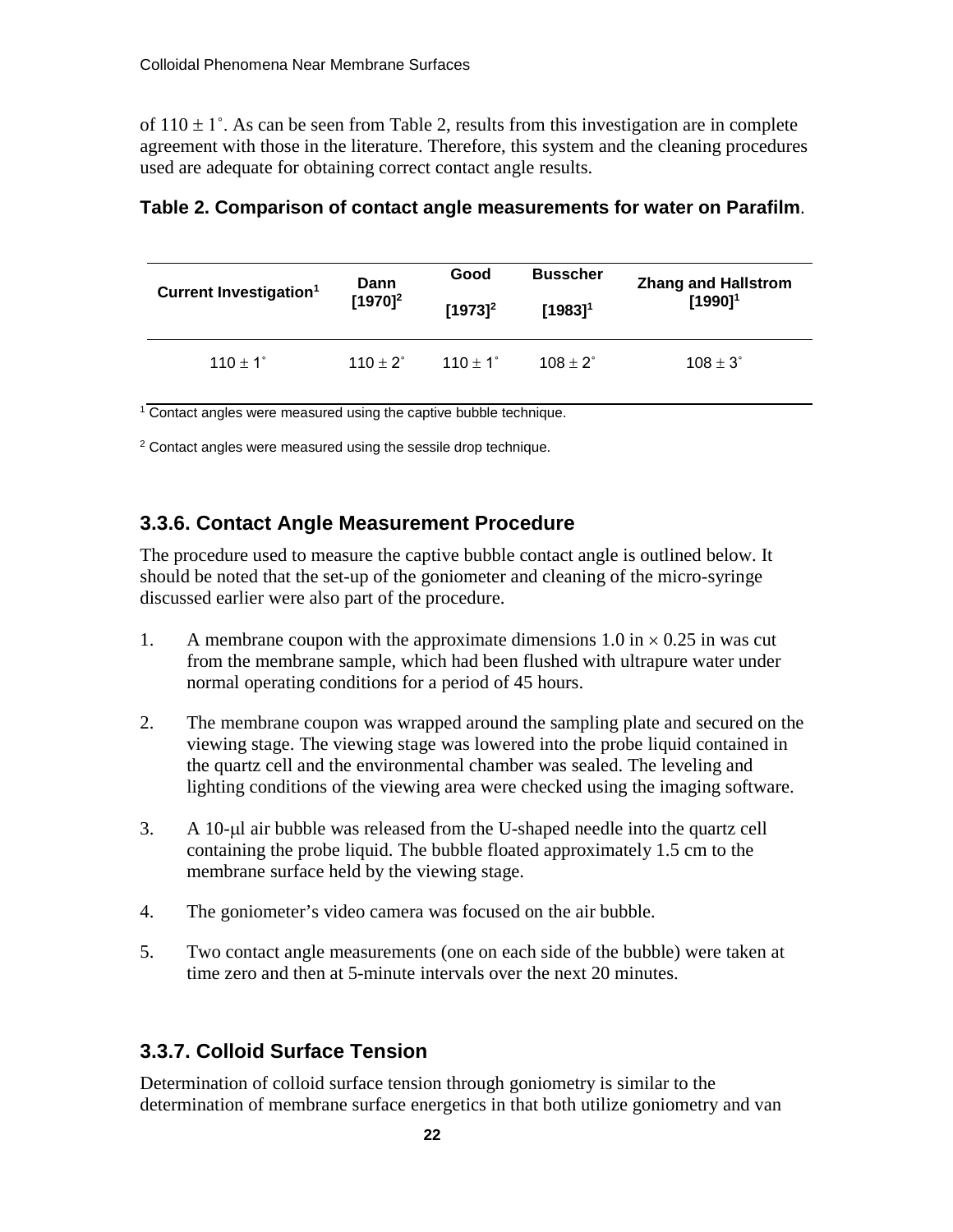Oss's acid-base approach to calculate surface energies. Several methods have been developed to measure colloidal contact angles. The method of contact angle measurement is typically dependent upon the size of the individual colloids. To measure contact angles for particles with diameters less than  $1 \mu m$ , as are the three colloids selected for this investigation, the particles must be deposited on a flat surface. The surface may be either porous (membrane) or nonporous (glass slide).

In the current investigation, colloids were deposited onto a nonporous RO membrane using a dead-end membrane filtration system. Contact angle measurements were then performed on the deposited colloid layer using the sessile drop method. Three probe liquids (ultrapure water, glycerol and diiodo methane) were used for the contact angle measurements. The surface properties of the respective colloids were then calculated using the Lifshitz-van der Waals acid-base approach.

The procedure for determining colloid surface energy is summarized in the following steps:

- 1. A concentrated colloid solution was filtered through a nonporous reverse osmosis (RO) membrane for approximately 24 hours to form a significantly think colloidal layer.
- 2. The membrane was removed from the membrane filtration system to allow the colloidal layer to dry for 60 minutes.
- 3. The membrane is secured on the goniometer viewing stage.
- 4. A 5-µl liquid droplet of ultrapure water, glycerol, or diiodo methane was released from the micrometer syringe at a minimum distance from the colloidal monolayer.
- 5. The goniometer's video camera was focused on the liquid droplet.
- 6. Two contact angle measurements (one on each side of the droplet) were taken immediately following deposition of the liquid droplet on the colloidal monolayer.

## <span id="page-27-0"></span>**3.4. Electrokinetic Properties of Membranes and Colloids**

#### <span id="page-27-1"></span>**3.4.1. 3.4.1. Electrophoretic Mobility of Colloids**

The electrophoretic mobility of the Aluminum Oxide C, MP-1040, and PS02N colloids were measured by micro-electrophoresis (Zeta PALS, Brookhaven Instruments Corp., NY). The electrophoretic mobilities of all colloids were measured at three pH values (3.0,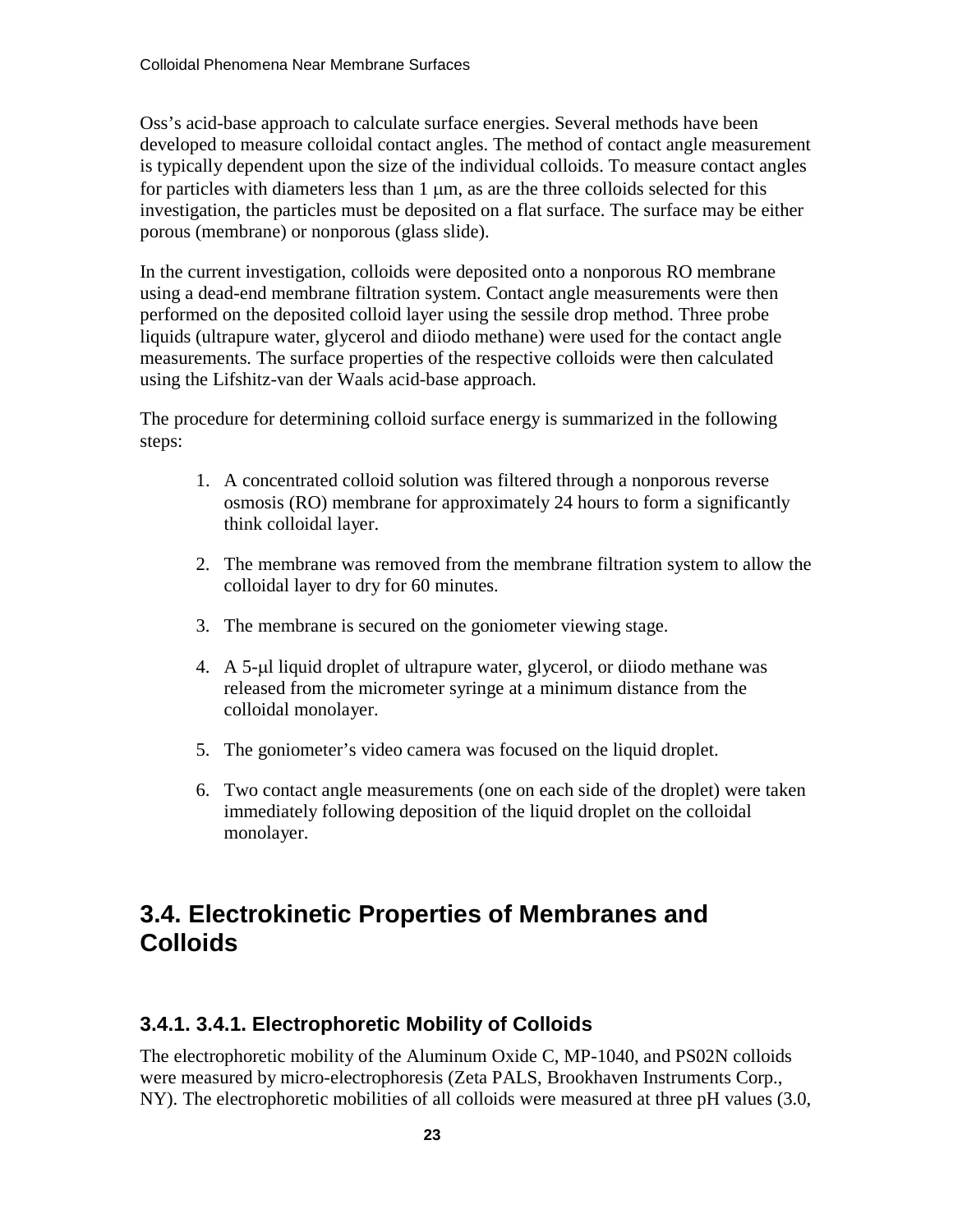5.6, and 8.0) at an ionic strength of 0.01 M NaCl. The instrument used is comprised of a laser for particle illumination, a monitor for viewing the particles, and a rotating prism. Using the prism, the average mobility of many particles can be determined simultaneously at each measurement. The ability to measure the electrophoretic mobility of several colloids at once was essential for the nanometer-sized colloids used in this investigation.

#### <span id="page-28-0"></span>**3.4.2. Streaming Potential of Membranes**

Zeta potentials for the RO membranes were determined using a streaming potential analyzer. Commercial reference electrodes were used to measure the streaming potentials along the membrane surfaces and a pair of self-made Ag/AgCl-electrodes were used when measuring streaming potential through the membrane pores. An in-depth description of the cells used may be found elsewhere [84].

Prior to streaming potential analysis, the membranes were cleaned in an ultrasonic bath for three 10-min periods using ultrapure water (conductivity  $\lt 1 \mu S/cm$ ). The water was changed following each period. Before the measurements were conducted, the membranes were pressurized under 2 bar for 1 hour. Streaming potential measurements were conducted in a 1 mM KCl electrolyte solution at 25˚C. Measurements were first conducted in the pure electrolyte solution (pH  $5.4 \sim 5.8$ ) without any pH adjustment. The pH of the electrolyte solution was then made more acidic through the titration of 1.0 M HCl. The streaming potential was measured at five different pressure differentials for each pH value. Measurements were begun at the highest-pressure differential before being gradually lowered. The flow velocity through the cell was maintained at 0.5 m/s in order to sustain laminar flow conditions. Pressure gradients over the flow channel between the two membrane coupons were generated by changing the speed of the gear pump when measuring along the surface. Zeta potentials were calculated from the streaming potential results using the Helmholtz-Smoluchowski equation (Equation 34) [80]:

$$
\zeta = \frac{\Delta E_s \kappa \mu}{\Delta p \varepsilon_0 \varepsilon_1} \tag{34}
$$

where  $\zeta$  is the zeta potential,  $\Delta E_s$  is the induced potential difference between the electrodes (streaming potential),  $\Delta p$  is the applied pressure,  $\varepsilon_0$  is the permittivity in a vacuum,  $ε_1$  is the dielectric constant of the electrolyte solution,  $κ$  is the conductivity of the electrolyte solution, and  $\mu$  is the viscosity of the electrolyte solution.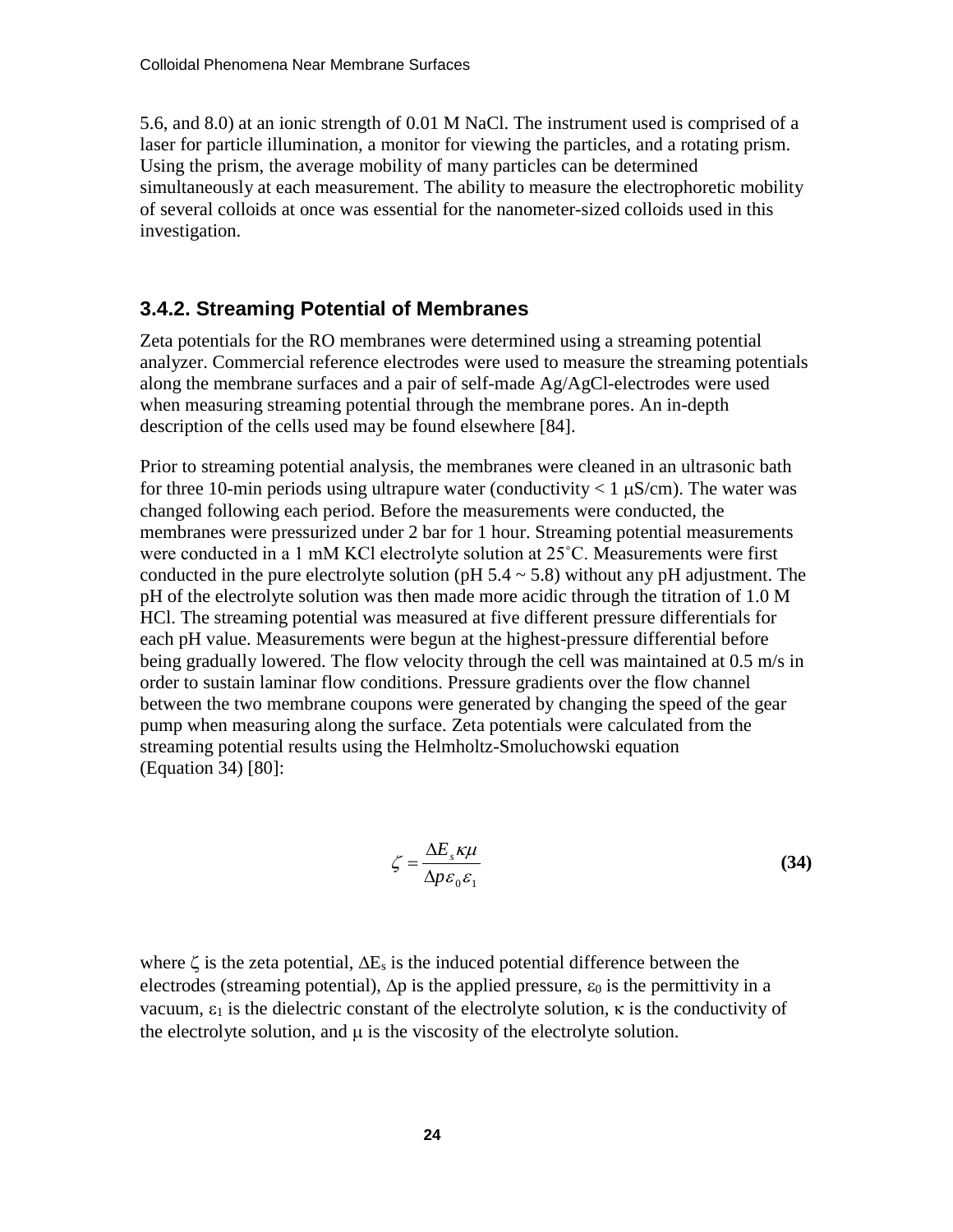## <span id="page-29-0"></span>**3.5. Membrane Performance Tests**

#### <span id="page-29-1"></span>**3.5.1. Membrane Test Unit**

The membrane test unit used in this investigation was a bench-scale RO/NF system with fully automated data acquisition. It is capable of operation in constant flux (J) or constant pressure ( $\Delta P_{TM}$ ) modes. Constant flux or transmembrane pressure was achieved by manipulating the permeate back-pressure using a needle valve. For constant flux operation, the permeate needle valve would be opened as pressure increased with fouling. Constant pressure operation was achieved by either opening or closing the permeate needle valve based on changes in flux. During typical runs, the permeate needle valve was slowly closed as the permeate flow decreased with membrane fouling. The membrane test unit was operated in a cross-flow flow configuration because this configuration is more advantageous when removing colloids from a process stream [11]. In-line computer interfaced digital probes (Cole Parmer Instrument Company, Vernon Hills, Illinois) were used to measure temperature, pH, conductivity, flowrate, and pressure. Data was acquired and displayed by LabVIEW data acquisition software (National Instruments, Austin, Texas). LabVIEW uses the probes as virtual instruments that may be controlled and viewed using a central computer.

A schematic of the membrane test unit is shown in Figure 5.



**Figure 5. Bench scale membrane test unit.**

The test solution was held in a 28-L refrigerated bath (Cole-Parmer, Vernon Hills, Illinois). Bath temperature was maintained at 20 C by using the digital temperature control feature on the bath unit. The test solution was fed to two parallel flat sheet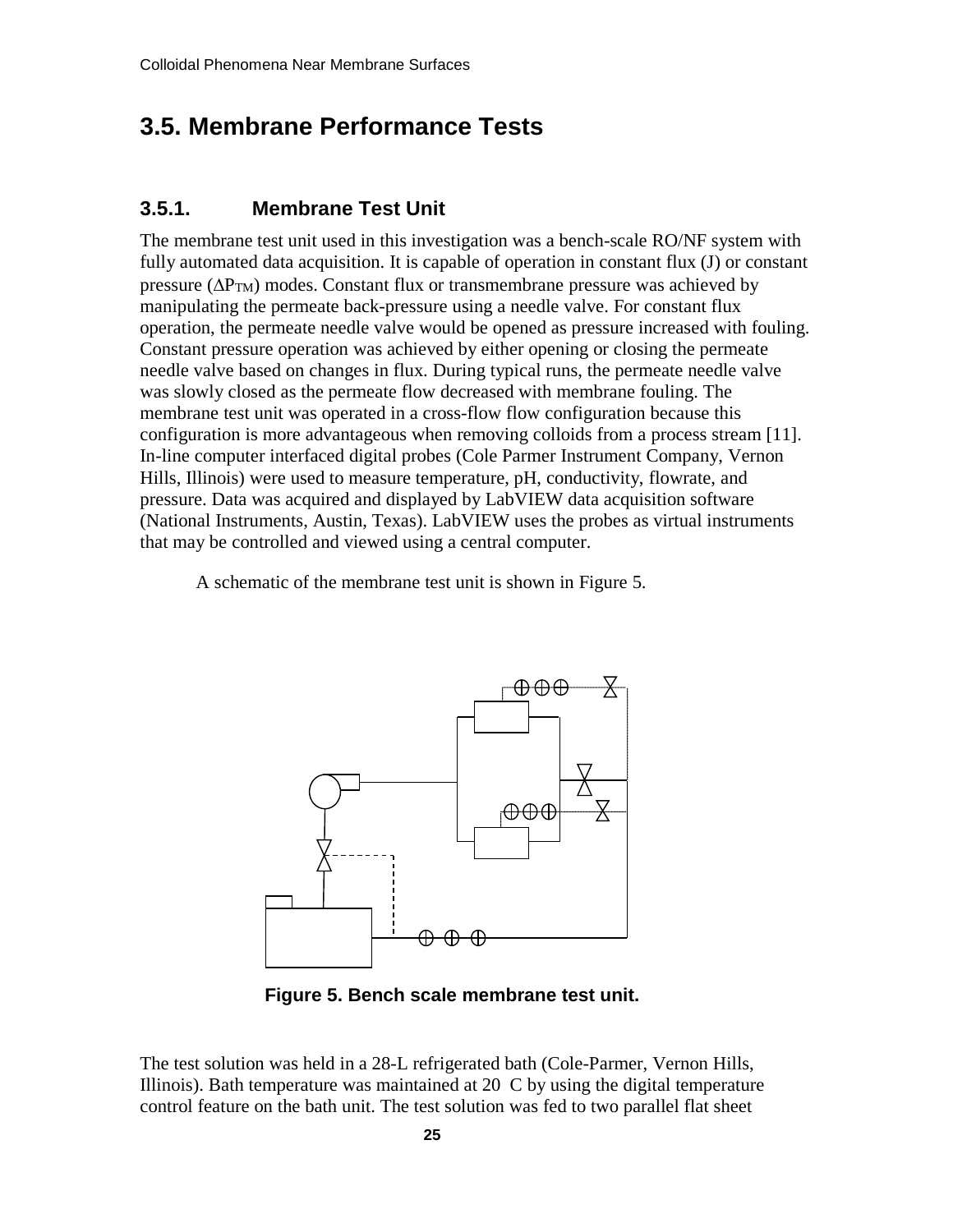membrane test cells (Industrial Research Machine Products Co., Los Angles, California) using a positive displacement pump (CAT Model 280, Aries Supply and Equipment Company, North Hollywood, California) capable of providing hydraulic pressures up to 1000 psi and a maximum flowrate of 3 gpm. The two membrane test cells operated at a constant cross-flow velocity of 3.22 ft/sec for all trials. The test cells contained flat sheet membrane coupons with dimensions of 1.0 in  $\times$  3.0 in, for an active membrane area of 3.0 in<sup>2</sup>. Both permeate and concentrate streams were recycled to the reservoir. Pressure across the membrane cells was controlled using a back-pressure regulator (Oakland Valve and Fittings, Concord, California) located on the concentrate return line.

Feed solution conductivity and pH were measured using in-line computer-interfaced probes. Transmembrane pressure was measured using computer-interfaced in-line pressure transducers located on both the influent and effluent sides of the membrane test cells. The pressure transducers can measure pressures ranging from 0 to 1000 psi with a reported accuracy of 0.5%. Both feed and permeate flowrates were measured using inline flow meters (Alicat Scientific Precision Liquid Flowmeter). Ion rejection and permeate pH were measured using in-line conductivity and pH probes, respectively.

#### <span id="page-30-0"></span>**3.5.2. Solution Chemistries**

Four test solutions were used in the membrane performance test:

- 1) 0.01 M NaCl
- 2) MP-1040 colloids plus 0.01 M NaCl
- 3) Aluminum Oxide C colloids plus 0.01 M NaCl.
- 4) PS02N plus 0.01 M NaCl

Certified ACS grade sodium chloride (0.01 M NaCl) (Fisher Scientific, Pittsburgh, Pennsylvania) was used for the baseline. Then, 0.01 M NaCl was used as a background electrolyte for the colloidal fouling studies. As ionic strength increases colloidal stability decreases due to compression of the colloidal EDL, thus decreasing double layer repulsion [6]. However, at low ionic strengths (e.g.,  $\leq 0.01$  M NaCl) colloidal particles are relatively stable due to strong interparticle electrostatic repulsion. Therefore a relatively low ionic strength (i.e., 0.01 M NaCl) was used to minimize the colloids from coagulating and forming large particles. An ionic strength of 0.01 M NaCl has been shown to be an acceptable ionic strength for preserving colloid stability in studies using similar colloids as model foulants [11]. Colloid suspensions were prepared by adding a known amount of colloid stock solution to DI water followed by intense mixing for 30 min and then ultrasonication for an additional 30-minutes prior to addition to the test solution. Intense mixing and ultrasonication prevents the colloids from forming large aggregates before introduction into the feed-stream.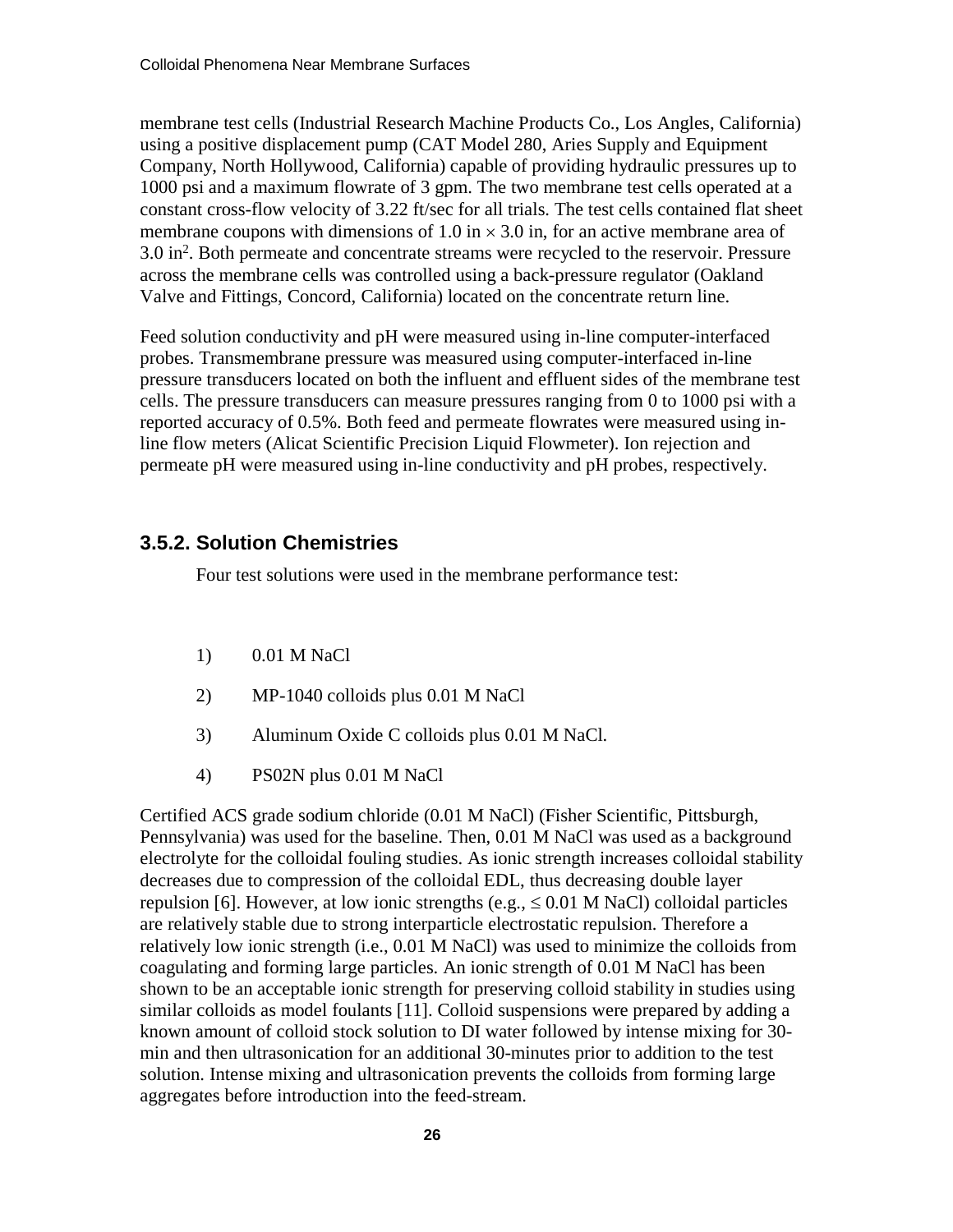#### <span id="page-31-0"></span>**3.5.3. Performance Test Protocol**

Prior to the performance test, the membrane coupons were rinsed in a flow through mode with 5.5 gal of ultrapure water to remove impurities that may be attached to the membrane surface. The membranes were then equilibrated under normal operating pressure for approximately 45 hrs with 0.01 M NaCl solution. As long as the permeate flux and salt rejection were found to be constant, the experiment was continued. The colloids were added to the feed solution immediately following the 45-hr equilibration period. Because colloid transport to the membrane surface is a function of flux, the initial flux for all membranes were made identical by manipulating permeate back-pressure as described earlier. It is essential that the different membranes operate under the same initial flux in order to accurately draw correlations between the respective fouling rates and surface parameters by eliminating differences in permeation drag [Zhu and Elimelech 1997] [53].

Membrane performance tests were conducted for a period of approximately 3 hours after the 45-hour equilibration period. Membrane performance was evaluated at  $pH \sim 5.6$ . The flux and rejection of each membrane was monitored at 10-min intervals over the 3-hour observation period. Hydrodynamic conditions for all three membranes (CE, CD, and FT-30) remained constant. Experiments were conducted at a constant transmembrane pressure of 425 psi for the cellulose acetate membranes (CE and CD) and 225 psi for the thin-film composite membrane (FT-30). Transmembrane pressures for both cellulose acetate and thin-film composite membranes were based on the manufacture's recommended operating pressure.

#### <span id="page-31-1"></span>**3.5.4. Performance Analysis**

The effect of the colloids on membrane performance were quantified using flux and rejection ratios. Flux and rejection ratios provide a method for comparing changes in flux and rejection for membranes that have a wide range of initial flux or rejection values [41]. The flux ratio is a ratio of the water flux at time, t, to the original water flux prior to the addition of the foulant. The flux ratio was calculated using Equation 35:

$$
J_i = \frac{\dot{J}_i}{\dot{J}_0} \tag{35}
$$

where  $J_I$  is the flux ratio at time t,  $J_I$  is the water flux at time t, and  $J_O$  is the original water flux prior to addition of the colloidal foulant. The times evaluated in this investigation were 5 min, 20 min, 35 min, and 50 min after the addition of the foulant. These times correspond to j5, j20, j35, and j50 in Figure 10. Similarly, rejection ratios were calculated at 5 min, 20 min, 35 min, and 50 min using Equation 36:

$$
R_i = \frac{r_i}{r_o} \tag{36}
$$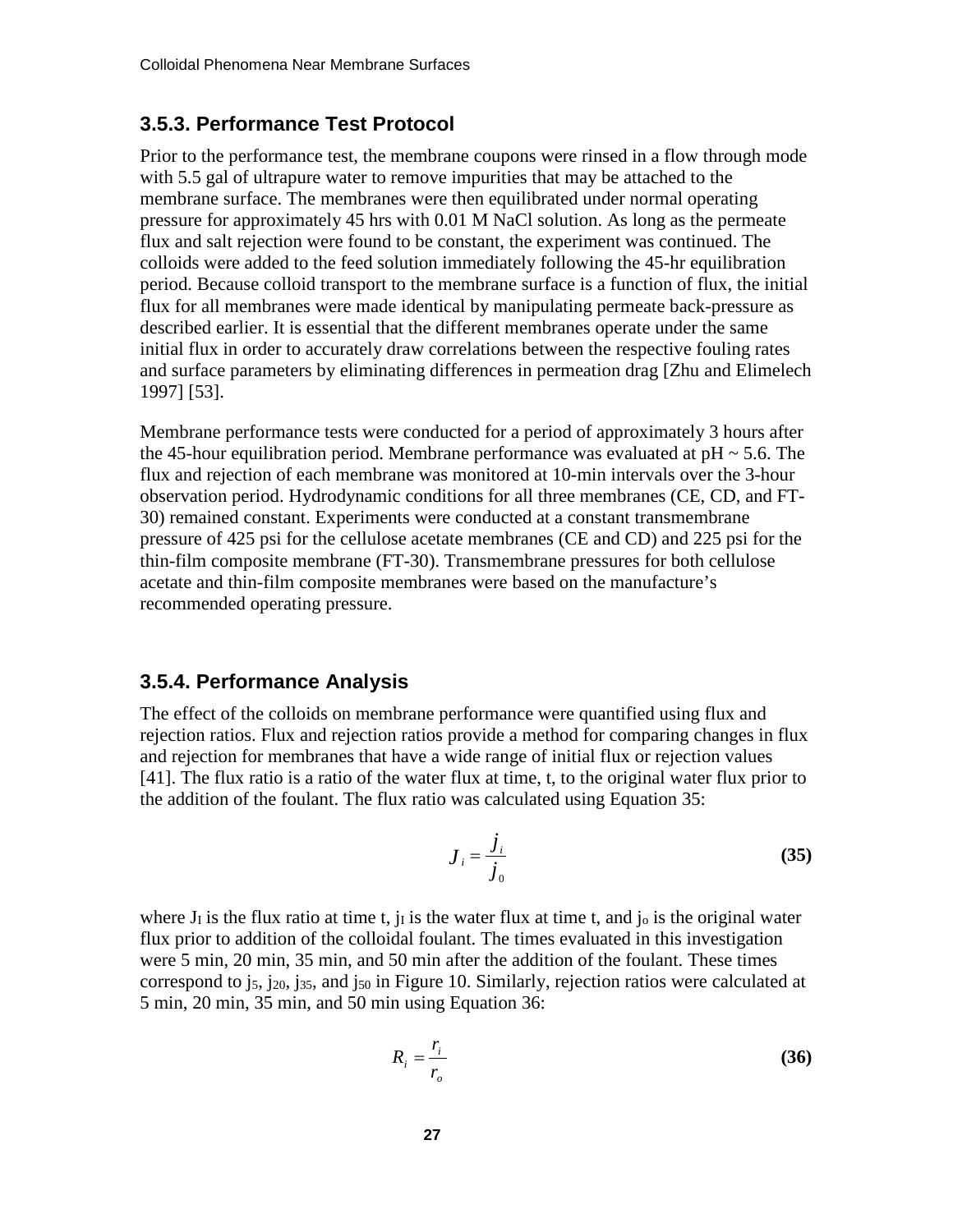where  $R<sub>I</sub>$  is the rejection ratio at time t,  $r<sub>I</sub>$  is the salt rejection at time t, and  $r<sub>o</sub>$  is the original salt rejection prior to addition of the colloidal foulant.

## <span id="page-32-0"></span>**4. Results and Discussion**

#### <span id="page-32-1"></span>**4.1. Surface Energy Calculations**

Average contact angle measurements for the probe liquids on the three membranes (FT-30, CD, and CE) and the three colloids (silica, alumina, and polystyrene) are shown in Table 3. The values in Table 3 for the membranes represent the mean of at least 18 air bubbles, and are reported with their respective 95% confidence limits. The membrane contact angle measurements were highly reproducible for all membrane-probe liquid combinations investigated with 95% confidence limits of less than 3°. The values for the silica and alumina colloids are reported as the mean of three air bubbles.

|                  | <b>Ultrapure Water</b>                 | Glycerol                               | Diiodomethane                          |
|------------------|----------------------------------------|----------------------------------------|----------------------------------------|
| <b>Membranes</b> |                                        |                                        |                                        |
| FT-30            | 49 $^{\circ}$ ( $\pm$ 0.8 $^{\circ}$ ) | 47 $^{\circ}$ ( $\pm$ 1.0 $^{\circ}$ ) | $54^{\circ}$ ( $\pm$ 0.6°)             |
| <b>CE</b>        | 45 $^{\circ}$ ( $\pm$ 2.1 $^{\circ}$ ) | 41° ( $\pm$ 1.6°)                      | 44 $\circ$ ( $\pm$ 1.4 $\circ$ )       |
| <b>CD</b>        | 49 $^{\circ}$ ( $\pm$ 1.2 $^{\circ}$ ) | 58 $^{\circ}$ ( $\pm$ 1.5 $^{\circ}$ ) | 43 $^{\circ}$ ( $\pm$ 2.4 $^{\circ}$ ) |
| Colloids         |                                        |                                        |                                        |
| <b>Silica</b>    | $67^\circ$                             | $80^\circ$                             | $50^\circ$                             |
| Alumina          | $44^\circ$                             | $23^\circ$                             | $33^\circ$                             |
|                  | <b>Ultrapure Water</b>                 | Formamide                              | Dijodomethane                          |
| Polystyrene*     | $90^\circ$                             | $74^\circ$                             | $44^{\circ}$                           |
|                  |                                        |                                        |                                        |

**Table 3. Average contact angle measurements for membranes and colloids investigated.**

\* Data taken from Busscher et al. 1984 [85].

Table 4 shows the calculated surface tension parameters and the free energy of cohesion for each of the membranes and colloids. The surface energy data show that all three membranes have high electron donor monopolarity, or high electron donor components ( $\gamma$ ) and relatively low electron acceptor components ( $\gamma$ <sup>+</sup>). These results agree with previous studies (e.g., [4 and 34]) that have found that polymeric membranes are typically characterized by a high electron donor monopolarity. Specifically, the CD membrane has an especially low electron acceptor component, which translates into a very low AB component. Furthermore, the CD membrane is strongly hydrophilic while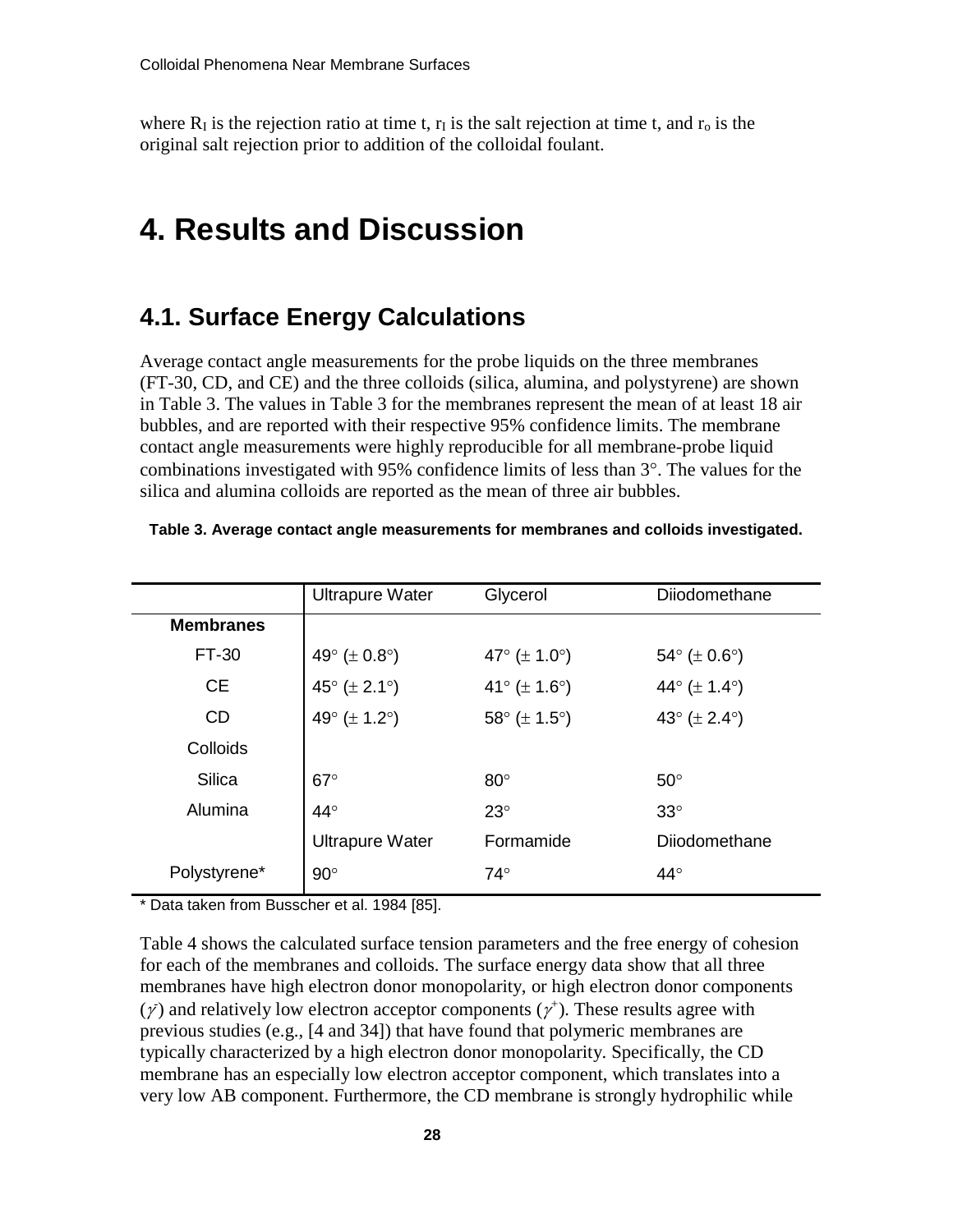the FT-30 and CE membranes cannot be said to be hydrophobic or hydrophilic with <sup>∆</sup>*Gsws* approximately equal to zero. Similar to the membranes, the colloids are characterized as having high electron donor monopolarity. The silica colloid is hydrophilic while the alumina and polystyrene colloids are hydrophobic.

The free energy of cohesion is the interaction free energy (per unit area) when two surfaces of the same material are immersed in a solvent (in this case, water) and brought into contact. These values provide a quantitative insight regarding the hydrophobicity/hydrophilicity of the membranes and colloids. Positive values of the cohesive energy imply hydrophilic surfaces, while negative values indicate hydrophobic surfaces. The free energy of cohesion may provide some qualitative insight into potential interactions between membranes and colloids. For example, based on the values given in Table 4, the short range interaction between the CD membrane and silica colloid may be considered to be strongly hydrophilic and therefore, repulsive. However, in many cases, cohesive energies may also provide misleading notions about the interaction between membranes and colloids, primarily due to its inability to provide a quantitative assessment of adhesive energies between the membrane and colloid. Free energies of cohesion are discussed in relation to free energies of adhesion in Section 4.3.

|                  | $v^{\mu}$ | $\gamma^{\!\star}$ | γ     | $\nu^{AB}$ | $\gamma^{TOT}$ | $\Delta G$ sws |
|------------------|-----------|--------------------|-------|------------|----------------|----------------|
| <b>Membranes</b> |           |                    |       |            |                |                |
| FT-30            | 32.02     | 1.76               | 29.12 | 14.34      | 46.35          | 2.57           |
| <b>CE</b>        | 37.44     | 1.69               | 28.60 | 13.90      | 51.34          | 16.58          |
| <b>CD</b>        | 38.12     | 0.025              | 36.38 | 1.92       | 40.04          | 0.10           |
| <b>Colloids</b>  |           |                    |       |            |                |                |
| Silica           | 34.27     | 3.58               | 35.37 | 22.51      | 56.78          | 6.57           |
| Alumina          | 42.94     | 3.72               | 19.42 | 17.00      | 59.94          | $-14.97$       |
| Polystyrene      | 37.54     | 0.57               | 5.27  | 3.47       | 41.00          | $-51.60$       |

**Table 4. Surface energy parameters (mJ/m2) for membranes and colloids calculated from contact angle measurements.**

## <span id="page-33-0"></span>**4.2. Zeta Potential Determination**

The pH dependence of the zeta potentials for the three membranes is shown in Figure 6. For the CD membrane, the potential is positive in the lower pH range, passes through an isoelectric point around pH 4, and then becomes negative in the higher pH range. The CE and FT-30 membranes are negatively charged over the entire pH range investigated.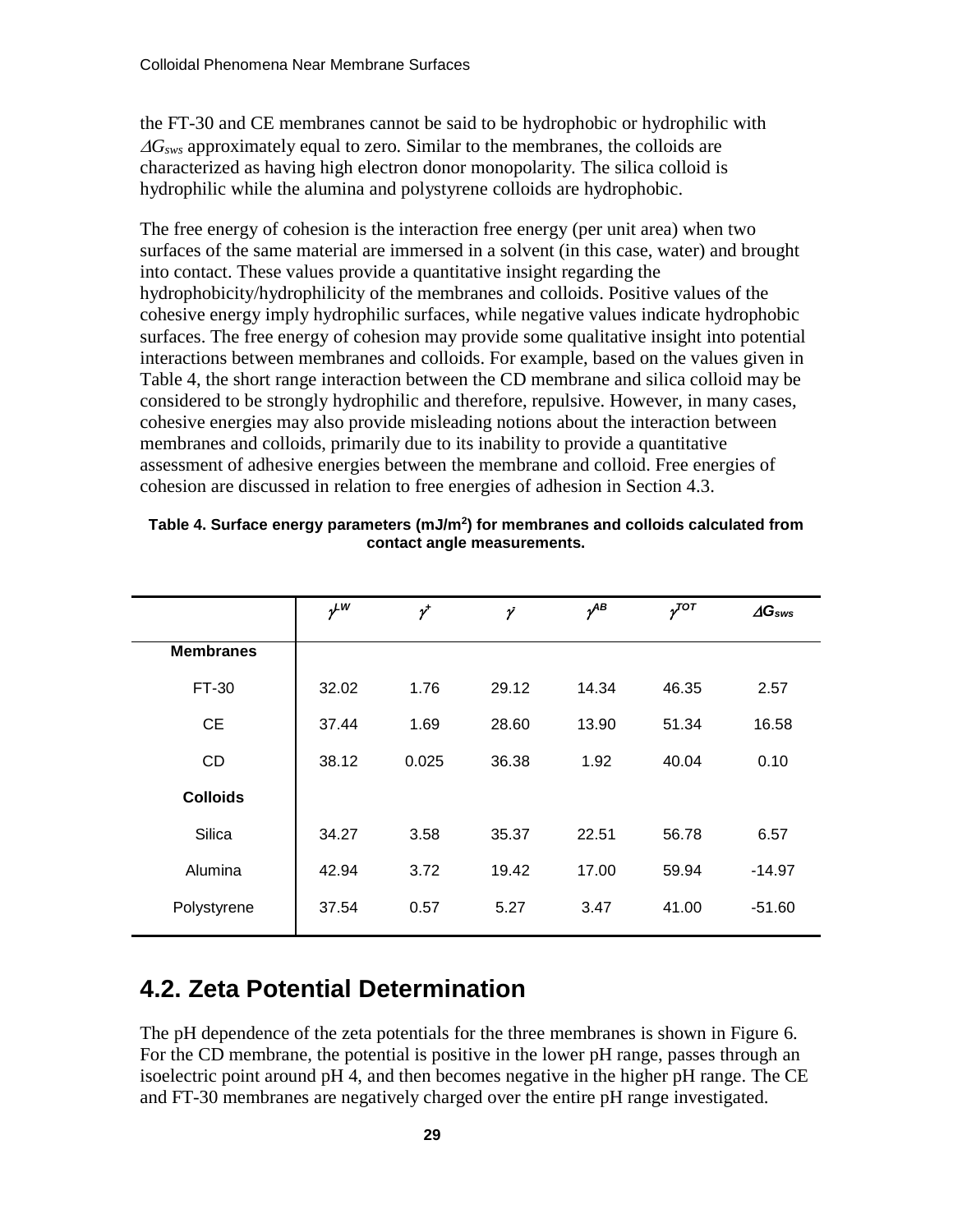Detailed descriptions of the mechanisms controlling the surface charge of thin-film composite and cellulose acetate membranes were presented in earlier publications (e.g., [79, 86]). The membrane zeta potential curves were determined using a background electrolyte of 1 mM KCl. A notable feature regarding the charge behavior of the membranes that becomes evident when Figure 6 is compared to Figure 7 is that all the membranes have very small zeta potentials  $(< 10 \text{ mV})$ . Because the zeta potentials of the membranes are expected to vary only minimally with ionic strength [79], the measured values of zeta potential were employed in calculations of DLVO and XDLVO interactions that assume a background electrolyte of 10 mM NaCl.



**Figure 6. Variation of the zeta potential of membranes with pH. Measurements were carried out with a background electrolyte of 1 mM KCl.**

Zeta potential curves for the three colloids as a function of pH are presented in Figure 7. With an isoelectric point of approximately 7.5, the alumina colloids are positively charged over the majority of the pH range studied. The silica and polystyrene colloids are negatively charged over the entire pH range investigated. In sharp contrast with the membranes, the zeta potentials of the colloidal particles were found to be substantially larger in magnitude over certain pH ranges. Therefore, electrostatic double layer interactions between the membranes and colloids involve highly asymmetric surfaces with very different potentials.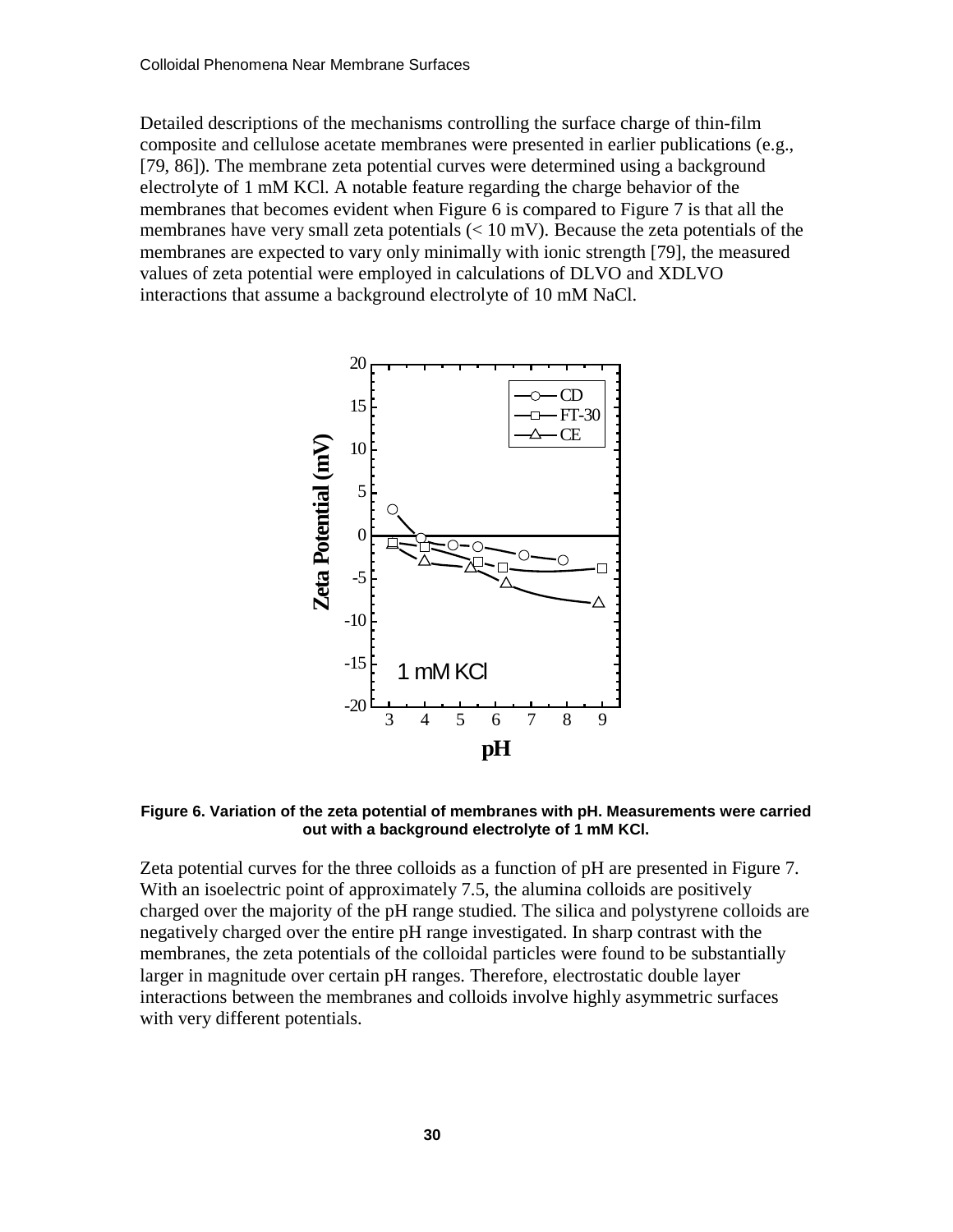

**Figure 7. Zeta potential of colloids as a function of pH. Measurements were carried out with a background electrolyte of 10 mM NaCl.**

## <span id="page-35-0"></span>**4.3. Interaction Energy at Contact**

Table 5 shows DLVO and XDLVO predictions of the free energy of adhesion per unit area for the various membrane-colloid pairs tested. These values were calculated using Equations. 20, 21, and 28. In Equation 28, the minimum separation distance of 0.158 nm was used.

The DLVO theory predicts a weak attraction for all of the membrane-colloid combinations with all interaction energies ranging from approximately -3 to -7  $mJ/m<sup>2</sup>$ . Even though both the membranes and colloids (except for alumina) are negatively charged, the DLVO theory (based on constant potential EL interactions) predicts mild attraction because the membranes have very low surface potentials compared to the colloids. In general, when the constant potential assumption is used, highly asymmetric surfaces are mildly attractive; however, if constant charge is assumed, this may not be the case [87].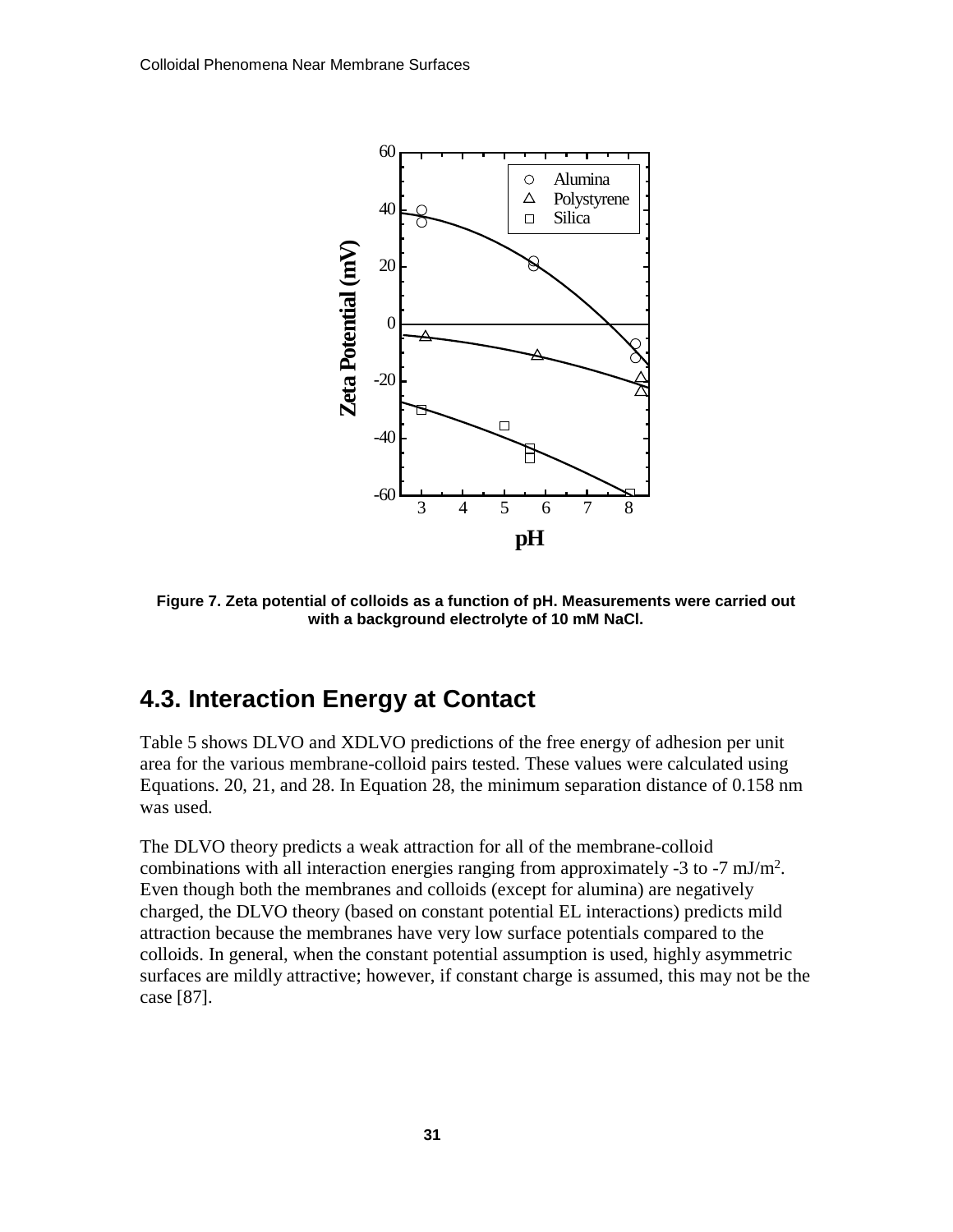|              | <b>Silica</b> | <b>Alumina</b> | Polystyrene |
|--------------|---------------|----------------|-------------|
| <b>DLVO</b>  |               |                |             |
| FT-30        | $-5.63$       | $-5.18$        | $-2.98$     |
| CD           | $-7.16$       | $-6.90$        | $-4.53$     |
| <b>CE</b>    | $-6.56$       | $-7.06$        | $-4.31$     |
| <b>XDLVO</b> |               |                |             |
| FT-30        | 1.14          | $-7.91$        | $-20.74$    |
| CD           | 7.20          | $-6.40$        | $-22.54$    |
| CE           | 0.14          | $-9.95$        | $-22.48$    |
|              |               |                |             |

#### **Table 5. Interaction energy at contact (mJ/m2) for membranes and colloids calculated from DLVO and XDLVO theories.**

The XDLVO predictions show that including AB interactions results in a substantially different prediction for the free energy of adhesion for several of the membrane-colloid combinations. In the case of the silica colloid, the XDLVO predictions show a repulsive interaction at contact with all of the membranes, which is qualitatively different from the predictions of the DLVO theory. Specifically, a complete reversal of the free energy of adhesion (from -7.2 mJ/m<sup>2</sup> to +7.2 mJ/m<sup>2</sup>) is observed for the CD-silica combination. In the case of the polystyrene colloid, XDLVO predictions show a much stronger attraction than was predicted by the DLVO theory. The large negative value of the free energy of adhesion for the polystyrene colloid based on the XDLVO approach corroborates the strongly hydrophobic nature of this colloid. The substantial differences between DLVO and XDLVO predictions imply that the fouling predictions for the membranes and colloids would be completely different if the AB component is ignored.

It is important to note the differences between the free energy of adhesion results for each membrane-colloid combination (Table 5) and the free energy of cohesion results for the individual membranes and colloids (Table 4). For example, according to the cohesion results, all of the membranes would be expected to have low fouling tendencies because the free energies of cohesion are positive. However, when the free energies of adhesion for the different membrane-colloid combinations are considered, a more comprehensive picture of the fouling tendency is developed. The CD membrane, which is expected to have the lowest fouling tendencies according to the free energy of cohesion values, actually does not exhibit a substantially different fouling tendency than the other membranes when exposed to alumina or polystyrene.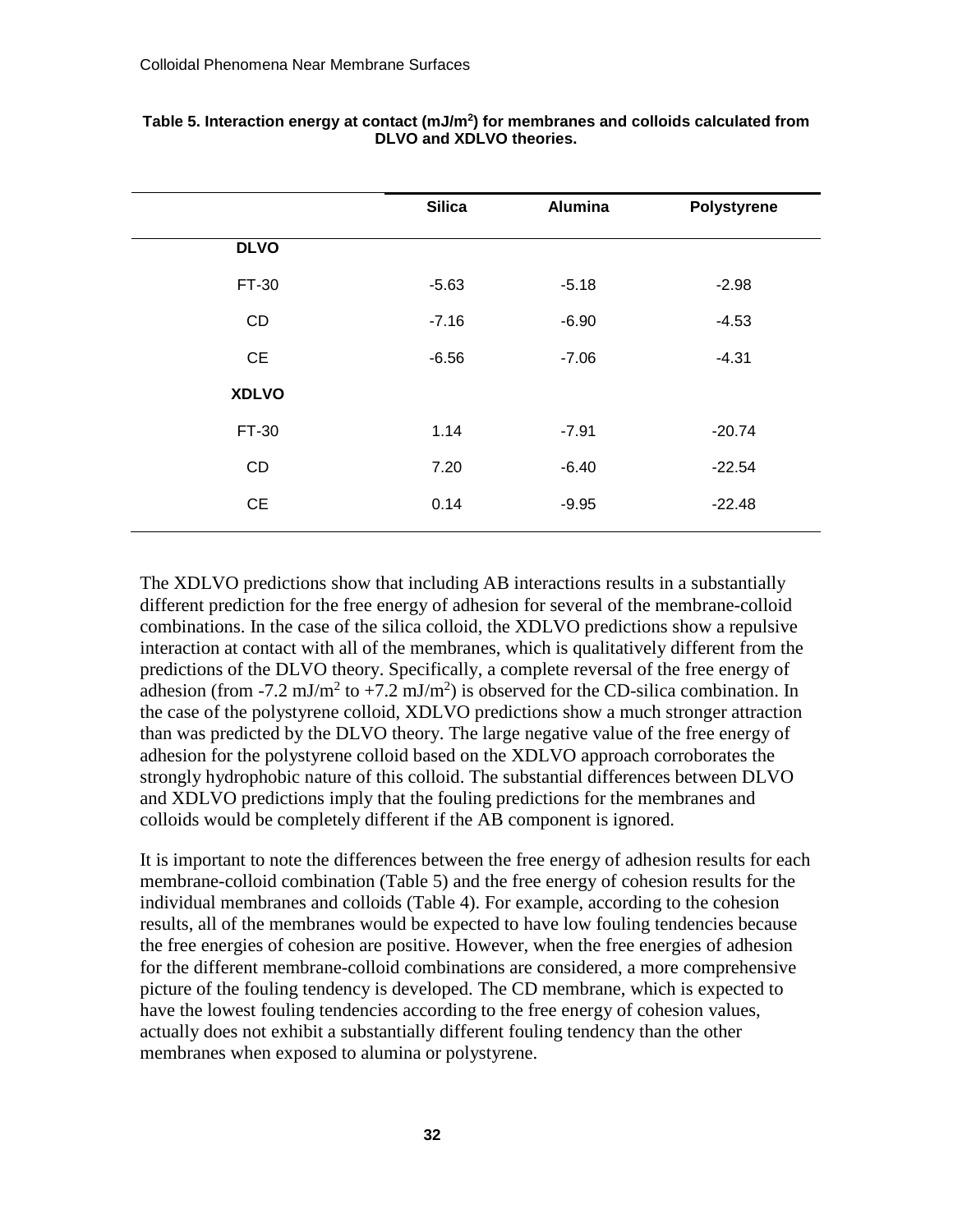It was stated earlier that the presence of additional interactions (such as polar interactions) is just one possible mechanism to explain deviations from DLVO theory. A second plausible mechanism is surface roughness [10]. In this context, the results from Table 5 give considerable insight into the relative importance of morphological heterogeneity and polar interactions on the deviation of the total membrane-colloid interaction energy from the DLVO prediction. Because the membrane-colloid interaction energy dictates the initial fouling behavior, careful analysis of the surface energies from Table 5 may be used to delineate the conditions under which roughness alone cannot explain aberrant fouling tendencies.

Earlier studies dealing with the influence of roughness on DLVO interactions have found that roughness primarily brings the surface energies closer to zero (reduces the magnitude of the interaction). More specifically, calculations for interaction energies between rough surfaces near contact reveal that electrostatic and van der Waals interactions are considerably lower than they are for corresponding smooth surfaces [20, 21]. The presence of roughness alone can never induce a complete reversal of the interaction energy, or more specifically, render the interaction repulsive. The CD-silica adhesive energies in the current investigation, however, change from -7 mJ/m<sup>2</sup> to +7 mJ/m<sup>2</sup> (see Table 5) in the presence of AB interactions. Such an enhanced repulsion could never be solely attributed to surface roughness. Hence, the fouling behavior of CD membranes in the presence of silica could not have been explained by roughness alone. Careful analysis of the surface energetics can thus provide considerable insight into the relative importance of polar interactions and physical heterogeneity on the membrane-colloid interactions. In order to gain a comprehensive insight into membrane fouling, it is therefore advisable to simultaneously assess the effects of roughness and polar interactions (surface energetics).

## <span id="page-37-0"></span>**4.4. DLVO and XDLVO Energy Profiles for Membrane-Colloid Systems**

Figure 8 shows DLVO and XDLVO interaction energy profiles for the nine membranecolloid systems. For each membrane-colloid combination, Equations. 25, 27 and 29 were used to calculate the LW, EL, and AB components of the interaction energies. These components were then added together according to either Equation 1 or Equation 2 to obtain the DLVO or XDLVO energy, respectively. The horizontal axis (separation distance) is plotted using a logarithmic scale to emphasize the substantial short-range differences between the DLVO and XDLVO predictions. It can be noted from Figure 8 that deviations between the DLVO and XDLVO predictions disappear at larger separations  $(> 5 \text{ nm})$ .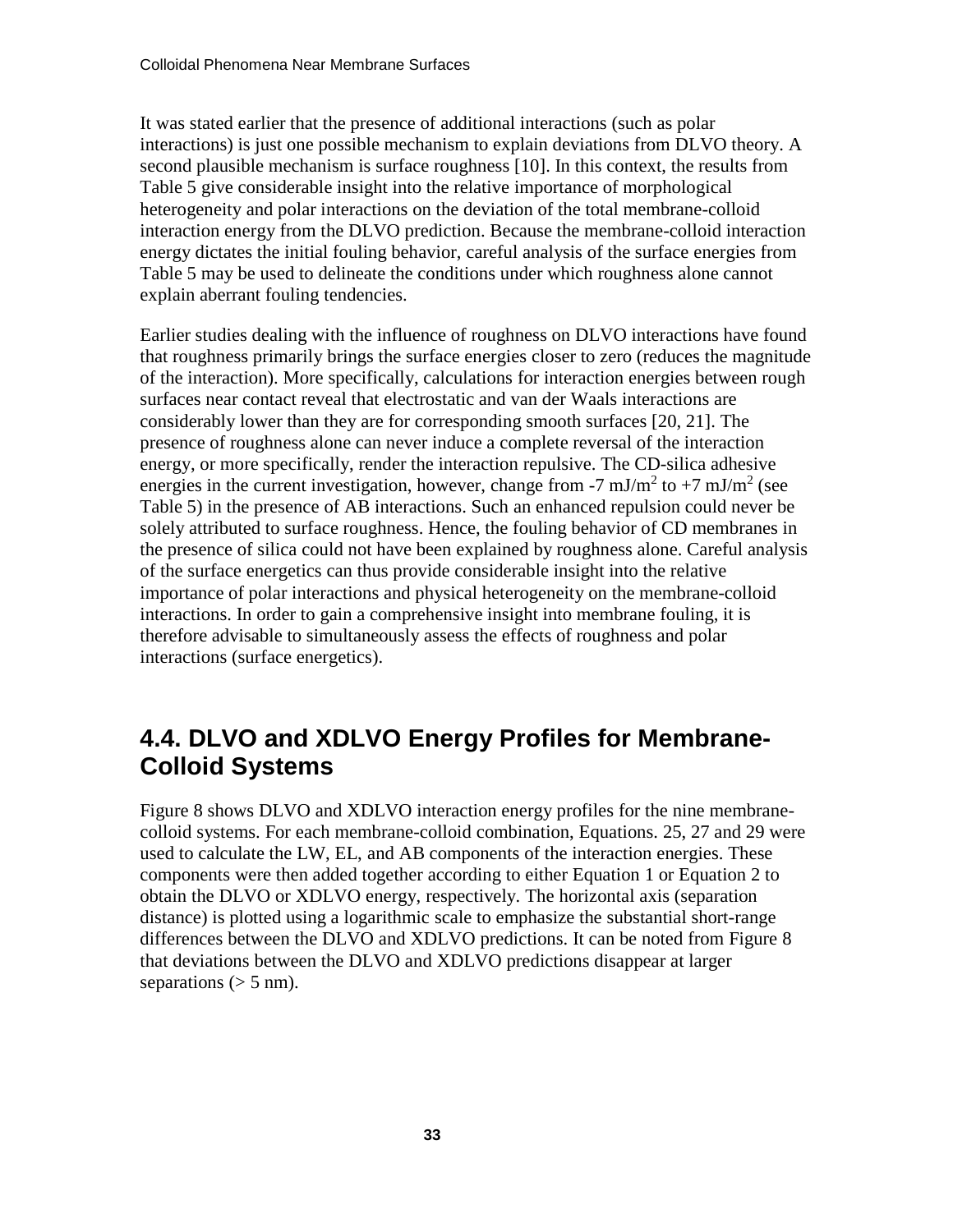

#### **Figure 8. DLVO and XDLVO interaction energy profiles for all membrane-colloid combinations tested (I = 0.01 M NaCl); pH = 5.6). The rows designate the type of membrane, while the columns correspond to the different colloids. Values for interaction energy at contact were taken from Table 5.**

The first observation that can be made is that the behavior of the membrane-colloid system is generally controlled by the colloid surface energetics. In other words, no matter what membrane the colloid is paired with, the DLVO and XDLVO curves are quite similar for each colloid. The primary reason for this behavior is the considerably higher surface energies of the colloids compared to the membranes. The exception to this is the CD-alumina system, which has different DLVO and XDLVO interactions than the FT-30-alumina and CE-alumina systems.

For the silica colloid, the XDLVO approach predicts repulsion while the DLVO theory predicts attraction. For each membrane-silica combination, the AB interaction component is repulsive due to the hydrophilic nature of the silica colloid ( $\Delta G_{sws} = 6.57 \text{ mJ/m}^2$ ). In the case of the polystyrene colloid, the XDLVO approach predicts much stronger attraction than the DLVO theory. In the membrane-polystyrene systems, the AB interaction component is attractive due to the highly hydrophobic nature of the polystyrene colloid  $(\Delta G_{sws} = -51.60 \text{ mJ/m}^2)$ . The FT-30-alumina and CE-alumina systems behave similarly to their polystyrene counterparts. The attractive AB interaction component results in the XDLVO approach predicting stronger attraction than the DLVO theory. However, in the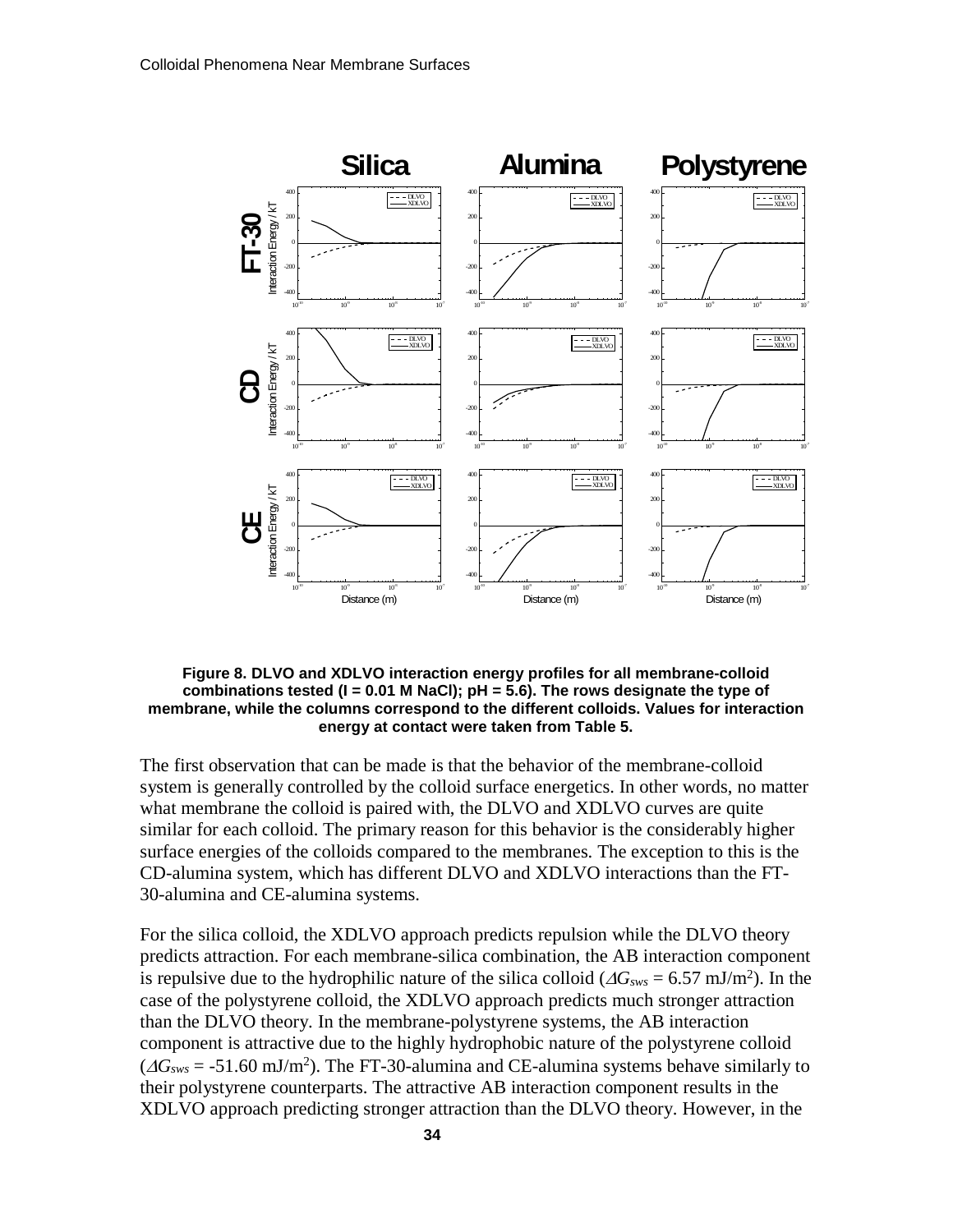case of the CD-alumina system, the high surface energy of the CD membrane results in a repulsive AB interaction. Unlike the polystyrene system where the strong hydrophobicity of the colloid overcame the hydrophilic tendency of the CD membrane, the less strong hydrophobicity of the alumina colloid doesn't overcome the hydrophilic tendency of the CD membrane. Therefore, for the CD-alumina system, the XDLVO prediction does not substantially deviate from the DLVO prediction.

On the basis of the above interaction energy profiles, it is fairly straightforward to assess the fouling tendencies of a given membrane in the presence of different colloids. For the membranes, colloids, and solution chemistry in this investigation, the hydrophilic silica colloid would be expected to foul a membrane to a lesser degree than the strongly hydrophobic polystyrene colloids. It should be noted that this difference between silica and polystyrene is not predicted by the DLVO potentials, which predicts similar fouling propensities for both colloids.

## <span id="page-39-0"></span>**4.5. Implications of DLVO and XDLVO Energy Profiles for Membrane Fouling**

Initial attachment of colloids to the membrane surface is controlled by adhesive energies between the colloids and the membrane surfaces. Over time, a membrane surface eventually becomes covered with colloids, and consequently, the interaction energy between approaching colloids and deposited colloids will govern additional fouling. At this time, fouling tendencies will be controlled by the energy of cohesion between approaching and deposited colloids rather than the energy of adhesion between approaching colloids and the membrane surface. Figure 9 shows DLVO and XDLVO interaction energy profiles for each colloid-colloid system.

Equations 25, 27 and 29 were again used to calculate the LW, EL, and AB components of the interaction energies. However, the surface tension characteristics of the membrane surface were replaced with colloid surface tension characteristics. The resulting components were then added together according to either Equation 1 or Equation 2 to obtain the DLVO or XDLVO energy, respectively. It is important to note that electrostatic interactions become very important in cohesive interactions because the interaction is occurring between two surfaces with the same potential. The result, which can be seen by comparing Figures 8 and 9, is strong electrostatic repulsion that causes a more repulsive DLVO interaction.

The DLVO and XDLVO predictions of polystyrene-polystyrene interaction energies are similar to the polystyrene-membrane DLVO and XDLVO predictions. This provides further evidence that the strong hydrophobicity of the polystyrene colloid (see Table 4) dominates interactions involving this colloid and results in strong attractive energies. The DLVO and XDLVO predictions of alumina-alumina interaction energies show that approaching colloids will be attracted to deposited colloids in generally the same manner as the approaching colloids are attracted to the membrane surface. The most significant exception to this is the case of the CD-alumina system where the hydrophilicity of the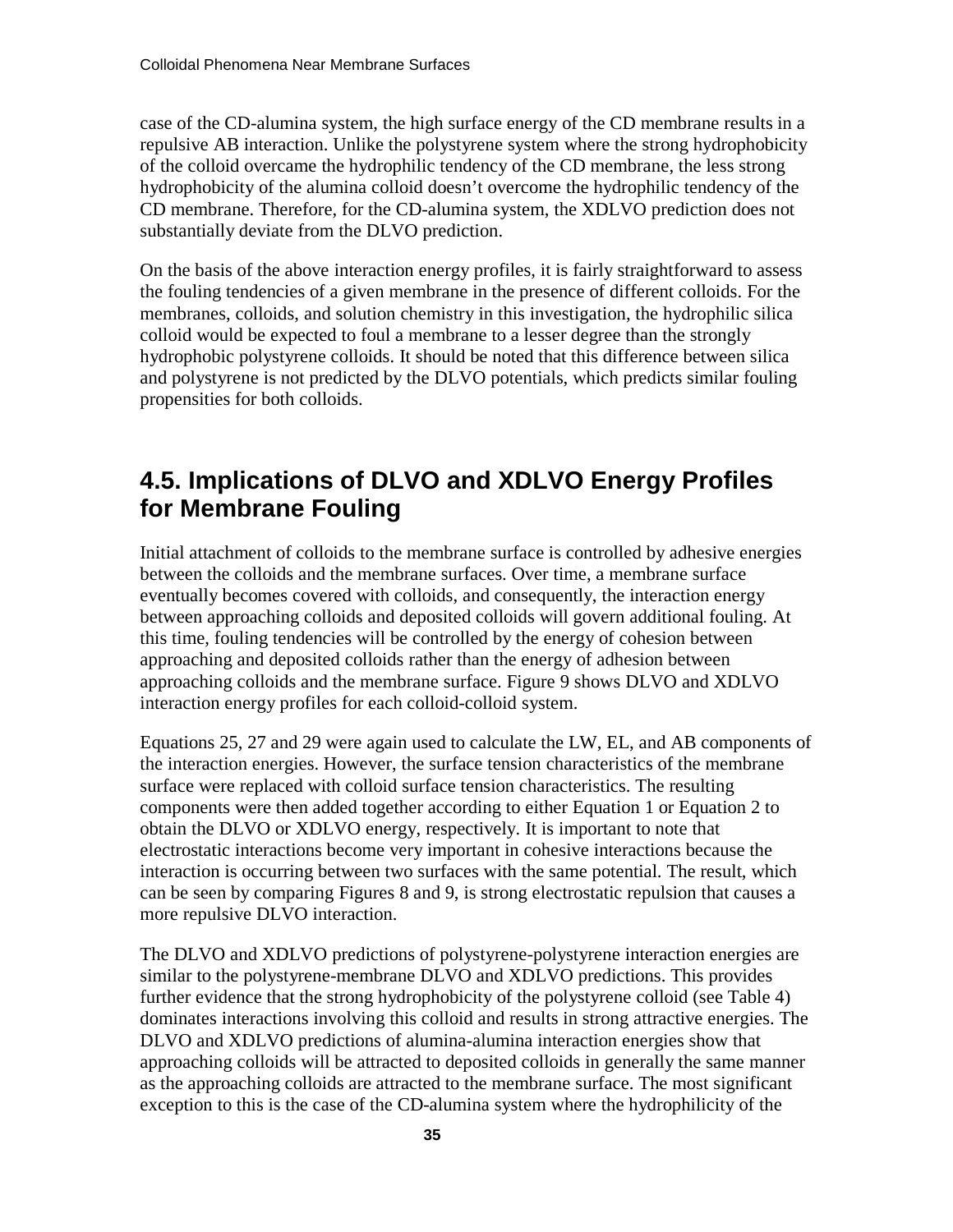CD membrane causes the XDLVO approach to predict a weaker attraction than the DLVO theory. Whereas in the alumina-alumina system, because the membrane surface energetics no longer play a role, the XDLVO approach predicts a stronger attraction than the DLVO theory. Unlike the polystyrene and alumina profiles, DLVO and XDLVO predication of silica-silica interaction energies show that approaching silica colloids experience repulsion to the deposited silica colloids. Whereas in all of the membranesilica cases where DLVO predictions are attractive and XDLVO predictions are repulsive, in the silica-silica case, the DLVO prediction is weak repulsion and the XDLVO prediction is a much stronger repulsion. The DLVO prediction of weak repulsion is due to strong electrostatic repulsion caused by the high negative potential of the silica colloid (see Figure 7). The XDLVO prediction of strong repulsion in silicasilica interactions is due to the hydrophilicity of the silica colloid (see Table 4).

Based on the XDLVO predictions of repulsion between the silica colloid and the membrane surface and between approaching silica colloids and deposited silica colloids, the silica colloids would be expected to have less propensity towards forming a thick fouling layer than either the alumina or polystyrene colloids. Based on the strong adhesion forces predicted between the membranes and the polystyrene colloids and the strong cohesion forces predicted among the polystyrene colloids themselves, the polystyrene colloids would be expected to form a very thick fouling layer. However, it is important to note that how the energetics change with time will also depend on a variety of physicochemical parameters such as particle concentration, applied pressure (which governs the permeation drag), crossflow velocity, and electrolyte concentration.

## **4.6. Fouling Results**

Figure 10 shows the flux decline behavior for the FT-30 membrane in the presence of the silica, alumina, and polystyrene colloids. The normalized permeate flux following the addition of colloids to the feed stream is plotted as a function of time. Substantial differences exist in the lag time before losses of permeate flux were observed for each of the three colloids. For the polystyrene colloid, there was a lag time of approximately 1.2 hrs before loss of permeate flux was observed; for the alumina colloid there was a lag time of approximately 1.7 hours; and for the silica colloid there was a lag time of approximately 3 hours.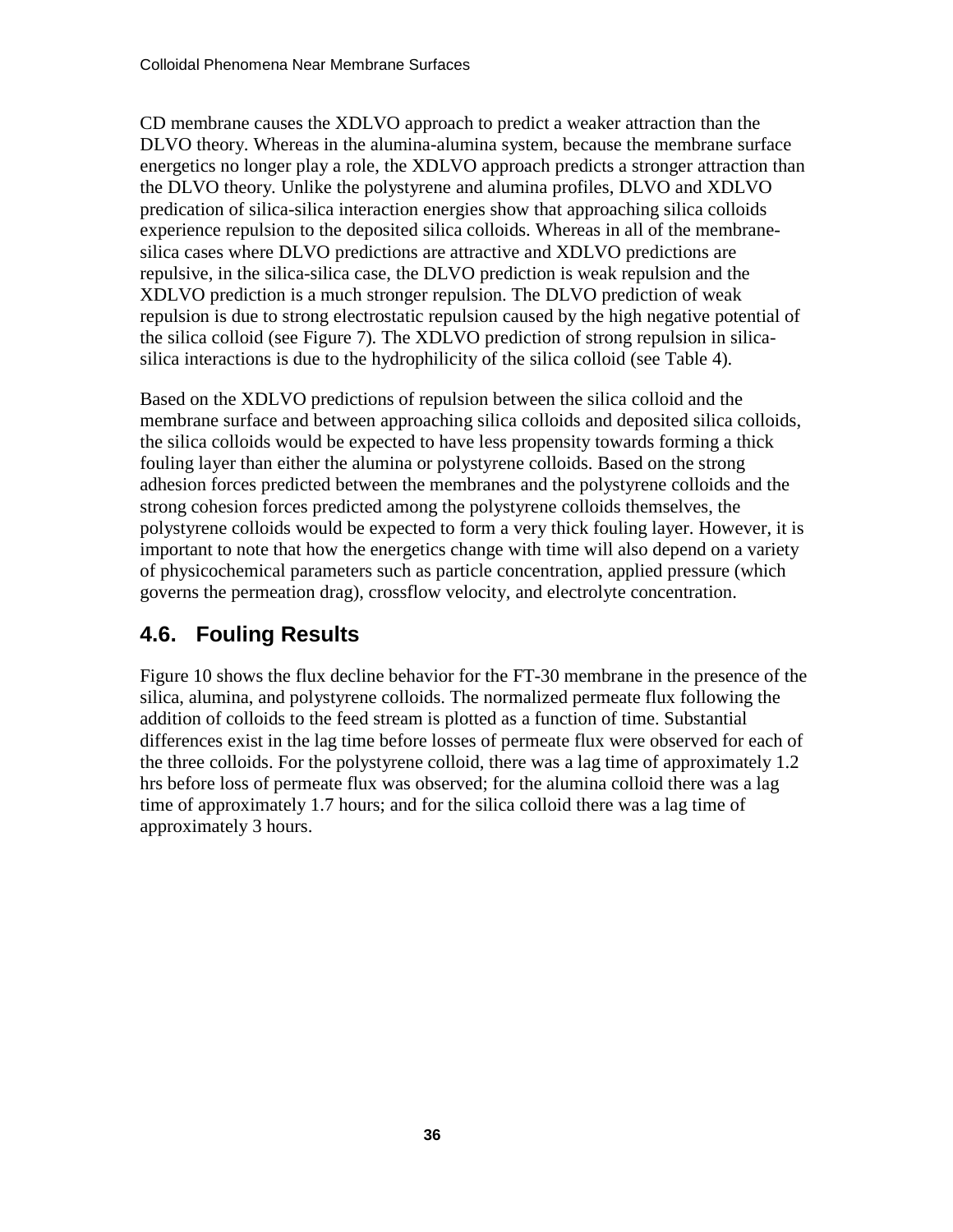

**Figure 10. Normalized permeate flux as a function of time following colloid addition to the feed stream for the FT-30 membrane and the three colloid solutions (colloid concentration = 1.37 x 1015 colloids/L; I = 0.01 M NaCl; pH = 5.6).**

As RO membranes intrinsically have large resistance to water flux, a loss of permeate flux will only be observed once a sufficiently thick cake layer has formed on the membrane surface. In the earliest stages, interactions between the colloids and membrane will occur. However, it is likely the interactions between the approaching and deposited colloids that will ultimately control the rate of cake layer growth, and hence the lag time before permeate flux loss is seen.

Based on the XDLVO predictions for both membrane-colloid and colloid-colloid interactions, the polystyrene colloid was expected to have the greatest fouling propensity and the silica colloid was expected to have the least. Indeed, this fouling trend is observed in Figure 10 where the lag time for the silica colloid is much higher than that for the polystyrene colloid. And although these results are not a quantitative assessment, they provide promising evidence as to the significance of polar interactions on colloidal membrane fouling.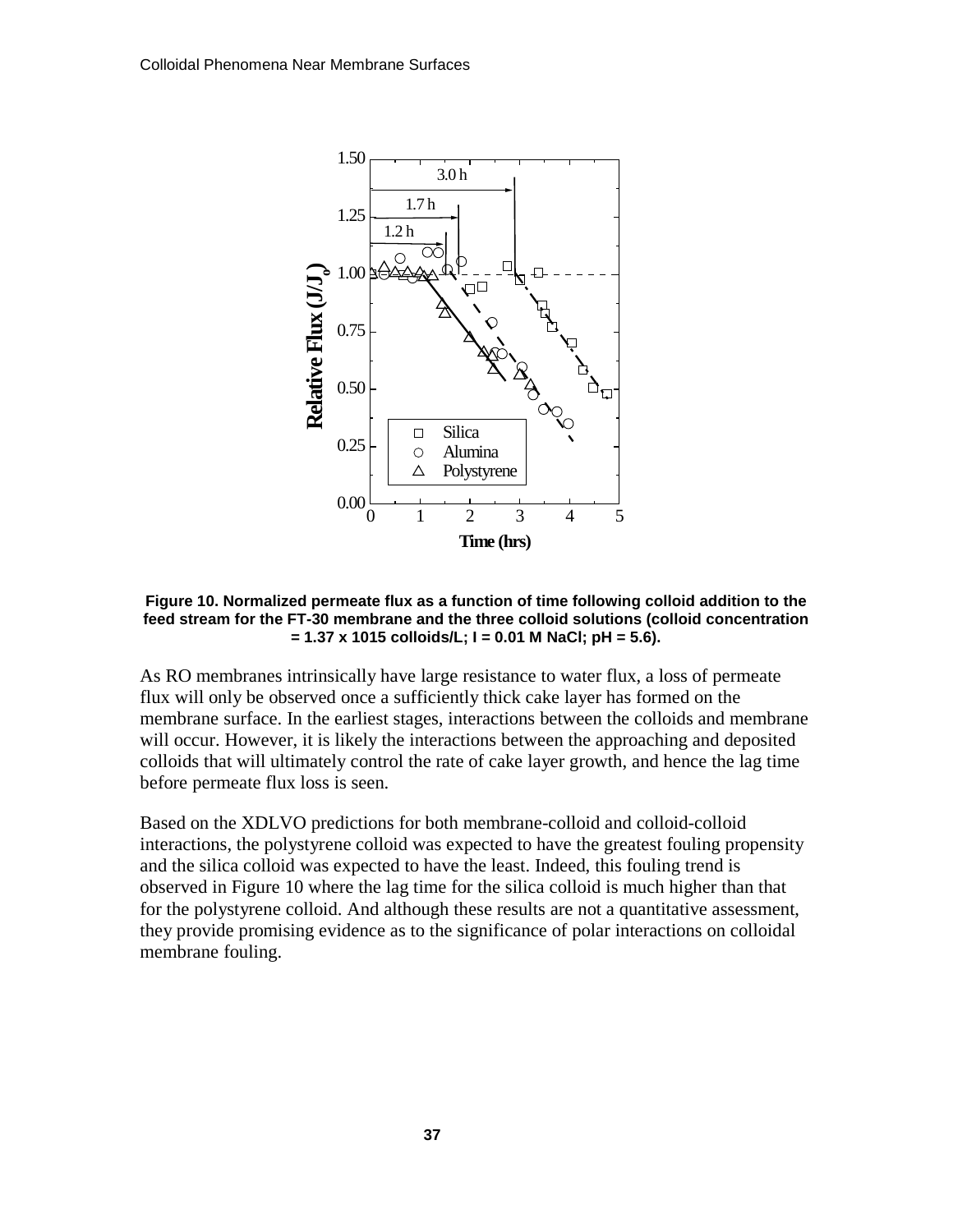## <span id="page-42-0"></span>**5. Conclusions**

A comprehensive analysis of membrane and colloid surface energetics is a prerequisite for understanding the influence of polar (hydrophobic/hydrophilic) interactions on colloidal membrane fouling. It is demonstrated that specifying the surface energies of a membrane alone does not necessarily indicate whether a membrane will be fouling resistant. Rather, it is necessary to assess the adhesive energy between the membrane and the colloid to predict the fouling behavior. With this understanding, it seems pertinent to focus on means for minimizing colloid-membrane and colloid-colloid adhesive energies during membrane filtration processes instead of focusing attention only on manufacturing "low-energy membranes" and disregarding the interfacial properties of the foulants.

The XDLVO approach (which considers AB interactions) predicts substantially different interaction energies for several of the membrane-colloid combinations investigated compared to DLVO predictions. Strongly hydrophilic systems (e.g., the silica-membrane combinations) demonstrate that the monotonic attraction predicted by the DLVO theory may become repulsion when analyzed using the XDLVO approach. On the other hand, in strongly hydrophobic systems (e.g., any of the polystyrene systems), the weak DLVO attraction may be significantly magnified due to the additional hydrophobic attraction. On the basis of the DLVO theory, all of the membrane-colloid combinations were predicted to have a weak attraction, and hence, similar fouling tendencies. However, when the AB interactions are considered in the XDLVO approach, there is a marked difference in the total interaction energies. This suggests, for example, that the fouling behavior of silica will be substantially different from the fouling behavior of polystyrene. Furthermore, based on colloid-colloid surface energetics, the rate of fouling due to silica-silica interactions was predicted to be substantially lower than the rate of fouling due to polystyrene- polystyrene interactions. The higher propensity of fouling for the polystyrene colloids versus that for the silica colloids was supported by preliminary fouling results for the FT-30 membrane and three colloidal solutions.

## **References**

- [1] M. Nyström, L. Kaipia and S. Luque, Fouling and retention of nanofiltration membranes, Journal of Membrane Science 98 (1995) 249.
- [2] K.J. Kim, V. Chen and A.G. Fane, Ultrafiltration of colloidal silver particles: flux, rejection, and fouling, Journal of Colloid and Interface Science 155 (1993) 347.
- [3] S. Bhattacharjee, A. Sharma and P.K. Bhattacharya, Surface interactions in osmotic pressure controlled flux decline during ultrafiltration, Langmuir 10 (1994) 4710.
- [4] L. Gourley, M. Britten, S.F. Gauthier and Y. Pouliot, Characterization of adsorptive fouling on ultrafiltration membranes by peptides mixtures using contact angle measurements, Journal of Membrane Science 97 (1994) 283.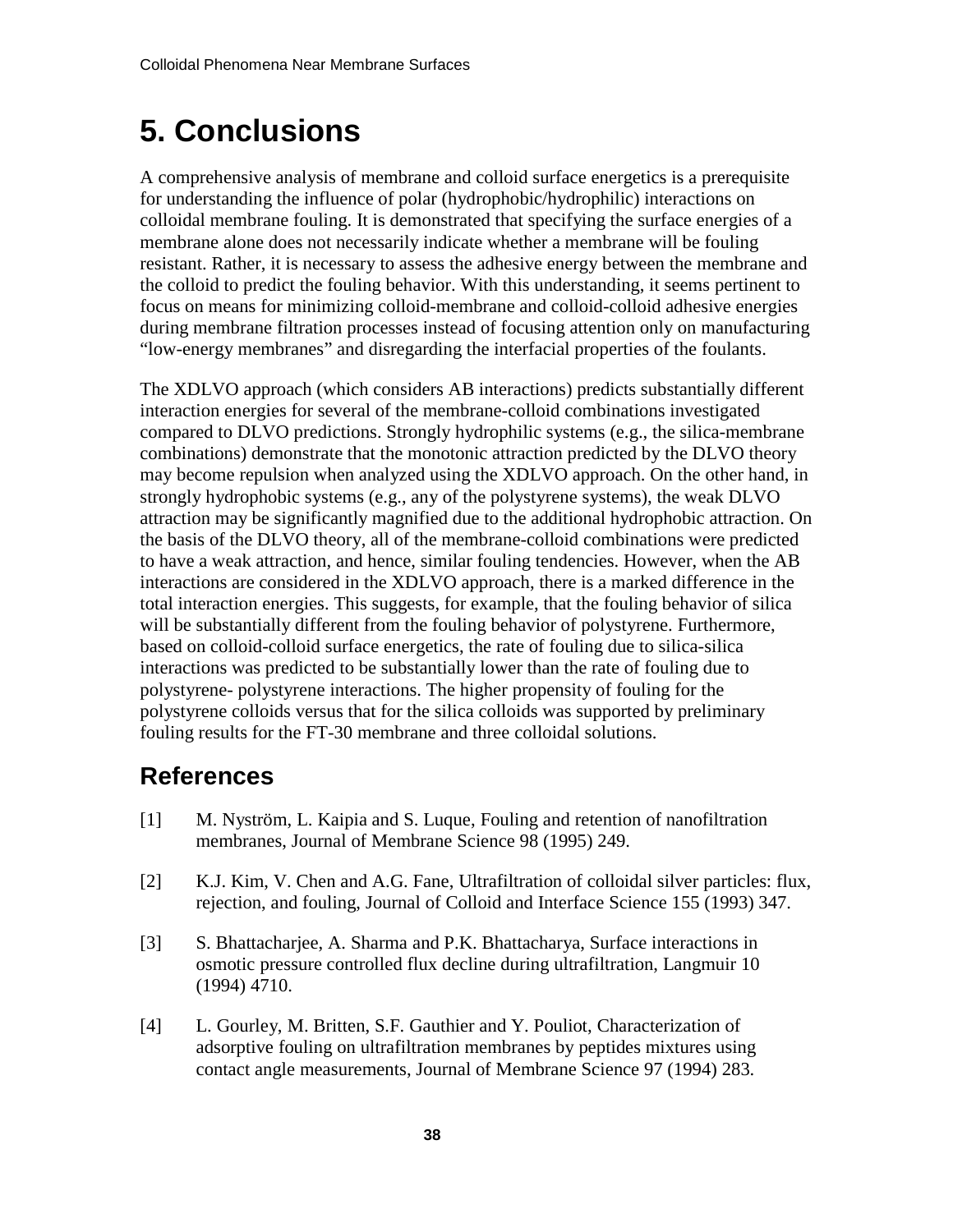- [5] M. Elimelech, J. Gregory, X. Jia and R.A. Williams, Particle Deposition and Aggregation: Measurement, Modelling, and Simulation, Butterworth-Heinemann, Oxford, 1995.
- [6] X. Zhu and M. Elimelech, Fouling of reverse osmosis membranes by aluminum oxide colloids, Journal of Environmental Engineering 121 (1995) 884.
- [7] A.-S. Jönsson and B. Jönsson, Ultrafiltration of colloidal dispersions a theoretical model of the concentration polarization phenomena, Journal of Colloid and Interface Science 180 (1996) 504.
- [8] L. Meagher, C. Klauber and R.M. Pashley, The influence of surface forces on the fouling of polypropylene microfiltration membranes, Colloids and Surfaces A: Physicochemical and Engineering Aspects 106 (1996) 63.
- [9] J.A. Nilson and F.A. DiGiano, Influence of NOM composition on nanofiltration, Journal of American Water Works Association 88 (1996) 53.
- [10] M. Elimelech, X. Zhu, A.E. Childress and S. Hong, Role of membrane surface morphology in colloidal fouling of cellulose acetate and composite aromatic polyamide reverse osmosis membranes, Journal of Membrane Science 127 (1997) 101.
- [11] S. Hong and M. Elimelech, Chemical and physical aspects of natural organic matter (NOM) fouling of nanofiltration membranes, Journal of Membrane Science 132 (1997) 159.
- [12] R.S. Faibish, M. Elimelech and Y. Cohen, Effect of interparticle electrostatic double layer interactions on permeate flux decline in crossflow membrane filtration of colloidal suspensions: an experimental investigation, Journal of Colloid and Interface Science 204 (1998) 77.
- [13] S.G. Yiantsios and A.J. Karabelas, The effect of colloid stability on membrane fouling, Desalination 118 (1998) 143.
- [14] A.R. Roudman and F.A. DiGiano, Surface energy of experimental and commercial nanofiltration membranes: effects of wetting and natural organic matter fouling, Journal of Membrane Science 175 (2000) 61.
- [15] M. Zhang and L. Song, Mechanisms and parameters affecting flux decline in cross-flow microfiltration and ultrafiltration of colloids, Environmental Science and Technology 34 (2000) 3767.
- [16] E.M. Vrijenhoek, S. Hong and M. Elimelech, Influence of membrane surface properties on initial rate of colloidal fouling of reverse osmosis and nanofiltration membranes, Journal of Membrane Science 188 (2001) 115.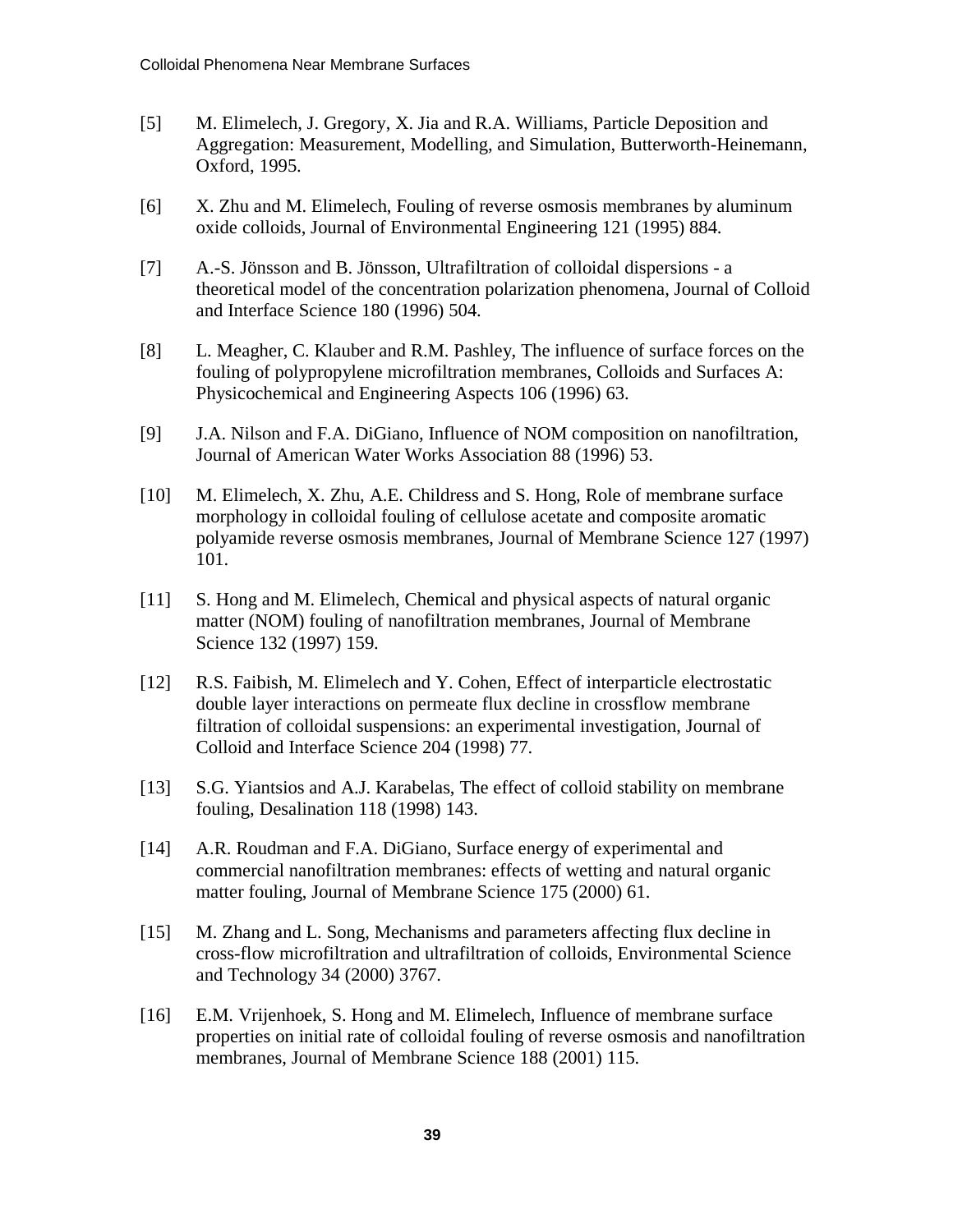- [17] E.J.W. Verwey and J.T.G. Overbeek, Theory of the Stability of Lyophobic Colloids, Elsevier, Amsterdam, 1948.
- [18] S. Bhattacharjee, A. Sharma and P.K. Bhattacharya, Estimation and influence of long range solute. Membrane interactions in ultrafiltration, Industrial and Engineering Chemistry Research 35 (1996) 3108.
- [19] M. Elimelech and C.R. O'Melia, Effect of electrolyte type on the electrophoretic mobility of polystyrene latex colloids, Colloids and Surfaces 44 (1990) 165.
- [20] S. Bhattacharjee, C.-H. Ko and M. Elimelech, DLVO interaction between rough surfaces, Langmuir 14 (1998) 3365.
- [21] J.Y. Walz, The effect of surface heterogeneities on colloidal forces, Advances in Colloid and Interface Science 74 (1998) 119.
- [22] Z. Adamczyk and P. Weronski, Application of the DLVO theory for particle deposition problems, Advances in Colloid and Interface Science 83 (1999) 137.
- [23] K. Cooper, N. Ohler, A. Gupta and S. Beaudoin, Analysis of contact interactions between a rough deformable colloid and a smooth substrate, Journal of Colloid and Interface Science 222 (2000) 63.
- [24] J.A. Molina-Bolivar, F. Galisteo-Gonzalez and R. Hidalgo-Alvarez, The role played by hydration forces in the stability of protein-coated particles: nonclassical DLVO behavior, Colloids and Surfaces B: Biointerfaces 14 (1999) 3.
- [25] C.J. van Oss, Acid-base interfacial interactions in aqueous media, Colloids and Surfaces A 78 (1993) 1.
- [26] H. Yotsumoto and R.-H. Yoon, Application of extended DLVO theory, Journal of Colloid and Interface Science 157 (1993) 434.
- [27] A. Grabbe and R.G. Horn, Double-layer and hydration forces measured between silica sheets subjected to various surface treatments, Journal of Colloid and Interface Science 157 (1993) 375.
- [28] R.-H. Yoon and S.A. Ravishankar, Application of extended DLVO theory III. Effect of octanol on the long-range hydrophobic forces between dodeclyaminecoated mica surfaces, Journal of Colloid and Interface Science 166 (1994) 215.
- [29] J.M. Meinders, H.C. van der Mei and H.J. Busschre, Deposition efficiency and reversibility of bacterial adhesion under flow, Journal of Colloid and Interface Science 176 (1995) 329.
- [30] R. Bos and H.J. Busscher, Role of acid-base interactions on the adhesion of oral strepococci and actinomyces to hexadecane and chloroform - influence of divalent cations and comparison between free energies of partitioning and free energies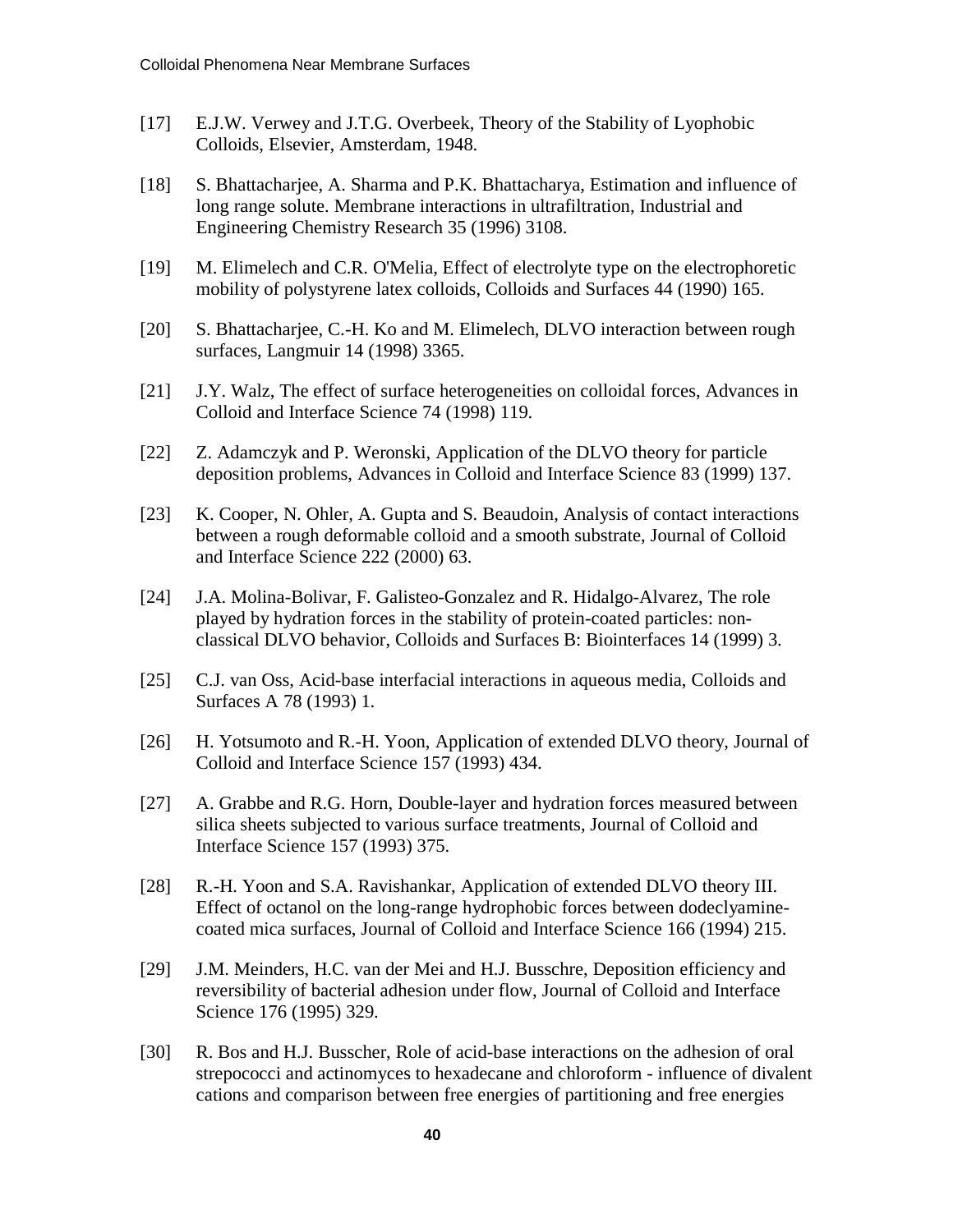obtained by extended DLVO analysis, Colloids and Surfaces B: Biointerfaces 14 (1999) 169.

- [31] W. Wu, R.F. Giese and C.J. van Oss, Stability versus flocculation of particle suspensions in water - correlation with the extended DLVO approach for aqueous systems, compared with classical DLVO theory, Colloids and Surfaces B: Biointerfaces 14 (1999) 47.
- [32] S. Bhattacharjee and A. Sharma, Apolar, polar, and electrostatic interactions of spherical particles in cylindrical pores, Journal of Colloid and Interface Science 187 (1997) 83.
- [33] I. Nezbeda, On the role of short- and long-range forces in aqueous systems, Journal of Molecular Liquids 85 (2000) 249.
- [34] C.R. Bouchard, J. Jolicoeur, P. Kouadio and M. Britten, Study of humic acid adsorption on nanofiltration membranes by contact angle measurements, The Canadian Journal of Chemical Engineering 75 (1997) 339.
- [35] S. Ohki and H. Ohshima, Interaction and aggregation of lipid vesicles (DLVO theory versus modified DLVO theory), Colloids and Surfaces B: Biointerfaces 14 (1999) 27.
- [36] R.J. Good, Contact angles and the surface free energy of solids, in: R. J. Good and R. R. Stromberg ( Eds.), Surface and Colloid Science, Plenum Press, New York, NY, 1979, p 1.
- [37] M. Nyström, M. Laatikainen, K. Turku and P. Jarvinen, Resistance to fouling accomplished by modification of ultrafiltration membranes, Prog. Colloid Polymer Science 82 (1990) 321.
- [38] G. Capannelli, A. Bottino, V. Gekas and G. Tragardh, Protein fouling behavior of ultrafiltration membranes prepared with varying degrees of hydrophilicity, (1990) 221.
- [39] W. Zhang and B. Hallström, Membrane characterization using the contact angle technique, I. Methodology of the captive bubble technique, Desalination 79 (1990) 1.
- [40] V. Gekas, K.M. Persson, M. Wahlgren and B. Sivik, Contact angles of ultrafiltration membranes and their possible correlation to membrane performance, Journal of Membrane Science 72 (1992) 293.
- [41] A. Nabe, E. Staude and G. Belfort, Surface modification of polysulfone ultrafiltration membranes and fouling by BSA solutions, Journal of Membrane Science 133 (1997) 57.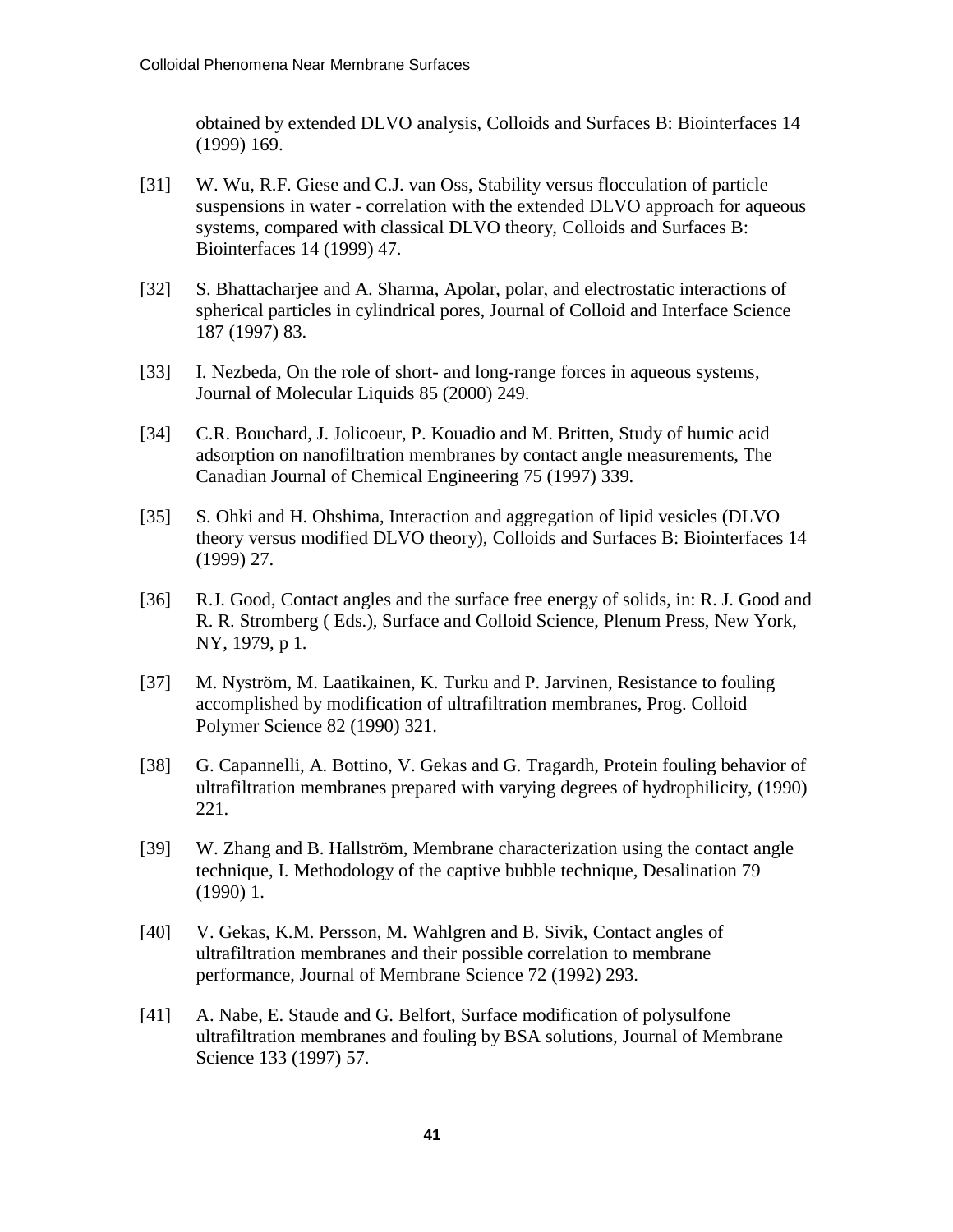- [42] J. Cho, G. Amy and J. Pellegrino, Membrane filtration of natural organic matter: initial comparison of rejection and flux decline characteristics with ultrafiltration and nanofiltration membranes, Water Resources 33 (1999) 2517.
- [43] C. Combe, E. Molis, P. Lucas, R. Riley and M.M. Clark, The effect of CA membrane properties on adsorptive fouling by humic acid, Journal of Membrane Science 154 (1999) 73.
- [44] G. Capannelli, A. Bottino, V. Gekas and G. Tragardh, Protein fouling behavior of ultrafiltration membranes prepared with varying degrees of hydrophilicity, Process Biochemistry International,
- [45] J.-M. Laîné, J.P. Hagstrom, M.M. Clark and J. Mallevialle, Effects of ultrafiltration membrane composition, Journal of American Water Works Association 81 (1989) 61.
- [46] A. Kulkarni, D. Mukherjee and W.N. Gill, Flux enhancement by hydrophilization of thin film composite reverse osmosis membranes, Journal of Membrane Science 114 (1996) 39.
- [47] K. Majewska-Nowak, M. Kabsch-Korbutowicz and T. Winnicki, Salt effect on the dye separation by hydrophilic membranes, Desalination 108 (1996) 221.
- [48] D. Mukherjee, A. Kulkarni and W.N. Gill, Chemical treatment for improved performance of reverse osmosis membranes, Desalination 104 (1996) 239.
- [49] M. Kabsch-Korbutowicz, K. Majewska-Nowak and T. Winnicki, Analysis of membrane fouling in the treatment of water solutions containing humic acids and mineral salts, Desalination 126 (1999) 179.
- [50] P.C. Hiemenz, Principles of Colloid and Surface Chemistry, Marcel Dekker, Inc., New York, NY, 1986.
- [51] J. Lindau and A.-S. Jönsson, Adsorptive fouling of modified and unmodified commercial polymeric ultrafiltration membranes, Journal of Membrane Science 160 (1999) 65.
- [52] S. Belfer, Y. Purinson, R. Fainshtein, Y. Radchenko and O. Kedem, Surface modification of commercial composite polyamide reverse osmosis membranes, Journal of Membrane Science 139 (1998) 175.
- [53] X. Zhu and M. Elimelech, Colloidal fouling of reverse osmosis membranes: measurements and fouling mechanisms, Environmental Science and Technology 31 (1997) 3654.
- [54] S. Hong, R.S. Faibish and M. Elimelech, Kinetics of permeate flux decline in crossflow membrane filtration of colloidal suspensions, Journal of Colloid and Interface Science 196 (1997) 267.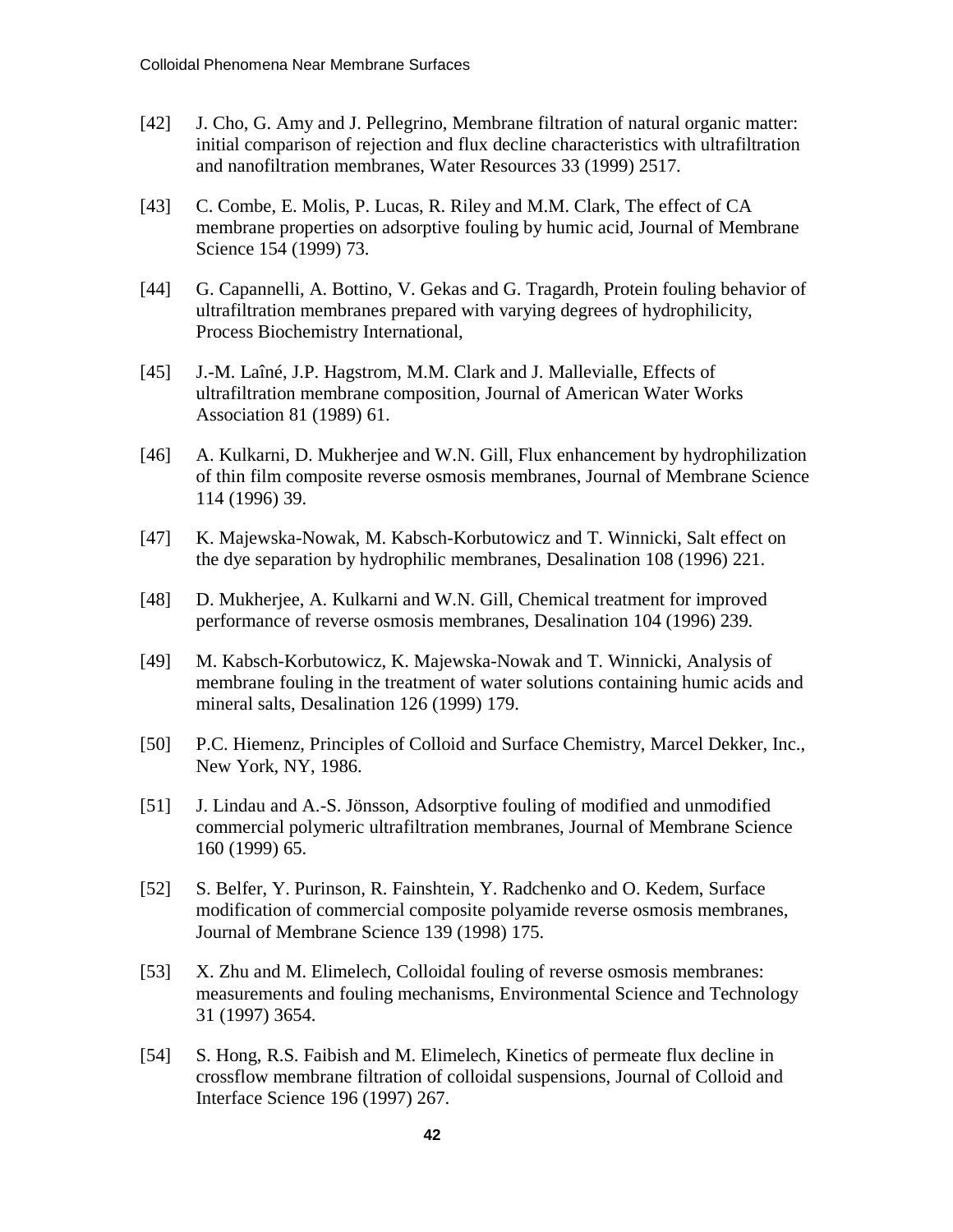- [55] S. Bhattacharjee, J.Y. Chen and M. Elimelech, DLVO interaction energy between spheroidal particles and a flat surface, Colloids and Surfaces A: Physicochemical and Engineering Aspects 165 (2000) 143.
- [56] W.C. Hamilton, A technique for the characterization of hydrophilic surfaces, Journal of Colloid and Interface Science 40 (1971) 219.
- [57] M. Oldani and G. Schock, Characterization of ultrafiltration membranes by infrared spectroscopy, ESCA, and contact angle measurements, Journal of Membrane Science 43 (1989) 243.
- [58] K. Grundke, T. Bogumil, C. Werner, A. Janke, K. Pöschel and H.-J. Jacobasch, Liquid-fluid contact angle measurements on hydrophilic cellulosic materials, Colloids and Surfaces A: Physiochemical and Engineering Aspects 116 (1996) 79.
- [59] M.J. Rosa and M.N. Pinho, Membrane surface characterization by contact angle measurements using the immersed method, Journal of Membrane Science 131 (1997) 167.
- [60] E.L. Decker, B.P. Frank, Y. Suo and S. Garoff, Physics of contact angle measurement, Colloids and Surfaces A: Physiochemical and Engineering Aspects 156 (1999) 177.
- [61] G. Wolanksky and A. Marmur, The actual contact angle on a heterogeneous rough surface in three dimensions, Langmuir 14 (1998) 5292.
- [62] C.W. Extrand, A thermodynamic model for contact angle hysteresis, Journal of Colloid and Interface Science 207 (1998) 19.
- [63] D.Y. Kwok, R. Lin, M. Mui and A.W. Neumann, Low-rate dynamic and static contact angles and the determination of solid surface tensions, Colloids and Surfaces A: Physiochemical and Engineering Aspects 116 (1996) 63.
- [64] D.Y. Kwok and A.W. Neumann, Contact angle measurement and contact angle interpretation, Advances in Colloid and Interface Science 81 (1999) 167.
- [65] F.M. Fowkes, Ind. Eng. Chem. 56 (1964) 40.
- [66] C.J. van Oss, R.J. Good and M.K. Chaudhury, Solubility of proteins, Journal of Protein Chemistry 5 (1986) 385.
- [67] C.J. van Oss and R.J. Good, Orientation of the water molecules of hydration of human serum albumin, Journal of Protein Chemistry 7 (1988) 179.
- [68] C.J. van Oss, M.K. Chaudhury and R.J. Good, Interfacial Lifshitz-van der Waals and polar interactions in macroscopic systems, Chemical Reviews 88 (1988) 927.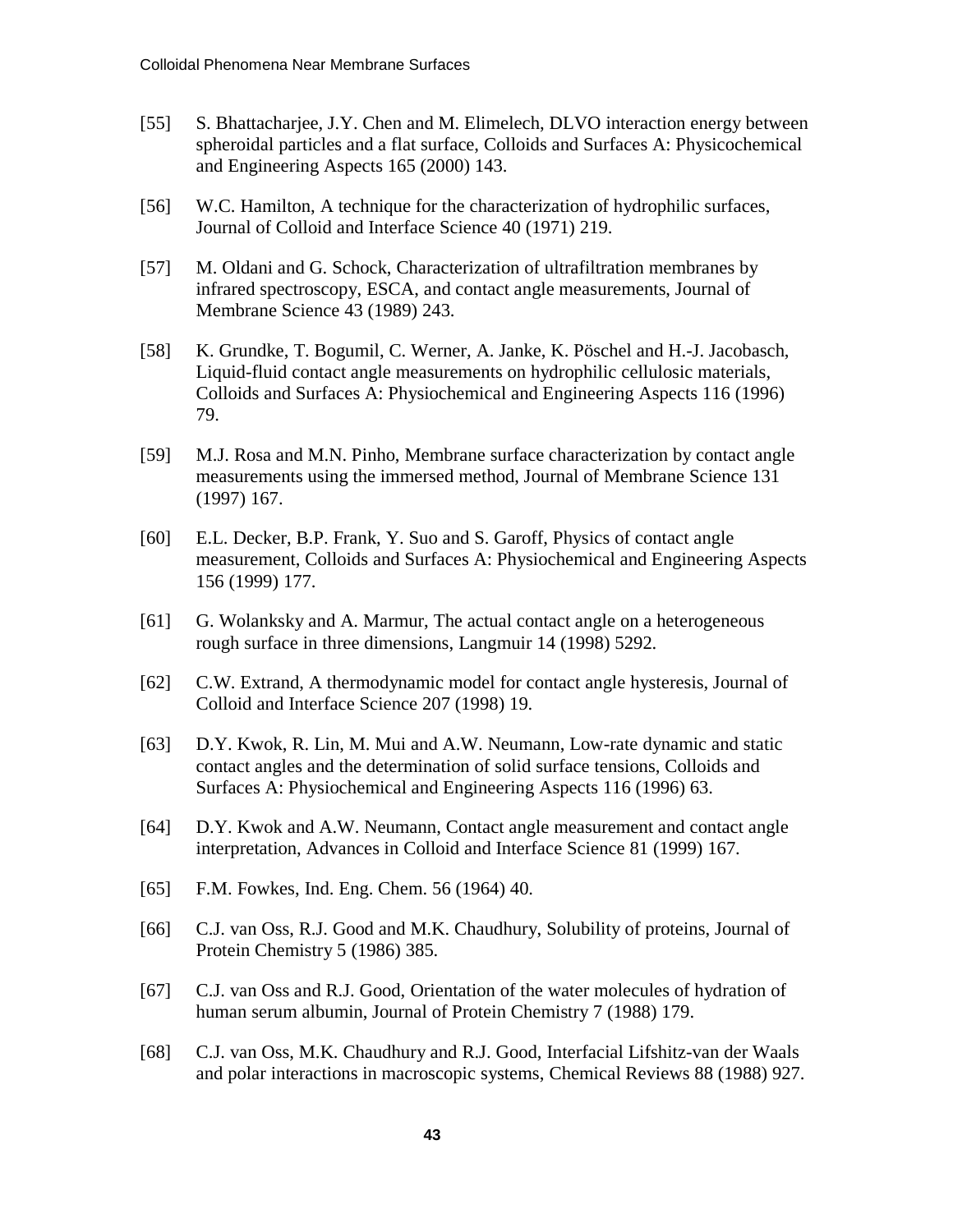- [69] A. Marmur, Equilibrium contact angles: theory and measurement, Colloids and Surfaces A: Physiochemical and Engineering Aspects 116 (1996) 55.
- [70] J. Drelich and J.D. Miller, The effect of solid surface heterogeneity and roughness on the contact angle/drop (bubble) size relationship, Journal of Colloid and Interface Science 164 (1994) 252.
- [71] C.W. Extrand and Y. Kumagai, Contact angles and hysteresis on soft surfaces, Journal of Colloid and Interface Science 184 (1996) 191.
- [72] R.J. Good and M.N. Koo, The effect of drop size on contact angle, Journal of Colloid and Interface Science 71 (1979) 283.
- [73] J.T.F. Keurentjes, J.G. Harbrecht, D. Brinkman, J.H. Hanemaaijer, M.A. Cohen Stuart and K. van't Riet, Hydrophobicity measurements of microfiltration and ultrafiltration membranes, Journal of Membrane Science 47 (1989) 333.
- [74] J. Drelich, J.D. Miller and R.J. Good, The effect of drop (bubble) size on advancing and receding contact angles for heterogeneous and rough solid surfaces as observed with sessile-drop and captive-bubble techniques, Journal of Colloid and Interface Science 179 (1996) 37.
- [75] C.J. van Oss, A. Docoslis, W. Wu and R.F. Giese, Influence of macroscopic and microscopic interactions on kinetic rate constants: I. Role of the extended DLVO theory in determining the kinetic adsorption constant of proteins in aqueous media, using von Smoluchowski's approach, Colloids and Surfaces B: Biointerfaces 14 (1999) 99.
- [76] C.J. van Oss, Hydrophobic, hydrophilic and other interactions in epitope-paratope binding, Molecular Immunology 32 (1995) 199.
- [77] S. Bhattacharya and S.T. Hwang, Concentration polarization, separation factor, and Peclet number in membrane processes, Journal of Membrane Science 132 (1997) 73.
- [78] R.I. Hogg, T.W. Healy and D.W. Fuerstenau, Mutual coagulation of colloidal dispersions, Transactions of the Faraday Society 62 (1966) 1638.
- [79] A.E. Childress and M. Elimelech, Effect of solution chemistry on the surface charge of polymeric reverse osmosis and nanofiltration membranes, Journal of Membrane Science 119 (1996) 253.
- [80] A. Szymczyk, P. Fievet, J.C. Reggiani and J. Pagetti, Characterisation of surface properties of ceramic membranes by streaming and membrane potentials, Journal of Membrane Science 146 (1998) 277.